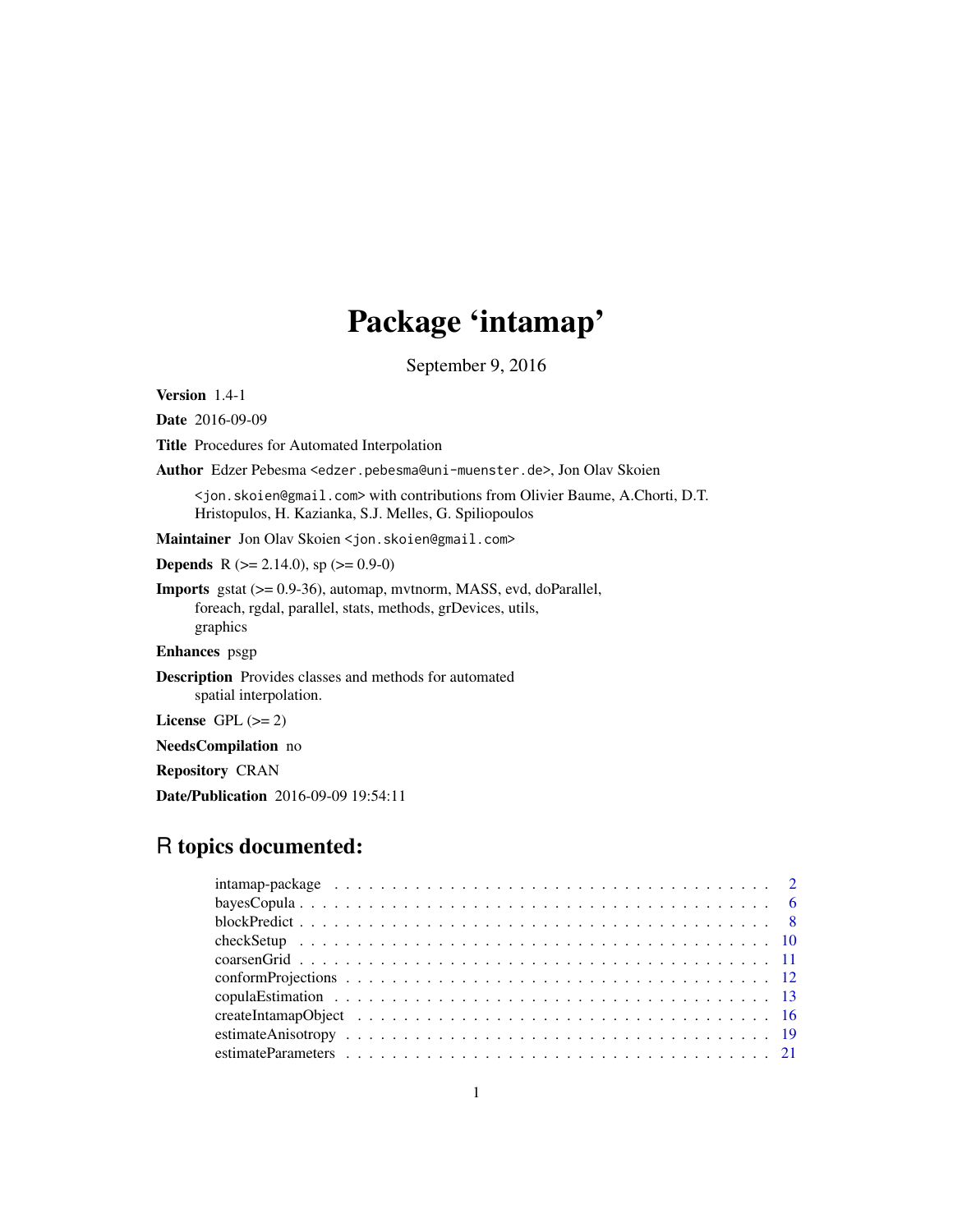# <span id="page-1-0"></span>2 intamap-package

|  | -28 |
|--|-----|
|  |     |
|  |     |
|  |     |
|  |     |
|  |     |
|  |     |
|  |     |
|  |     |
|  |     |
|  |     |
|  |     |
|  |     |
|  |     |
|  |     |
|  |     |

# **Index a** set of the contract of the contract of the contract of the contract of the contract of the contract of the contract of the contract of the contract of the contract of the contract of the contract of the contrac

<span id="page-1-1"></span>

| intamap-package | A package providing methods for automatic interpolation: pre-                 |
|-----------------|-------------------------------------------------------------------------------|
|                 | processing, parameter estimation, spatial prediction and post process-<br>ing |

# Description

This package provides functionality for automatic interpolation of spatial data. The package was originally developed as the computational back-end of the intamap web service, but is now a standalone package as maintenance of the web service has ended.

# General setup

The normal work flow for working with the intamap package can best be illustrated with the following R-script. The procedure starts with reading data and meta data, then setting up an object which is used in the following functions: preprocess data, estimate parameters, compute spatial predictions, and post process them (i.e., write them out):

```
library(intamap)
```

```
# set up intamap object, either manually:
obj = list(observations = readOGR("PG:dbname=postgis", "eurdep.data"),
       predictionLocations = readOGR("PG:dbname=postgis", "eurdep1km.grid"),
       targetCRS = "+init=epsg:3035",
       params = getIntamapParams()
)
```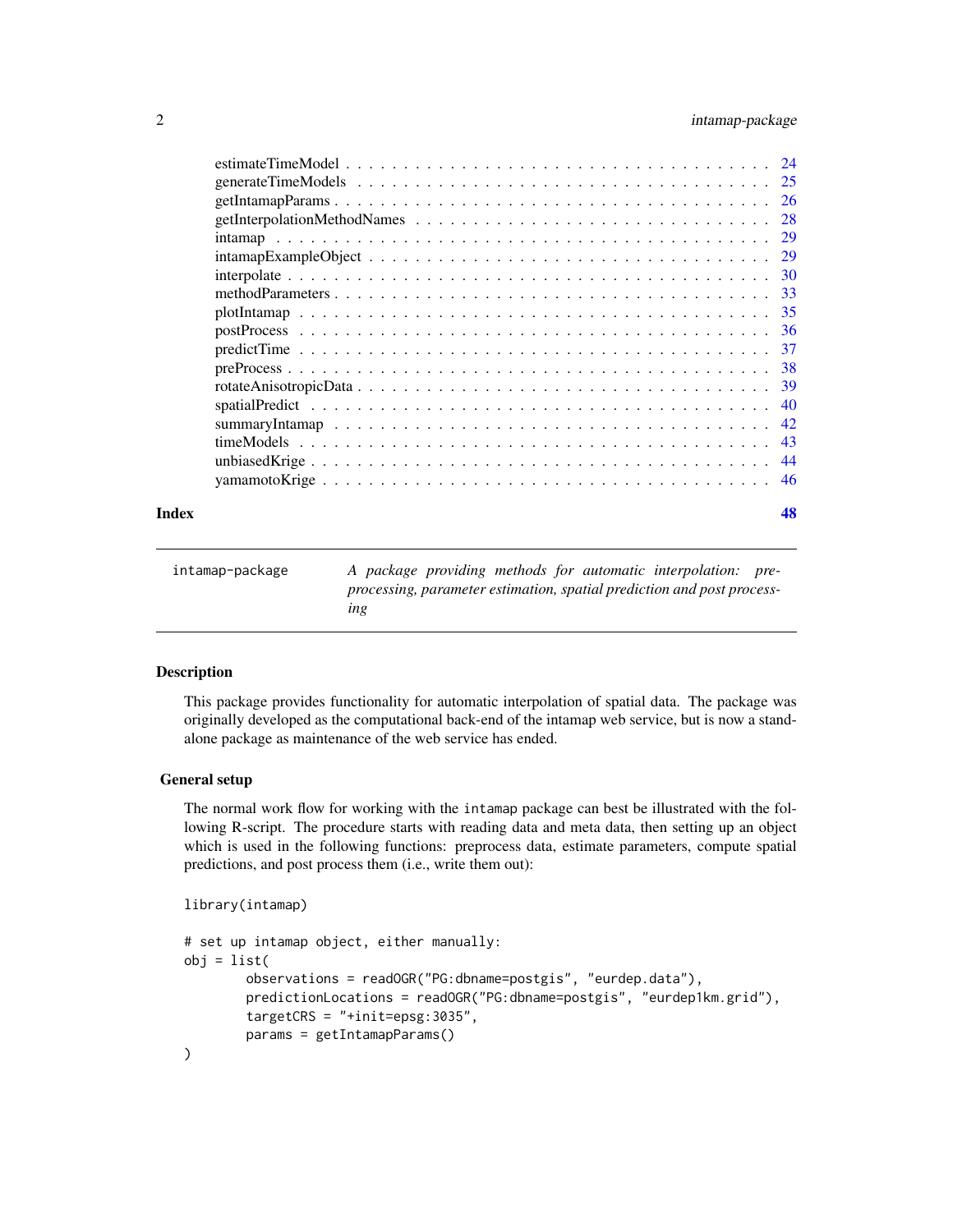```
class(obj) = c("idw")# or using createIntamapObject
obj = createIntamapObject(
        observations = readOGR("PG:dbname=postgis", "eurdep.data"),
        predictionLocations = readOGR("PG:dbname=postgis", "eurdep1km.grid"),
        targetCRS = "+init=epsg:3035", class = c("idw"))
# run test:
checkSetup(obj)
# do interpolation steps:
obj = preProcess(obj)
obj = estimateParameters(obj) # faster
obj = spatialPredict(obj)
obj = postProcess(obj)
```
Our idea is that a script following this setup will allow the full statistical analysis required for the R back-end to the automatic interpolation service, and provides the means to extend the current (oversimplistic) code with the full-grown statistical analysis routines developed by INTAMAP partners. Running the package independently under R gives the user more flexibility in the utilization than what is possible through the web-interface.

Let us look into detail what the code parts do:

```
library(intamap)
```
The command library(intamap) loads the R code of the intamap package to the current R session, along with the packages required for this (sp, gstat, akima, automap, mvtnorm, evd, MASS). It is also recommended to install and load rgdal on those platforms where this package is available. All packages need to be available to the R session, which is possible after downloading them from the Comprehensive R Network Archives (CRAN) (<https://cran.r-project.org>)

```
# set up intamap object:
obj = createIntamapObject(
       observations = readOGR("PG:dbname=postgis", "eurdep.data"),
       predictionLocations = readOGR("PG:dbname=postgis", "inspire1km.grid"),
        targetCRS = "+init=epsg:3051",
       class = "idw"
)
```
This code sets up a list object called obj, and assigns a class (or a group of classes) to it. This list should hold anything we need in the next steps, and the bare minimum seems to be measured point data (which will be extended to polygon data) and prediction locations, and a suggestion what to do with it. Here, the data are read from a PostGIS data base running on localhost; data base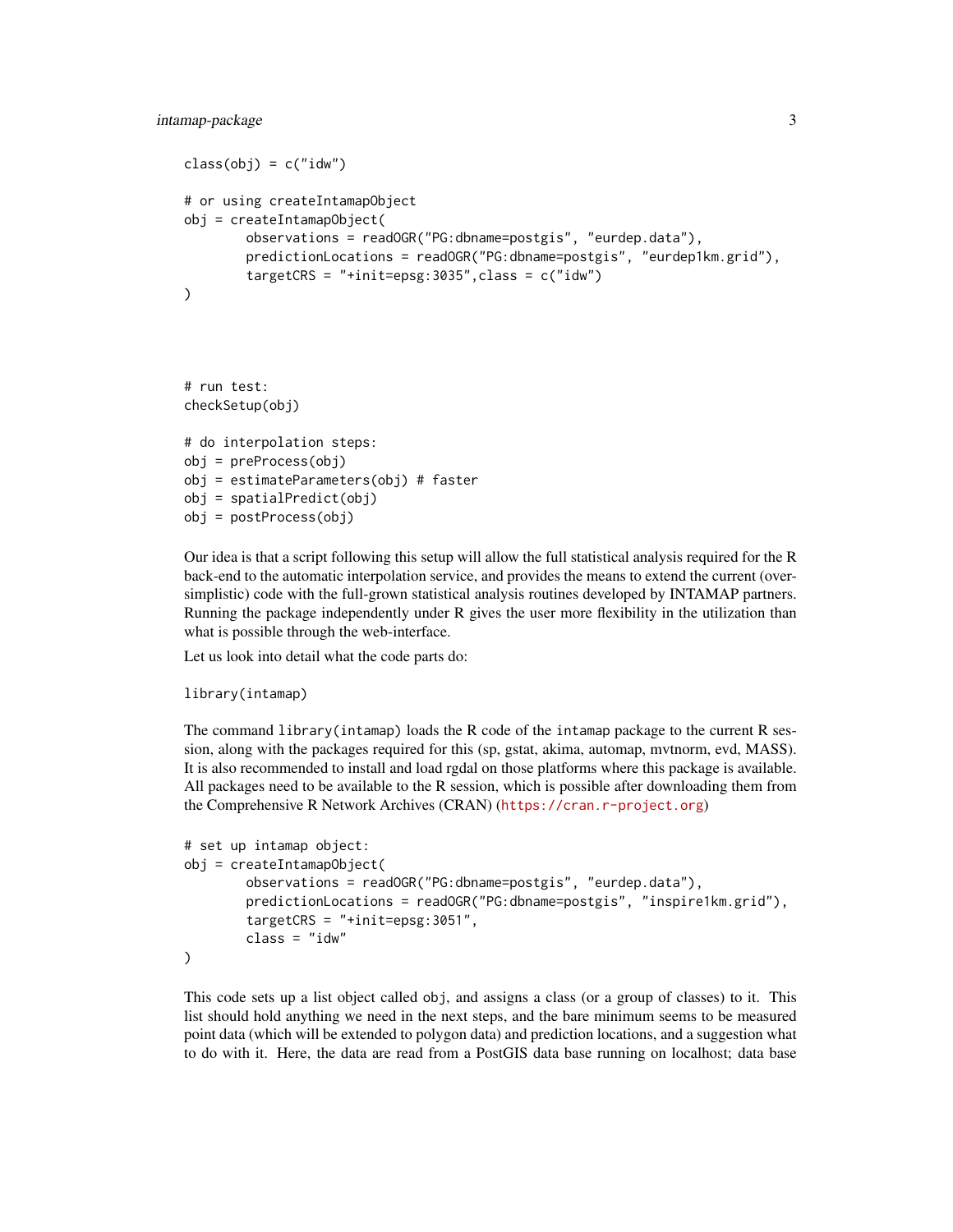connections over a network are equally simple to set up. From the data base postgis the tables eurdep.data and inspire1km.grid are read; it is assumed that these have their SRID (spatial reference identifier) set.

The suggestion what to do with these data is put in the classes, idw. This will determine which *versions* of preProcess, parameterEstimate etc will be used: intamap provides *methods* for each of the *generic* functions preProcess, estimateParameters, spatialPredict, postProcess. Although it would be possible to apply two classes in this case (dataType in addition to idw), as the choice of pre- and post-processing steps tend to be data-dependent, we have tried to limit the number of classes to one for most applications.

The S3 method mechanism (used here) hence requires these versions to be called preProcess.idw, estimateParameters.idw, spatialPredict.idw, and postProcess.idw (and eventually also preProcess.eurdep and preProcess.eurdep).

To see that, we get in an interactive session:

```
> library(intamap)
Loading required package: sp
Loading required package: gstat
Loading required package: rgdal
Geospatial Data Abstraction Library extensions to R successfully loaded
> methods(estimateParameters)
[1] estimateParameters.automap* estimateParameters.copula*
[3] estimateParameters.default* estimateParameters.idw*
[5] estimateParameters.linearVariogram* estimateParameters.transGaussian*
[7] estimateParameters.yamamoto*
```
Now if a partner provides additional methods for BayesianKriging, one could integrate them by

```
class(obj) = "BayesianKriging"
```
and provide some or all of the functions preProcess.BayesianKriging, estimateParameters.BayesianKriging, spatialPredict.BayesianKriging, and postProcess.BayesianKriging, which would be called automatically when using their generic form (preProcess etc).

It is also possible to provide a method that calls another method. Further, for each generic there is a default method. For estimateParameter and spatialPredict these print an error message and stop, for the pre- and postprocessing the default methods may be the only thing needed for the full procedure; if no preProcess.BayesianKriging is found, preProcess.default will be used when the generic (preProcess) is called.

If a method does something, then it adds its result to the object it received, and returns this object. If it doesn't do anything, then it just passes (returns) the object it received.

To make these different methods exchangable, it is needed that they can all make the same assumptions about the contents of the object that they receive when called, and that what they return complies with what the consequent procedures expect. The details about that are given in the descriptions of the respective methods, below.

Because a specific interpolation method implemented may have its peculiar characteristics, it may have to extend these prescriptions by passing more information than described below, for example information about priors from estimateParameters to spatialPredict.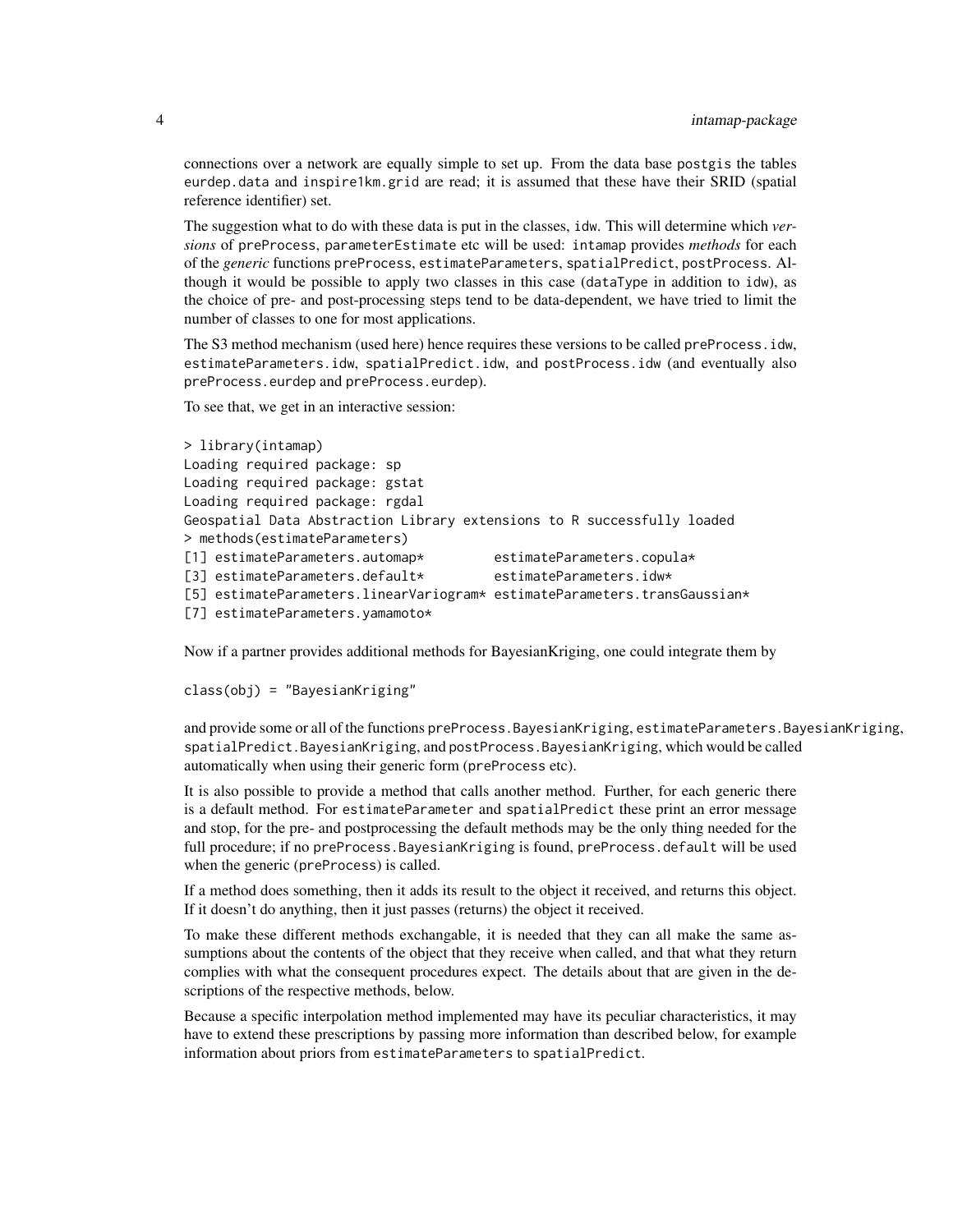<span id="page-4-0"></span>The choice between methods is usually done based on the type of problem (extreme values present, computation time available etc.). The possibility for parallel processing of the prediction step is enabled for some of the main methods. To be able to take advantage of multiple CPUs on a computer, the package doParallel must be installed, additionally the parameter nclus must be set to a value larger than 1.

#### Input object components

- observations object of class \ cod[eSpatialPointsDataFrame,](#page-0-0) containing a field value that is the target variable.
- predictionLocations object extending class [Spatial](#page-0-0), containing prediction locations.

targetCRS character; target CRS or missing

formulaString formula string for parameter estimation and prediction functions

- params list of parameters, to be set in [getIntamapParams](#page-25-1). These parameters include:
	- doAnisotropy = FALSE Defining whether anisotropy should be calculated
	- removeBias = NA Defining whether biases should be removed, and in case yes, which ones (localBias and regionalBias implemented
	- addBias = NA Defining which biases to be added in the [postProcess](#page-35-1) function. This has not yet been implemented.
	- **biasRemovalMethod** =  $"LM"$  character; specifies which methods to use to remove bias. See below.
	- doSegmentation = FALSE Defining if the predictions should be subject to segmentation. Segmentation has been implemented, but not the use of it.
	- nmax = 50 for local kriging: the number of nearest observations that should be used for a kriging prediction or simulation, where nearest is defined in terms of the space of the spatial locations. By default, 50 observations are used.
	- ngrid = 100 The number of grid points to be used if an Averaged Cumulative Distribution Function (ACDF) needs to be computed for unbiased kriging
	- nsim=100 Number of simulations when needed
	- **block = numeric(0)** Block size; a vector with 1, 2 or 3 values containing the size of a rectangular in x-, y- and z-dimension respectively (0 if not set), or a data frame with 1, 2 or 3 columns, containing the points that discretize the block in the x-, y- and z-dimension to define irregular blocks relative to  $(0,0)$  or  $(0,0,0)$  - see also the details section of [predict.gstat](#page-0-0). By default, predictions or simulations refer to the support of the data values.
	- processType = "gaussian" If known the distribution of the data. Defaults to gaussian, analytical solutions also exists in some cases for logNormal. This setting only affects a limited number of methods, e.g. the block prediciton
	- confProj = FALSE If set, the program will attempt conform projections in [preProcess](#page-37-1), calling the function [conformProjections](#page-11-1).
	- nclus = 1 The number of clusters to use, if applying to a method which can run processes in parallel. Currently implemented for methods automap, copula and psgp.
	- debug.level  $= 0$  Used in some functions for giving additional output. See individual functions for more information.
	- .... Additional parameters that do not exist in the default parameter set, particularly parameters necessary for new methods within the intamap package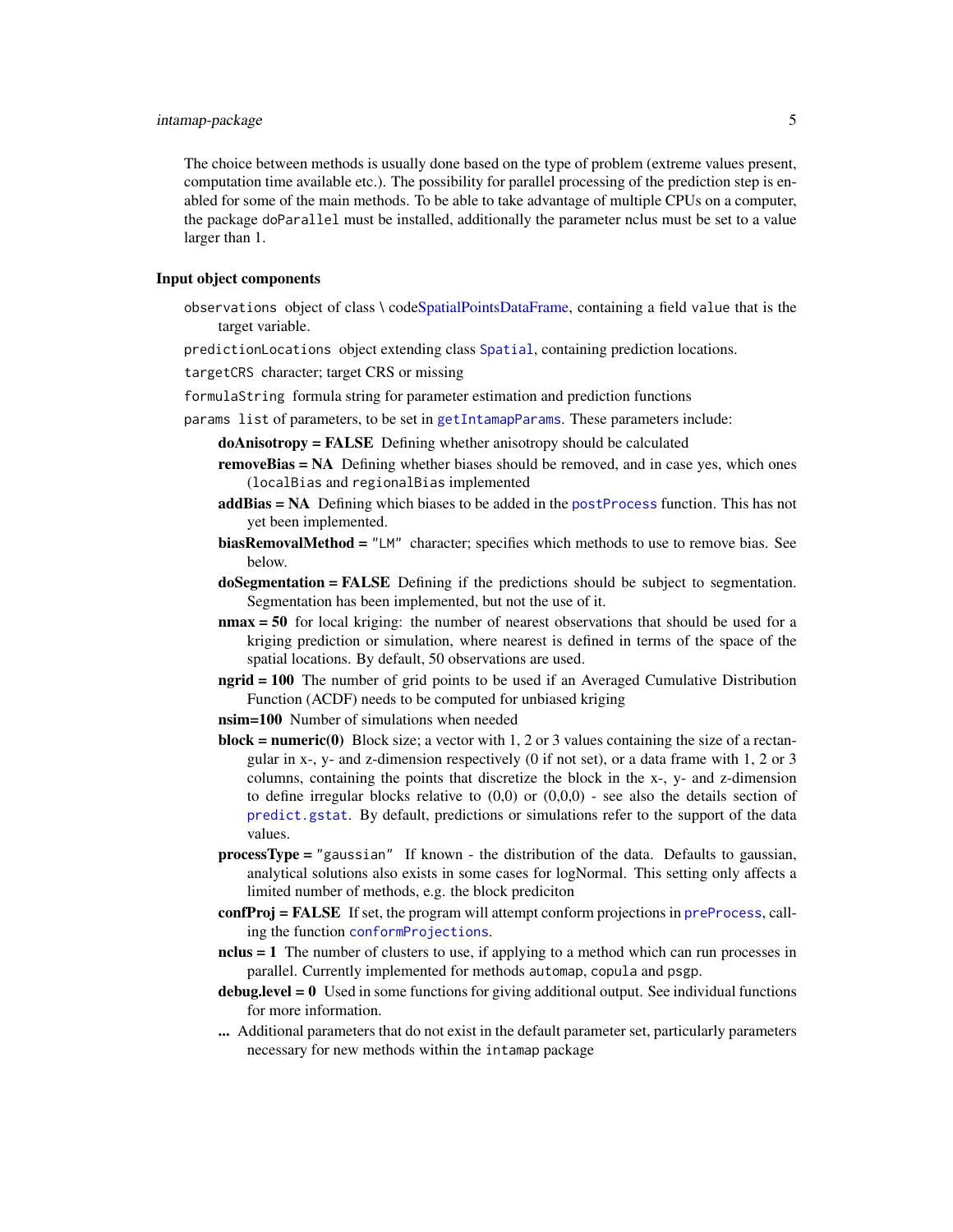# <span id="page-5-0"></span>References

Pebesma, E., Cornford, D., Dubois, G., Heuvelink, G.B.M., Hristopulos, D., Pilz, J., Stohlker, U., Morin, G., Skoien, J.O. INTAMAP: The design and implementation f an interoperable automated interpolation Web Service. Computers and Geosciences 37 (3), 2011.

<span id="page-5-1"></span>

| bayesCopula | Performs spatial interpolation using copulas |
|-------------|----------------------------------------------|
|             |                                              |

# **Description**

Calculates predictive mean, predictive variance, predictive quantiles and exceedance probabilities for certain thresholds in the spatial copula model.

# Usage

bayesCopula(obj,estimates,search=10,calc=list(mean=TRUE,variance=TRUE),testMean=FALSE)

#### Arguments

| obi       | Intamap object including observations and prediction Locations, see intamap-package                                                                                                        |
|-----------|--------------------------------------------------------------------------------------------------------------------------------------------------------------------------------------------|
| estimates | List of estimated parameters (typically obtained by calling copulaEstimation)                                                                                                              |
| search    | local prediction: number of observed locations considered for prediction at each<br>unknown point                                                                                          |
| calc      | list of what prediction type is required:                                                                                                                                                  |
|           | • mean = TRUETRUE if the predictive mean should be calculated, FALSE oth-<br>erwise                                                                                                        |
|           | • variance = TRUETRUE if the predictive variance should be calculated,<br><b>FAI SF otherwise</b>                                                                                          |
|           | • quantiles = NULL Vector of desired predictive quantiles, e.g. $0.95$ or $0.05$<br>• excprob = NULL Vector of thresholds, where the probability of exceeding<br>this threshold is desired |
| testMean  | Whether or not the predictive means (if calculated) should be tested for being<br>reasonable.                                                                                              |

# Details

bayesCopula is used for plug-in prediction at unobserved spatial locations. The name of the function is somewhat misleading since no Bayesian approach is implemented so far. It is possible to calculate numerically the predictive mean and variance for both the Gaussian and the chi-square spatial copula model. Exceedance probabilities and predictive quantiles are only supported for the Gaussian copula model. Note that it may occur that the predictive distribution has no finite moments. In this case, a possible predictor is the median of the predictive distribution. If testMean=TRUE and the predictive means have no reasonable values, the median is automatically calculated and a warning is produced.

The copula prediction method is computationally demanding. There is a possibility of running it as a parallel process by setting the parameter nclus > 1 for the interpolation process. This requires a previous installation of the package doParallel.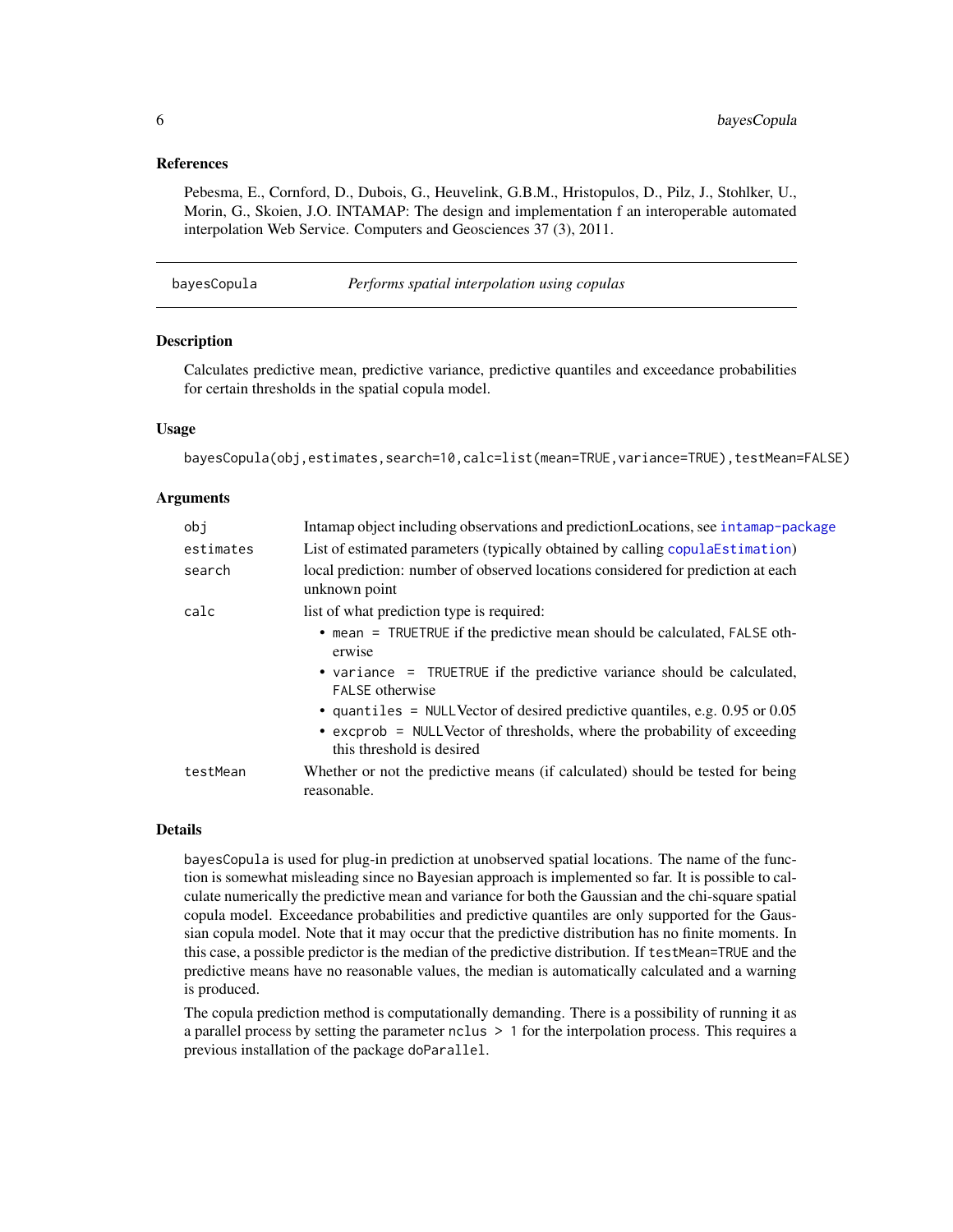# <span id="page-6-0"></span>bayesCopula 7

# Value

List with the following elements:

| mean      | Mean of the predictive distribution. NULL if not calculated.                                              |
|-----------|-----------------------------------------------------------------------------------------------------------|
| variance  | Variance of the predtictive distribution. NULL if not calculated.                                         |
| quantiles | Quantiles of the predictive distribution NULL if not calculated.                                          |
| excprob   | Probabilities for the predictive distribution to exceed predefined thresholds. NULL<br>if not calculated. |

# Author(s)

Hannes Kazianka

# References

[1] Kazianka, H. and Pilz, J. (2009), Spatial Interpolation Using Copula-Based Geostatistical Models. GeoENV2008 - Geostatistics for Environmental Application (P. Atkinson, C. Lloyd, eds.), Springer, New York

[2] Pebesma, E., Cornford, D., Dubois, G., Heuvelink, G.B.M., Hristopulos, D., Pilz, J., Stohlker, U., Morin, G., Skoien, J.O. INTAMAP: The design and implementation f an interoperable automated interpolation Web Service. Computers and Geosciences 37 (3), 2011.

# See Also

[copulaEstimation](#page-12-1), [spatialPredict](#page-39-1), [estimateParameters](#page-20-1)

# Examples

```
## Not run:
data(intamapExampleObject)
## estimate parameters for the copula model
copula <- list(method="norm")
anisotropy \le list(lower = c(0,1), upper = c(pi, Inf), params = c(pi/3, 2))
correlation \le list(model = "Ste", lower=c(0.01, 0.01, 0.01), upper = c(0.99, Inf, 20),
                    params = c(0.05, 4, 3))margin \le list(name = "gev", lower = c(0.01, -Inf), upper = c(Inf, Inf), params = c(30, 0.5))
trend \le list(F = as.matrix(rep(1, 196)), lower = -Inf, upper = Inf, params = 40)
estimates <- copulaEstimation(intamapExampleObject, margin, trend, correlation, anisotropy, copula)
## make predictions at unobserved locations
predictions<-bayesCopula(intamapExampleObject, estimates, search = 25,
    calc = list(mean = TRUE, variance = TRUE, except = 40, quantile = 0.95))
```
## End(Not run)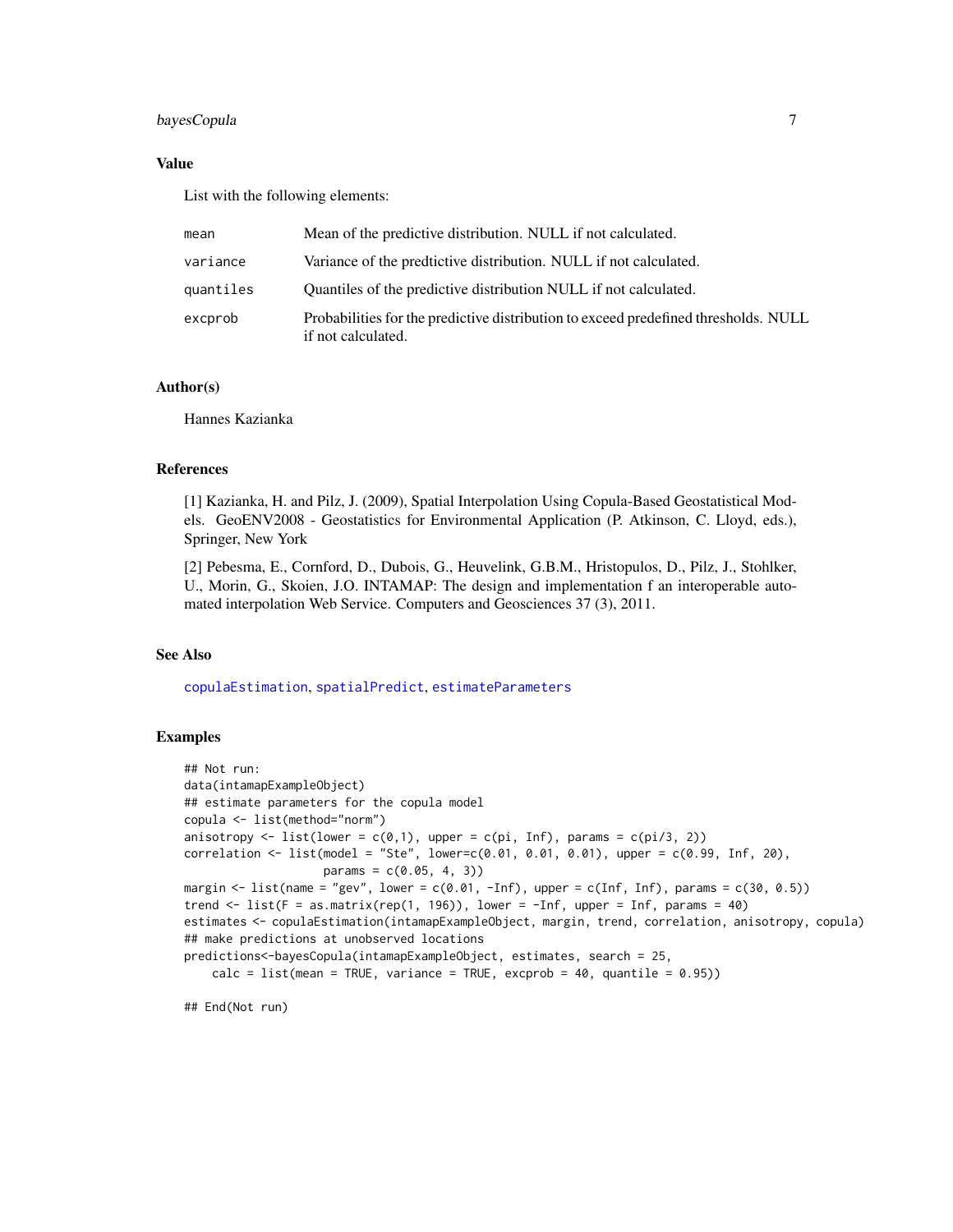<span id="page-7-0"></span>

## **Description**

blockPredict is a generic method for prediction of spatially aggregated variables within the [intamap-package](#page-1-1) package.

#### Usage

blockPredict(object, ...)

# Arguments

| object | a list object of the type described in intamap-package                                                                                                                                                                                                                                                                                                                                                                                                                                  |
|--------|-----------------------------------------------------------------------------------------------------------------------------------------------------------------------------------------------------------------------------------------------------------------------------------------------------------------------------------------------------------------------------------------------------------------------------------------------------------------------------------------|
| .      | other arguments that will be passed to the requested interpolation method. See<br>the individual interpolation methods for more information. The following argu-<br>ments from object can be overrun through :                                                                                                                                                                                                                                                                          |
|        | block Block size; a vector with 1, 2 or 3 values containing the size of a rectan-<br>gular in x-, y- and z-dimension respectively (0 if not set), or a data frame<br>with 1, 2 or 3 columns, containing the points that discretize the block in the<br>$x$ -, $y$ - and z-dimension to define irregular blocks relative to $(0,0)$ or $(0,0,0)$<br>- see also the details section of predict, gstat. By default, predictions or<br>simulations refer to the support of the data values. |
|        | cellsize size of cells for discretization of blocks for numerical simulation                                                                                                                                                                                                                                                                                                                                                                                                            |

# Details

The function blockPredict is a wrapper around the spatialPredict.block function within the [intamap-package](#page-1-1) package, to simplify the calls for block predictions.

Block predictions are spatial predictions assumed to be valid for a certain area. The blocks can either be given by passing [SpatialPolygons](#page-0-0) as the predicitonLocations or by passing the blockargument through the parameters of the object or through the ...-argument.

There are esentially two ways to solve the problems of block predictions.

- analyticalblock predictions can be found directly by block kriging
- numericalblock predictions can be found through numerical simulations over a set of points within the block, the requested output is found by averaging over these simulations

The analytical solutions are used when applicable. This is typically for ordinary kriging based methods and prediction types that can be found by linear aggregation (e.g. block mean).

If the prediction type necessitates simulations, this is done by subsampling the blocks. This can either be done block-wise, with a certain number of points within each block, with a certain cellsize, or with a certain number of points

automap Uses function [autoKrige](#page-0-0) in the automap package. If object already includes a variogram model, [krige](#page-0-0) in the gstat-package will be called directly.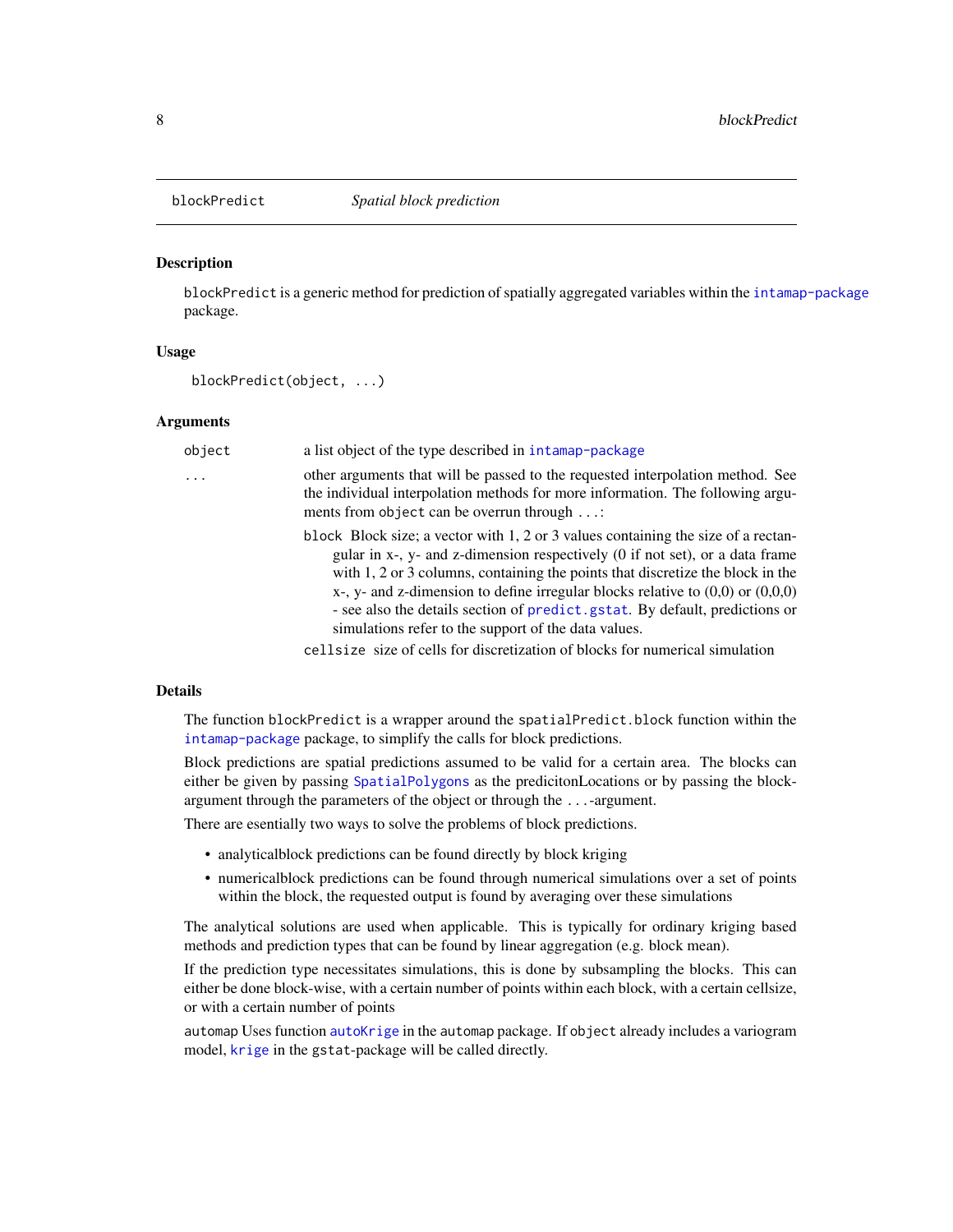#### <span id="page-8-0"></span>blockPredict 90 and 200 and 200 and 200 and 200 and 200 and 200 and 200 and 200 and 200 and 200 and 200 and 20

# Value

a list object similar to object, but extended with predictions at a the set of locations defined object.

#### Author(s)

Jon Olav Skoien

#### References

Pebesma, E., Cornford, D., Dubois, G., Heuvelink, G.B.M., Hristopulos, D., Pilz, J., Stohlker, U., Morin, G., Skoien, J.O. INTAMAP: The design and implementation f an interoperable automated interpolation Web Service. Computers and Geosciences 37 (3), 2011.

# See Also

[gstat](#page-0-0),[autoKrige](#page-0-0)

# Examples

```
# This example skips some steps that might be necessary for more complicated
# tasks, such as estimateParameters and pre- and postProcessing of the data
data(meuse)
coordinates(meuse) = -x+ymeuse$value = log(meuse$zinc)
data(meuse.grid)
gridded(meuse.grid) = \gamma x + yproj4string(meuse) = CRS("+init=epsg:28992")
proj4string(meuse.grid) = CRS("+init=epsg:28992")
# set up intamap object:
obj = createIntamapObject(
observations = meuse,
predictionLocations = meuse.grid[sample(1:length(meuse.grid),10),],
# Prediction for a different projection possible if rgdal is available
targetCRS = ifelse(require(rgdal), "+init=epsg:3035", "+init=epsg:28992"),
class = "automap"
)
# do interpolation step:
obj = conformProjections(obj)
obj = estimateParameters(obj)
obj = blockPredict(obj,block=c(100,100)) # blockPredict
# intamap object for which simulation is needed:
meuse$value = meuse$zinc
obj = createIntamapObject(
observations = meuse,
predictionLocations = meuse.grid[sample(1:length(meuse.grid),5),],
params = list(ngrid = 16),
  class = "transGaussian" # trans-Gaussian kriging method
)
```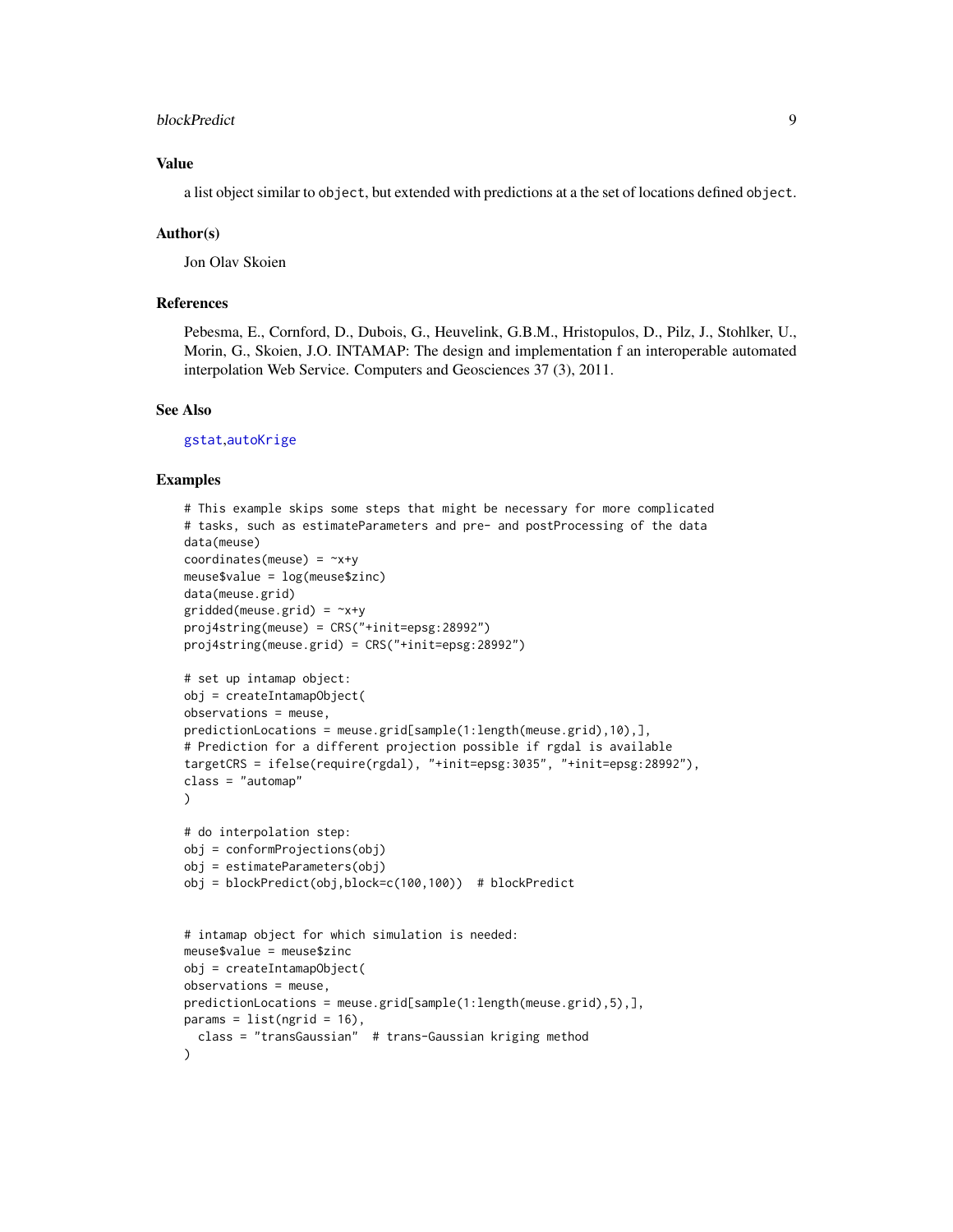```
obj = estimateParameters(obj, lambda = 0) # lambda is optional, lambda = 0 gives lognormal kriging
obj = blockPredict(obj,block=c(100,100)) # blockPredict
```
checkSetup *check setup*

# **Description**

checkSetup will do some sanity checks on input data provided through object.

# Usage

checkSetup(object, quiet = FALSE)

# Arguments

| object | object, to be passed to preProcess, see intamap-package |
|--------|---------------------------------------------------------|
| quiet  | logical; TRUE to suppress OK statement                  |

#### Details

checkSetup is a function that makes certain tests on the intamap object to make sure that it is suited for interpolation. Particularly, it will issue a warning or an error if one of the following conditions are met:

- observations is not an element of object
- observations contain less than 20 observations
- Some of the observation locations are duplicated
- formulaString is not an element of object
- None of the columns of observations has a name that corresponds to the independent variable of formulaString
- predictionLocations is not an element of object
- predictionLocations is not a [Spatial](#page-0-0) object
- targetCRS is given, but observations and predictionLocations do not have CRS set
- addBias includes biases that are not part of removeBias

The function will issue a warning if it appears that predictionLocations and observations share a small region. This warning is given as it is a likely cause of errors, although it can also happen if predictionLocations are limited to one small cluster.

# Value

returns TRUE if check passes, will halt with error when some some error condition is met.

# Author(s)

Edzer J. Pebesma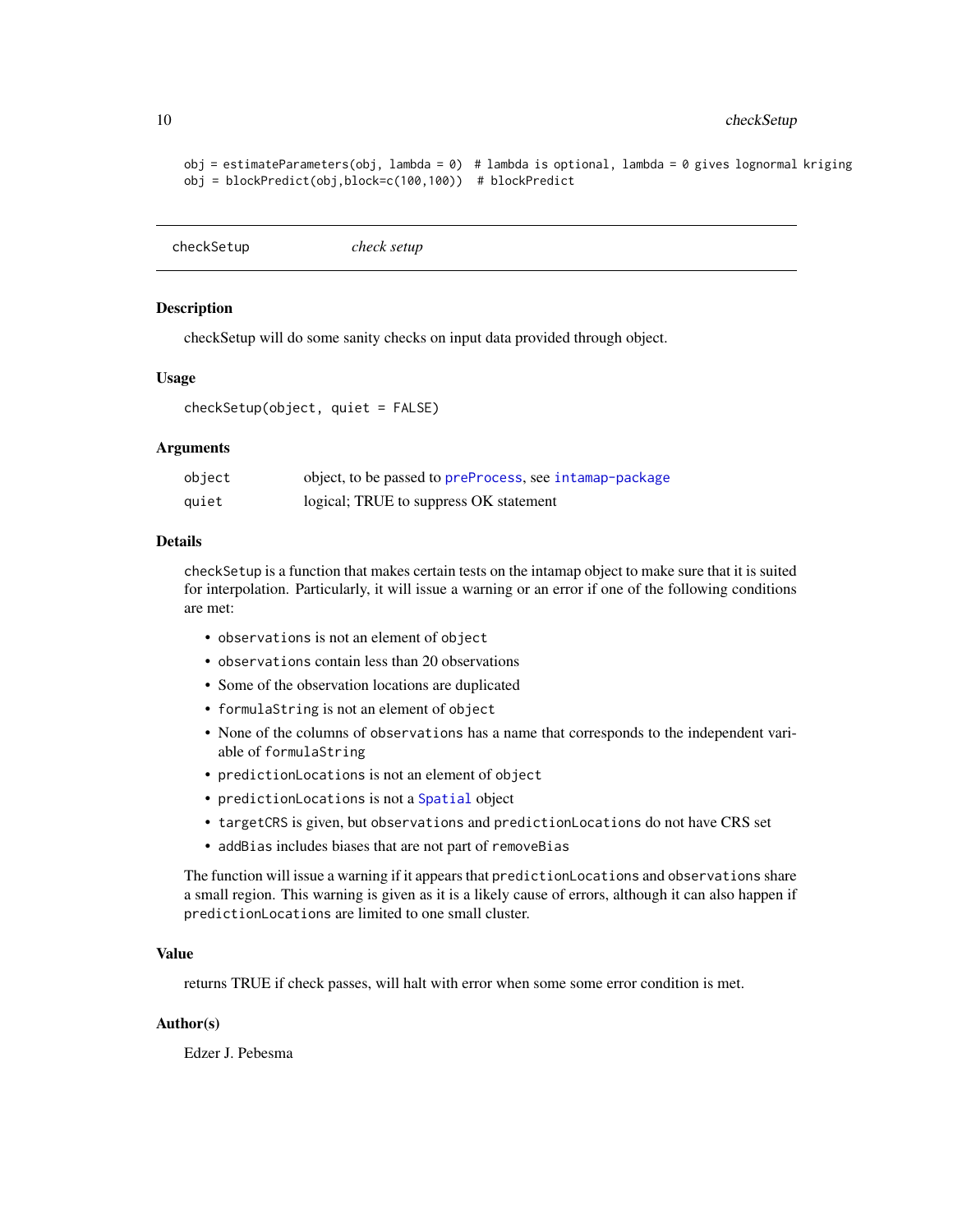#### <span id="page-10-0"></span>coarsenGrid 11

# References

Pebesma, E., Cornford, D., Dubois, G., Heuvelink, G.B.M., Hristopulos, D., Pilz, J., Stohlker, U., Morin, G., Skoien, J.O. INTAMAP: The design and implementation f an interoperable automated interpolation Web Service. Computers and Geosciences 37 (3), 2011.

#### coarsenGrid *Coarsening of a spatial grid*

# Description

coarsenGrid is a function that resamples a SpatialGridDataFrame.

#### Usage

```
coarsenGrid(object,coarse=2,offset = sample(c(0:(coarse-1)),2,replace=TRUE))
```
# Arguments

| object | a SpatialGridDataFrame or gridded SpatialPixelsDataFrame                                             |
|--------|------------------------------------------------------------------------------------------------------|
| coarse | an integer telling how much the grid should be coarsened                                             |
| offset | integer giving the relative offset of the first point, see details below for a closer<br>description |

#### Details

The function coarsenGrid is a function that samples from a [SpatialGridDataFrame](#page-0-0). The argument coarse indicates that every coarse row and column will be sampled, starting with the row and column represented in offset. offset =  $c(0,0)$  implies that the smallest x- and y-coordinates will be a part of the resampled data set, offset =  $c(1,1)$  implies that sampling will start on the second row and column.

# Value

a [SpatialGridDataFrame](#page-0-0).

# Author(s)

Jon Olav Skoien

# References

Pebesma, E., Cornford, D., Dubois, G., Heuvelink, G.B.M., Hristopulos, D., Pilz, J., Stohlker, U., Morin, G., Skoien, J.O. INTAMAP: The design and implementation f an interoperable automated interpolation Web Service. Computers and Geosciences 37 (3), 2011.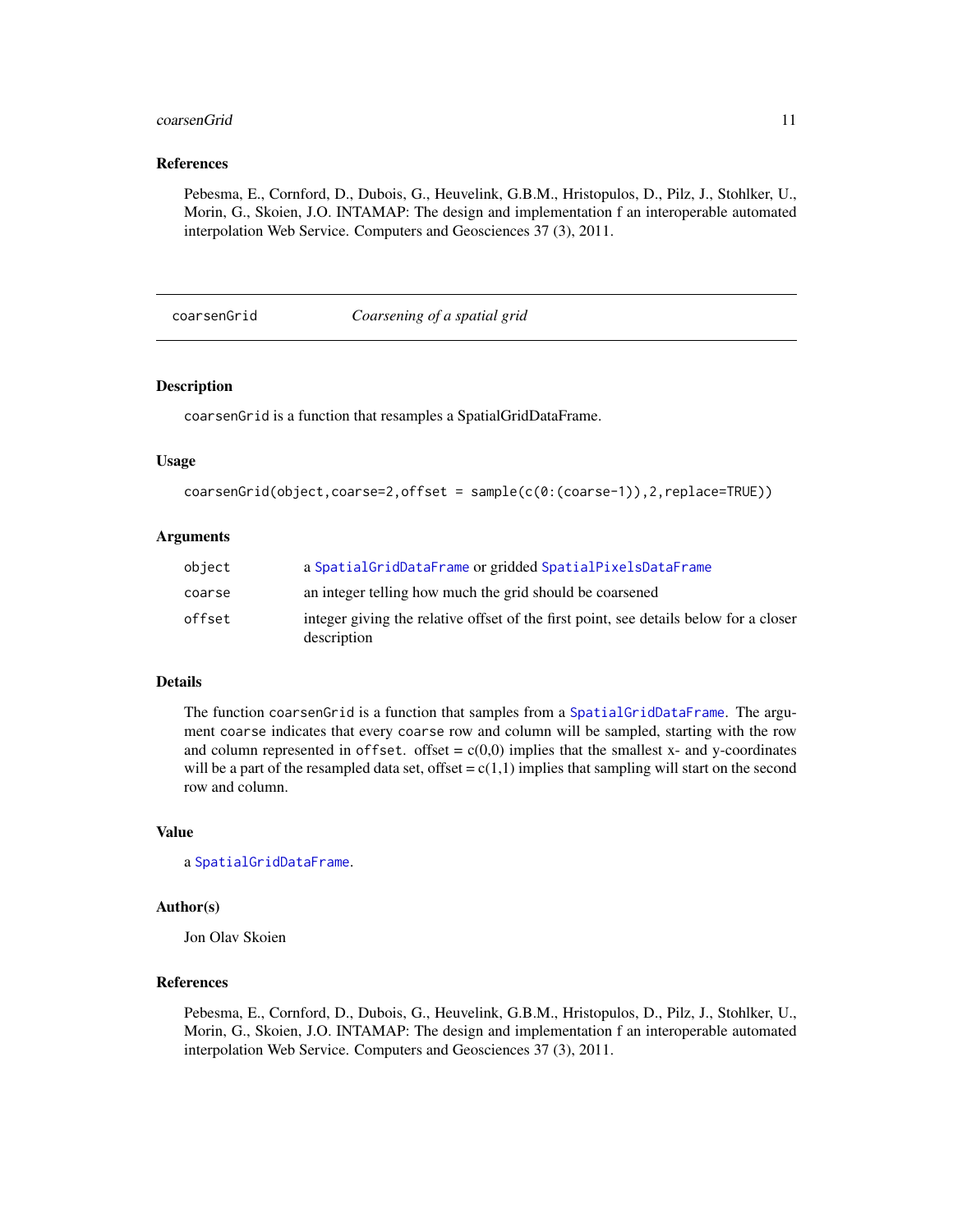# Examples

```
data(meuse.grid)
gridded(meuse.grid) = \gamma x + ynewMeuseGrid = coarsenGrid(meuse.grid,coarse=2,offset=c(1,1))
```
<span id="page-11-1"></span>conformProjections *Getting conformed projections*

#### **Description**

Getting a conformed projection for a set of [Spatial](#page-0-0)\* elements necessary for interpolation in the [intamap-package](#page-1-1).

# Usage

conformProjections(object)

# Arguments

object an object of the type described in [intamap-package](#page-1-1)

#### Details

conformProjections is a function that attempts to reproject all projected elements in object to one common projection. The function is usually called with an intamap object as argument from [createIntamapObject](#page-15-1) if the parameter confProj = TRUE. Thus it is a function that is usually not necessary to call separately.

The need for this function is because several of the functions in a typical spatial interpolation work flow inside the [intamap-package](#page-1-1) require that the elements have a common projection. In addition, there are some functions which are not able to deal with unprojected spatial objects, i.e. objects with coordinates given in lattitude and longitude. conformProjections will hence also attempt to reproject all elements that have coordinates in lattitude and longitude, even in the cases where they all have the same projections.

If only one of observations or predictionLocations has a projection (or is longlat), the other one is assumed to be equal. A warning is issued in this case.

The common projection depends on the object that is passed to conformProjections. First of all, if intCRS (see below) is present as an element of the object, all elements will be reprojected to this projection. If not, intCRS will be set equal to the first projection possible in the list below.

intCRS Can be given as a component in object - and is the user-defined common projection used for interpolation

targetCRS Can be given as a component in object - and is the user-defined target projections

predCRS The projection of the predictionLocations in object

obsCRS The projection of the observations

<span id="page-11-0"></span>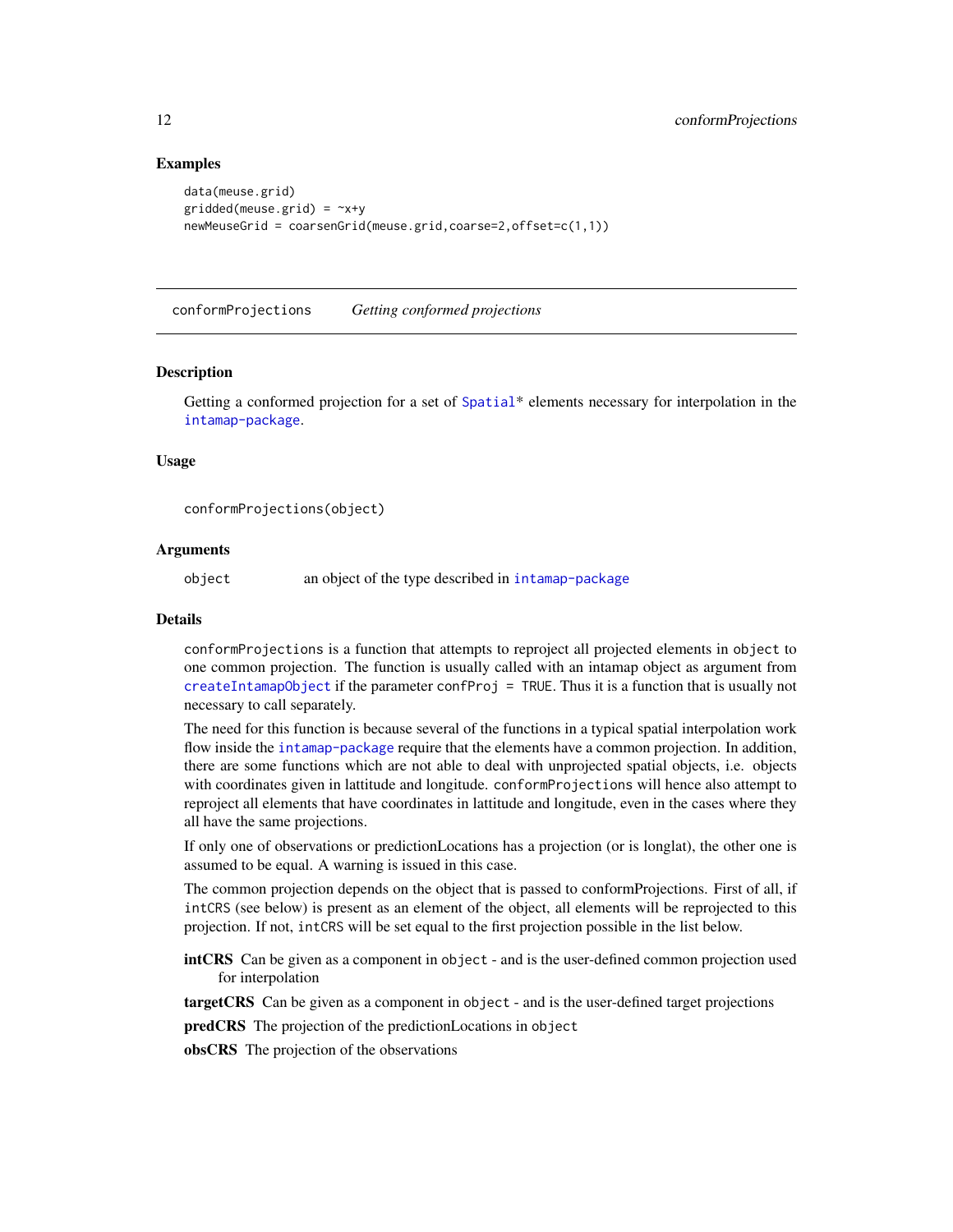# <span id="page-12-0"></span>copulaEstimation 13

# Value

A list of the parameters to be included in the object described in [intamap-package](#page-1-1)

# Author(s)

Jon Olav Skoien

# References

Pebesma, E., Cornford, D., Dubois, G., Heuvelink, G.B.M., Hristopulos, D., Pilz, J., Stohlker, U., Morin, G., Skoien, J.O. INTAMAP: The design and implementation f an interoperable automated interpolation Web Service. Computers and Geosciences 37 (3), 2011.

#### Examples

```
data(meuse)
coordinates(meuse) = -x+yproj4string(meuse) <- CRS("+proj=stere +lat_0=52.15616055555555
    +lon_0=5.38763888888889 +k=0.999908 +x_0=155000 +y_0=463000 +ellps=bessel +units=m")
predictionLocations = spsample(meuse, 50, "regular")
krigingObject = createIntamapObject(
observations = meuse,
predictionLocations = predictionLocations,
  formulaString = as.formula("log(zinc)~1"),
  intCRS = "+init=epsg:3035"
)
krigingObject = conformProjections(krigingObject)
proj4string(meuse)
proj4string(krigingObject$observations)
```
<span id="page-12-1"></span>copulaEstimation *ML-estimation of the spatial copula model parameters*

#### **Description**

Estimates parameters of the spatial copula model using maximum likelihood.

### Usage

copulaEstimation(obj,margin,trend,correlation,anisotropy,copula,tol=0.001,...)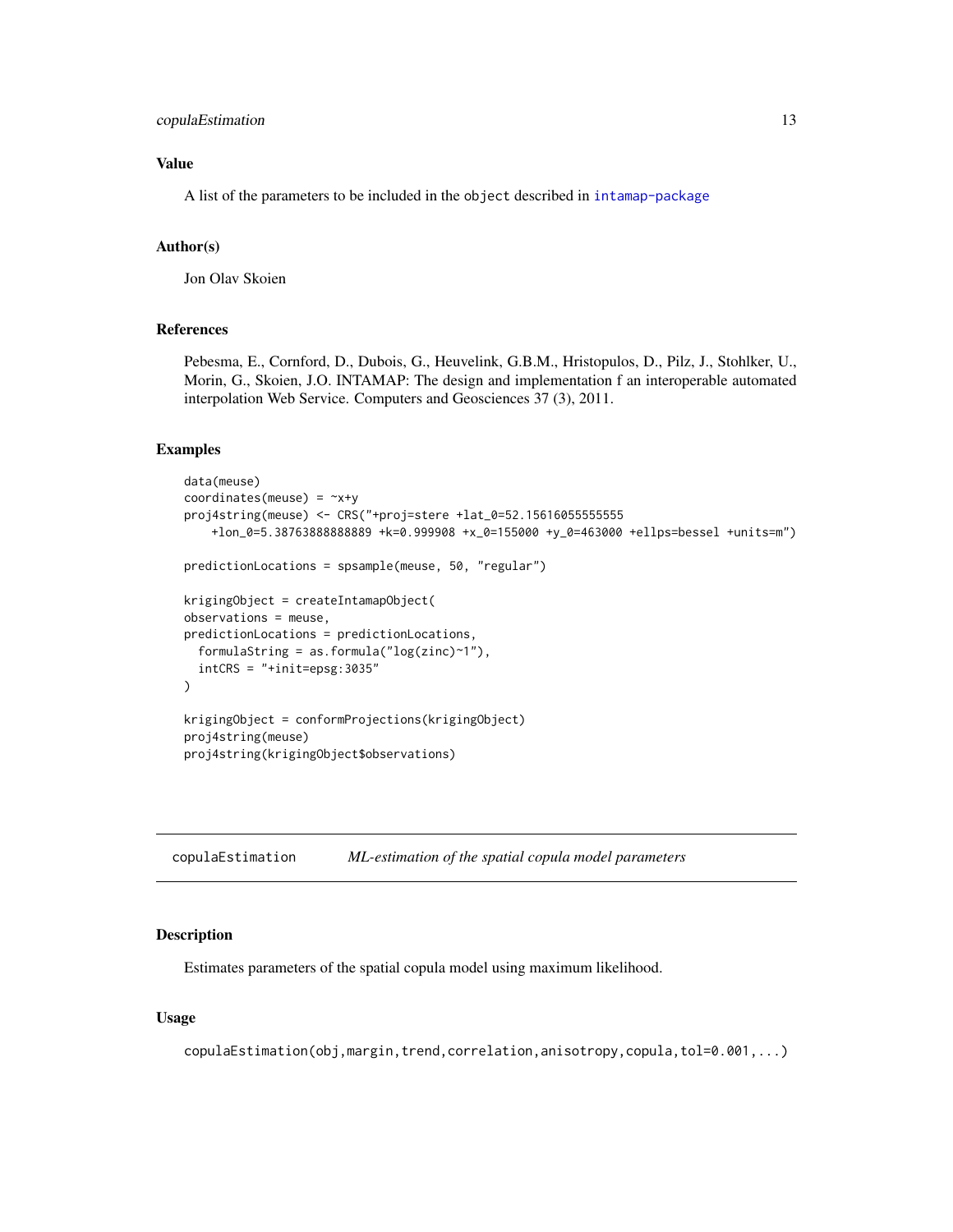# <span id="page-13-0"></span>Arguments

| Intamap object, see description in intamap-package                                                                                                                                                               |
|------------------------------------------------------------------------------------------------------------------------------------------------------------------------------------------------------------------|
| list with the following elements:                                                                                                                                                                                |
| params Starting values for the parameters of the marginal distribution (exclud-<br>ing trend parameters)                                                                                                         |
| lower Lower bounds for the values of the parameters of the marginal distribu-<br>tion (excluding trend parameters)                                                                                               |
| upper Upper bounds for the values of the parameters of the marginal distribu-<br>tion (excluding trend parameters)                                                                                               |
| name Name of the family of marginal distributions. Possible names are: "norm","lnorm","gev","t"<br>and "logis"                                                                                                   |
| list with the following elements:                                                                                                                                                                                |
| params Starting values for the parameters of the trend model (location parame-<br>ter of the marginal distribution)                                                                                              |
| lower Lower bounds for the values of the parameters of the trend model                                                                                                                                           |
| upper Upper bounds for the values of the parameters of the trend model<br>F Design matrix.                                                                                                                       |
| list with the following elements:                                                                                                                                                                                |
| model Correlation function model. Possible models are: "Ste", "Sph", "Gau"<br>and "Exp"                                                                                                                          |
| params Starting values for the parameters of the correlation function model                                                                                                                                      |
| lower Lower bounds for the values of the parameters of the correlation function<br>model                                                                                                                         |
| upper Upper bounds for the values of the parameters of the correlation function<br>model                                                                                                                         |
| list with the following elements:                                                                                                                                                                                |
| params Starting values for the parameters of geometric anisotropy. If NULL,<br>then no anisotropy is considered.                                                                                                 |
| lower Lower bounds for the values of the parameters of geometric anisotropy.<br>Usually $c(0,1)$                                                                                                                 |
| upper Upper bounds for the values of the parameters of geometric anisotropy.<br>Usually c(pi, Inf)                                                                                                               |
| list with the following elements:                                                                                                                                                                                |
| method Either "norm" or "chisq", depending on which spatial copula model is<br>used, the Gaussian or the chi-squared copula.                                                                                     |
| params Only used in case of the chi-squared copula: the squared non-centrality<br>parameter of the non-central chi-squared distribution. Controls how far the<br>chi-squared copula is from the Gaussian copula. |
| lower Only used in case of the chi-squared copula: the lower bound for the<br>copula parameter. Usually set to 0                                                                                                 |
| upper Only used in case of the chi-squared copula: the upper bound for the<br>copula parameter. Usually set to Inf                                                                                               |
| Tolerance level for the optimization process.                                                                                                                                                                    |
| Arguments to be passed to optim.                                                                                                                                                                                 |
|                                                                                                                                                                                                                  |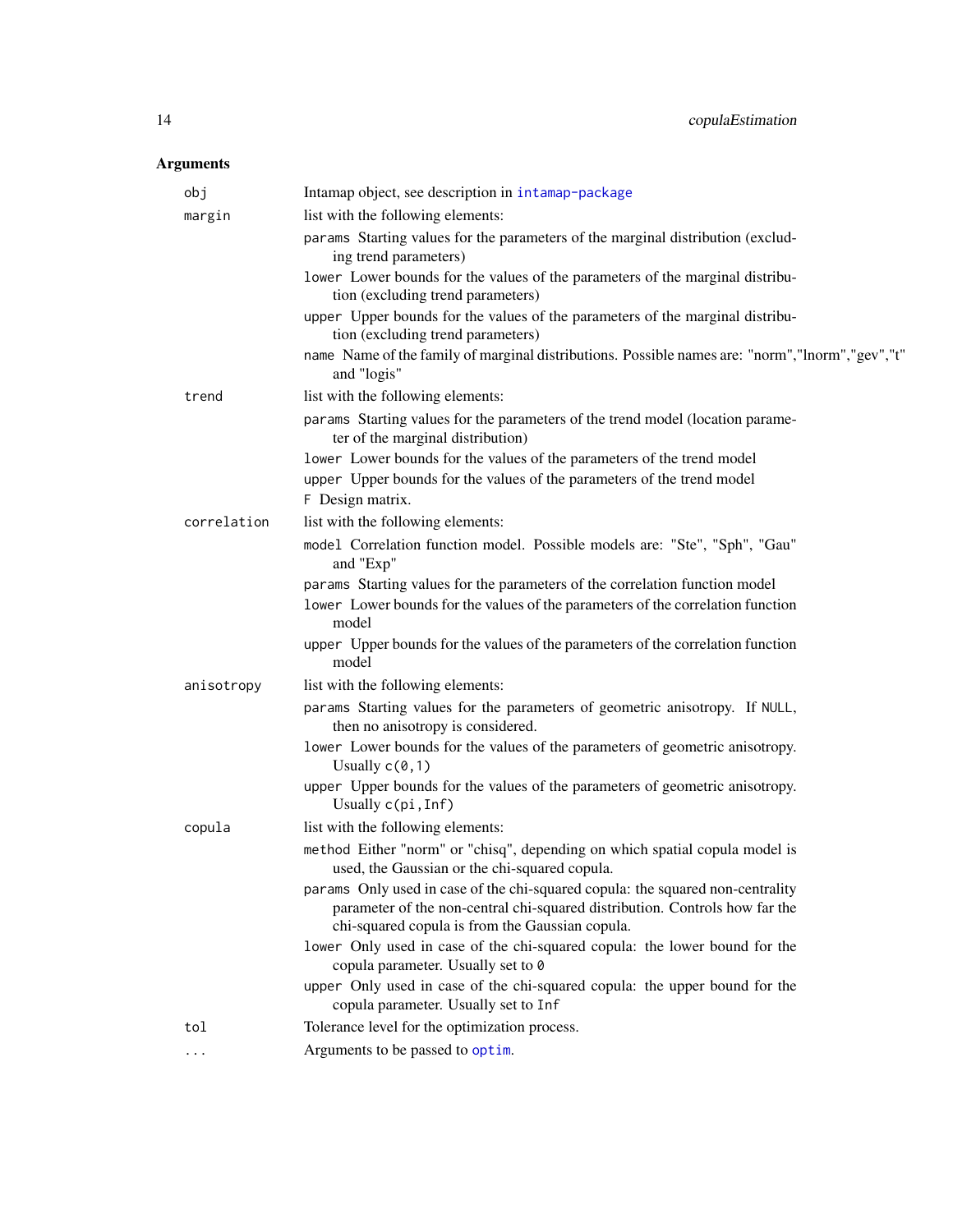#### <span id="page-14-0"></span>copulaEstimation 15

#### Details

copulaEstimation performs maximum likelihood estimation of all possible parameters included in the Gaussian and chi-squared spatial copula model: parameters of the predefined family of marginal distributions (including spatial trend or external drift), correlation function parameters, parameters for geometric anisotropy and parameters for the copula (only used for the chi-squared copula model). Due to the large number of variables that need to be optimized, a profile-likelihood approach is used. Although convergence to a global optimum is not assured, the profile-likelihood method makes it less likely that the optimization routine, [optim](#page-0-0), gets stuck in a local optimum. The result of copulaEstimation is a list containing all parameter point estimates that are needed for plug-in spatial prediction. It is advisable to check the output of the algorithm by trying different starting values for the optimization.

#### Value

A list with the following elements:

| margin      | Same as the input except that the list element "params" now consists of the<br>optimized parameters of the marginal distribution function. |
|-------------|--------------------------------------------------------------------------------------------------------------------------------------------|
| trend       | Same as the input except that the list element "params" now consists of the<br>optimized parameters of the trend model.                    |
| correlation | Same as the input except that the list element "params" now consists of the<br>optimized parameters of the correlation function model.     |
| anisotropy  | Same as the input except that the list element "params" now consists of the<br>optimized parameters of geometric anisotropy.               |
| copula      | Same as the input except that the list element "params" now consists of the<br>optimized copula parameters.                                |

# Author(s)

Hannes Kazianka

# References

[1] Kazianka, H. and Pilz, J. (2009), Spatial Interpolation Using Copula-Based Geostatistical Models. GeoENV2008 - Geostatistics for Environmental Application (P. Atkinson, C. Lloyd, eds.), Springer, New York

[2] Pebesma, E., Cornford, D., Dubois, G., Heuvelink, G.B.M., Hristopulos, D., Pilz, J., Stohlker, U., Morin, G., Skoien, J.O. INTAMAP: The design and implementation f an interoperable automated interpolation Web Service. Computers and Geosciences 37 (3), 2011.

### See Also

[bayesCopula](#page-5-1), [spatialPredict](#page-39-1), [estimateParameters](#page-20-1)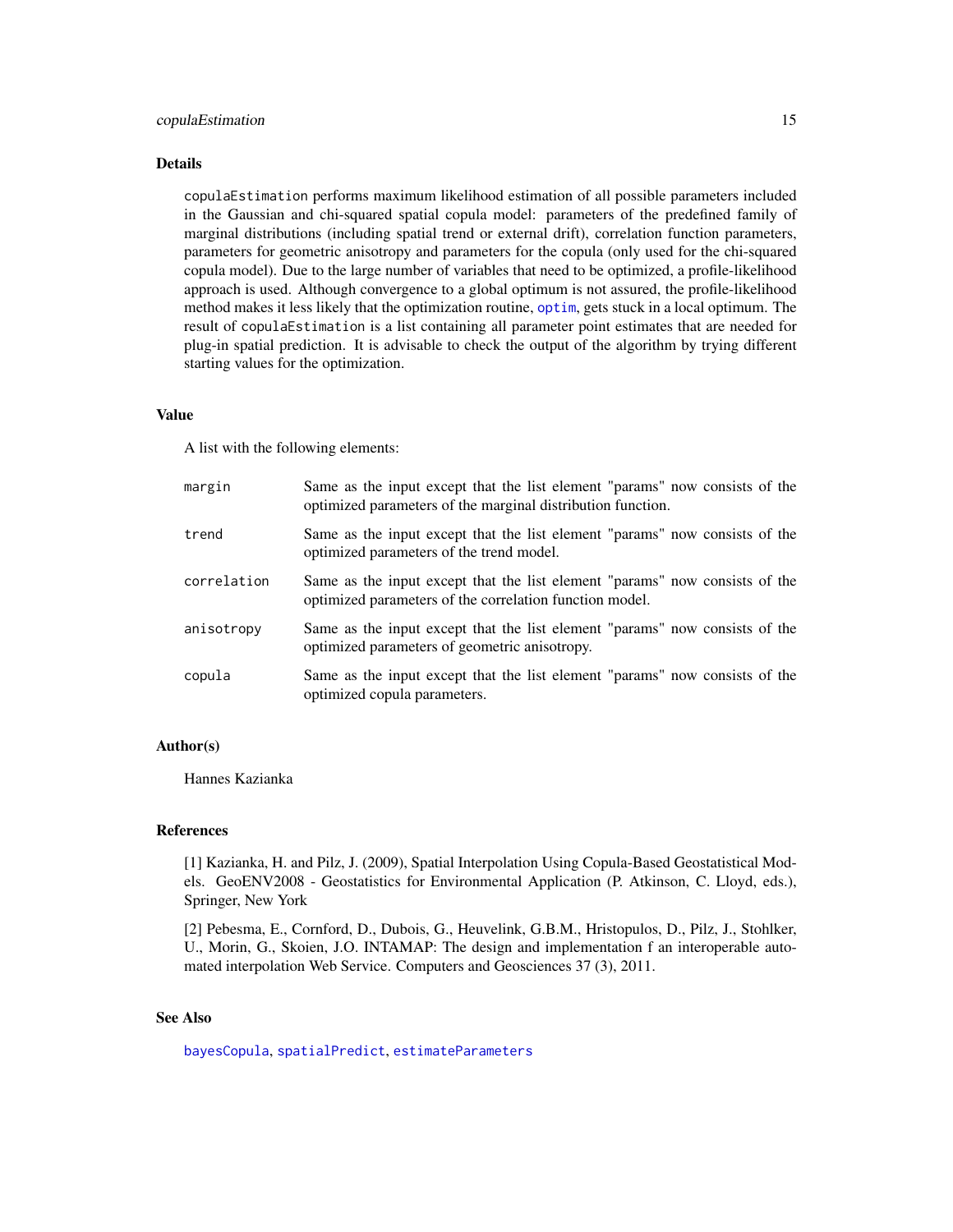# Examples

```
data(intamapExampleObject)
## estimate parameters for the copula model
## Not run: copula<-list(method="norm")
anisotropy \leq list(lower = c(0, 1), upper = c(pi, Inf), params = c(pi/3, 2))
correlation \le list(model = "Ste", lower = c(0.01, 0.01, 0.01), upper = c(0.99, Inf, 20),
                    params = c(0.05, 4, 3)margin \le list(name = "gev", lower = c(0.01, -Inf), upper = c(Inf, Inf), params = c(30, 0.5))
trend \le list(F = as.matrix(rep(1, 196)), lower = -Inf, upper = Inf, params = 40)
estimates <- copulaEstimation(intamapExampleObject, margin, trend, correlation, anisotropy, copula)
## make predictions at unobserved locations
predictions <- bayescopula(intamapExampleObject, estimates, search = 25,
               calc = list(mean = TRUE, variance = TRUE, except = 40, quantile = 0.95)## End(Not run)
```
<span id="page-15-1"></span>createIntamapObject *Create an object for interpolation within the intamap package*

# Description

This is a help function for creating an object (see [intamap-package](#page-1-1) to be used for interpolation within the [intamap-package](#page-1-1)

#### Usage

```
createIntamapObject(observations, obsChar, formulaString,
            predictionLocations=100, targetCRS, boundaries, boundaryLines,
            intCRS, params=list(), boundFile, lineFile, class="idw",
            outputWhat, blockWhat = "none", ...)
```
# Arguments

| observations        | a SpatialPointsDataFrame, SpatialPixelsDataFrame, SpatialGridDataFrame,<br>SpatialLinesDataFrame or SpatialPolygonsDataFrame with observations.<br>Note that there are only few methods that can actually handle interpolation of<br>observations with a support                                                                                                                                                                        |
|---------------------|-----------------------------------------------------------------------------------------------------------------------------------------------------------------------------------------------------------------------------------------------------------------------------------------------------------------------------------------------------------------------------------------------------------------------------------------|
| obsChar             | list with observation characteristics, used by some interpolation methods                                                                                                                                                                                                                                                                                                                                                               |
| formulaString       | formula that defines the dependent variable as a linear model of independent<br>variables; suppose the dependent variable has name z, for ordinary and sim-<br>ple kriging use the formula $z^2$ ; for universal kriging, suppose z is linearly<br>dependent on x and y, use the formula $z^2$ x+y. The formulaString defaults to<br>"value~1" if value is a part of the data set. If not, the first column of the data<br>set is used. |
| predictionLocations |                                                                                                                                                                                                                                                                                                                                                                                                                                         |
|                     | either a Spatial* object with prediction locations or an integer with the re-<br>quested number of prediction locations. If boundaries are supported, the sam-<br>pled prediction locations will be sampled within the boundaries                                                                                                                                                                                                       |

<span id="page-15-0"></span>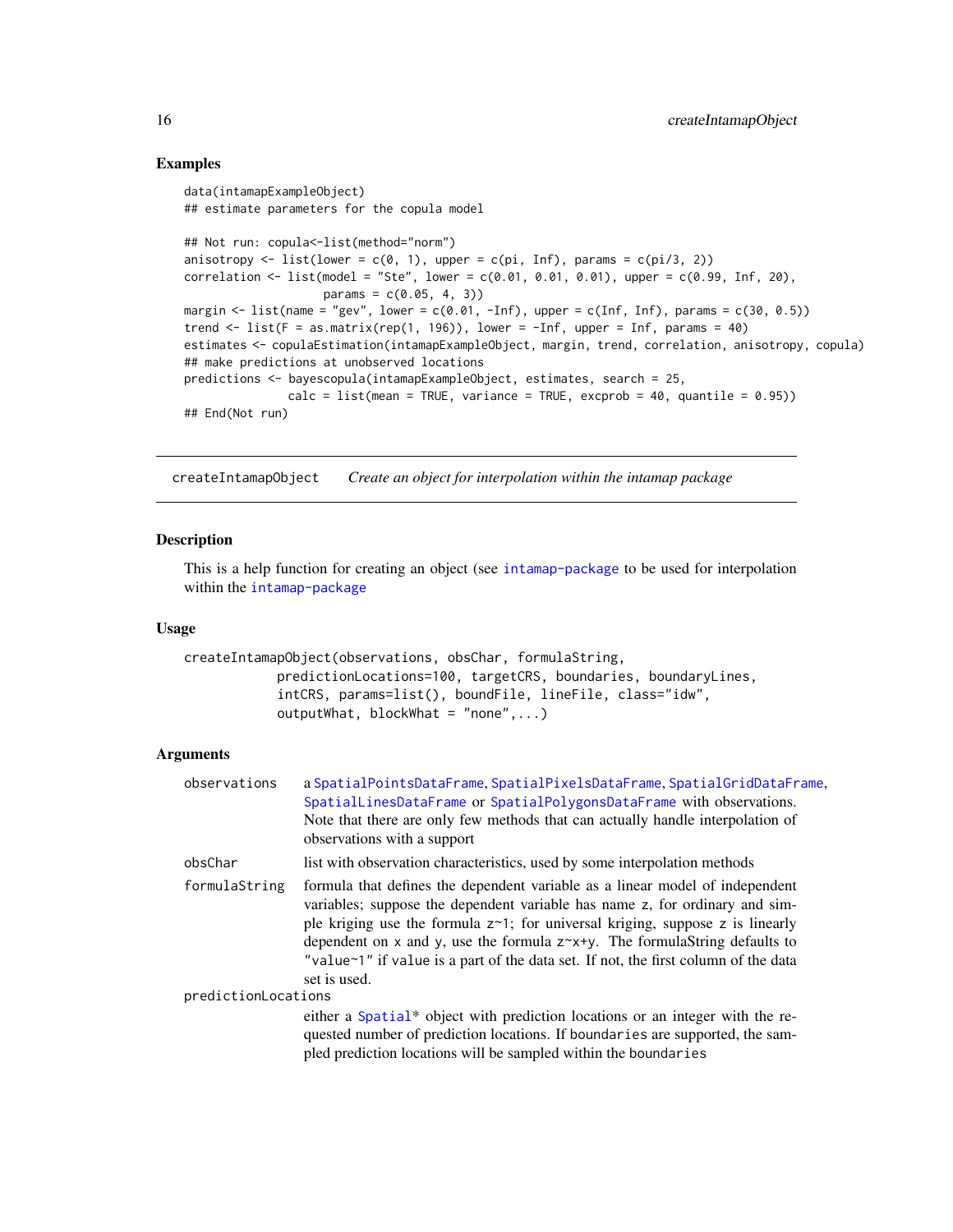<span id="page-16-0"></span>

| targetCRS     | the wanted projection for the interpolated map                                                                                                                                                                                                                                                                                                                       |
|---------------|----------------------------------------------------------------------------------------------------------------------------------------------------------------------------------------------------------------------------------------------------------------------------------------------------------------------------------------------------------------------|
| boundaries    | SpatialPolygonsDataFrame with the boundaries of regions in the prediction<br>region                                                                                                                                                                                                                                                                                  |
| boundaryLines | SpatialPointsDataFrame with the boundaries between pairs of regions dis-<br>cretized as points. Will be read from file if lineFile is given or will be created<br>from boundaries if not.                                                                                                                                                                            |
| intCRS        | a particular projection requested for the interpolation                                                                                                                                                                                                                                                                                                              |
| params        | parameters for the interpolation, given as exceptions to the default parameters set<br>in the function getIntamapParams. It is also possible to pass a methodParameters<br>from an earlier call, as defined from the function methodParameters.                                                                                                                      |
| boundFile     | Filename where boundaries can be found, e.g. a shapefile                                                                                                                                                                                                                                                                                                             |
| lineFile      | Filename where paired points on boundaries can be found                                                                                                                                                                                                                                                                                                              |
| class         | setting the class(es) of the object, see intamap-package                                                                                                                                                                                                                                                                                                             |
| outputWhat    | List defining the requested type of output. Parameters:                                                                                                                                                                                                                                                                                                              |
|               | mean = TRUE Usual kriging prediction                                                                                                                                                                                                                                                                                                                                 |
|               | variance = TRUE Usual kriging error                                                                                                                                                                                                                                                                                                                                  |
|               | quantile The estimated quantile for a certain threshold                                                                                                                                                                                                                                                                                                              |
|               | excprob Exceedance probability for a certain threshold                                                                                                                                                                                                                                                                                                               |
|               | cumdistr The cumulative distribution for a certain value                                                                                                                                                                                                                                                                                                             |
|               | MOK Assumed unbiased prediction using the MOK method for the threshold<br>given. See unbiasedKrige                                                                                                                                                                                                                                                                   |
|               | IWQSEL Assumed unbiased prediction using the IWQSEL method for the thresh-<br>old given. See unbiasedKrige                                                                                                                                                                                                                                                           |
|               | Additional prediction types that do not exist in the default parameter set,<br>particularly parameters necessary for new methods within the intamap-package.                                                                                                                                                                                                         |
|               | The list defaults to list (mean = TRUE) for objects of class IDW and list (mean=TRUE,<br>variance $=$ TRUE) for all other objects.                                                                                                                                                                                                                                   |
| blockWhat     | List defining particular output for block predictions. These include:                                                                                                                                                                                                                                                                                                |
|               | blockMax logical; whether to predict maximum within block, if block predic-<br>tions                                                                                                                                                                                                                                                                                 |
|               | blockMin logical; whether to predict mimimum within block, if block predic-<br>tions                                                                                                                                                                                                                                                                                 |
|               | fat Prediction of area within block above a threshold (fat = threshold                                                                                                                                                                                                                                                                                               |
|               | blockMaxVar logical; whether to predict the variance of the prediction of max<br>within the block, similarly it is possible to set block $MinVar = TRUE$ and<br>$fatVar = threshold$                                                                                                                                                                                 |
| .             | • Either: other elements that can be used by particular interpolation methods.<br>These are added to the object as named elements.                                                                                                                                                                                                                                   |
|               | • Or: elements that have been created in earlier calls to one of the functions<br>in the intamap-package, and that are not supposed to change in the second<br>call. By adding these elements to the object in createIntamapObject, they<br>can be reused without having to re-estimate them. Typical examples are the<br>elements created from a call to preProcess |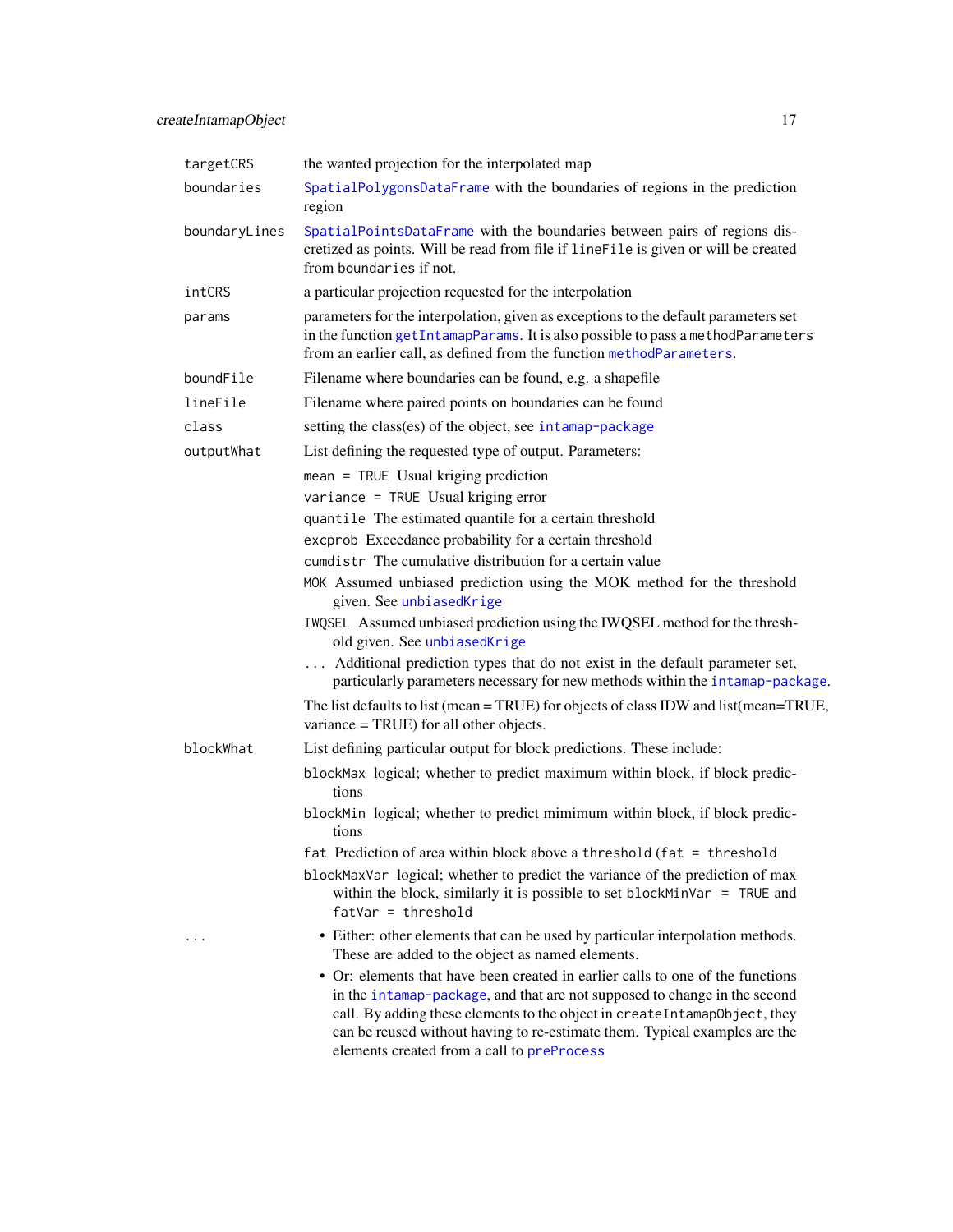#### <span id="page-17-0"></span>Details

This function is a help function for creating an object (see [intamap-package](#page-1-1)) for interpolation within the [intamap-package](#page-1-1). The function uses some default values if certain elements are not included.

If createIntamapObject is called without predictionLocations, or if a number is given, the function will sample a set of predictionLocations. These will be sampled from a regular grid.

targetCRS and intCRS are not mandatory variables, but are recommended if the user wants predictions of a certain projection. intCRS is not necessary if the targetCRS is given and has a projection (is not lat-long). It is recommended to include the argument intCRS if all projected elements are lat-long, as many of the interpolation methods do not work optimal with lat-long data.

The ...-argument can be used for arguments necessary for new methods not being a part of the [intamap-package](#page-1-1). It is also a method for reusing previously calculated elements that can be assumed to be unchanged for the second interpolation.

#### Value

An object with observations, prediction locations, parameters and possible additional elements for automatic interpolation. The object will have class equal to the value of argument class, and methods in the [intamap-package](#page-1-1) will dispatch on the object according to this class.

# Author(s)

Jon Olav Skoien

#### References

Pebesma, E., Cornford, D., Dubois, G., Heuvelink, G.B.M., Hristopulos, D., Pilz, J., Stohlker, U., Morin, G., Skoien, J.O. INTAMAP: The design and implementation f an interoperable automated interpolation Web Service. Computers and Geosciences 37 (3), 2011.

# See Also

[intamap-package](#page-1-1) and [getIntamapParams](#page-25-1)

# Examples

```
# set up data:
data(meuse)
coordinates(meuse) = -x+ymeuse$value = log(meuse$zinc)
data(meuse.grid)
gridded(meuse.grid) = -x+yproj4string(meuse) = CRS("+init=epsg:28992")
proj4string(meuse.grid) = CRS("+init=epsg:28992")
# set up intamap object:
```

```
idwObject = createIntamapObject(
observations = meuse,
predictionLocations = meuse.grid,
```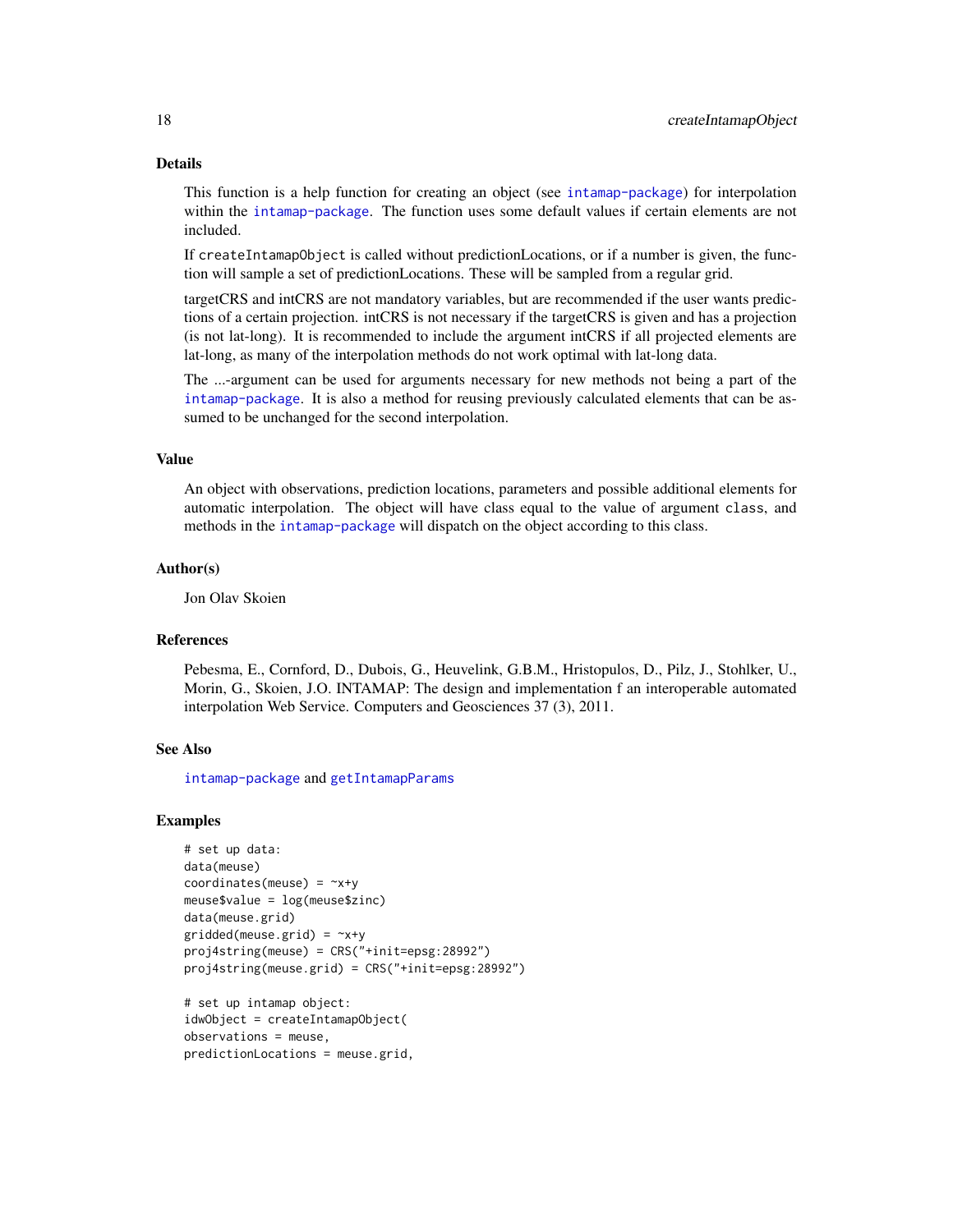# <span id="page-18-0"></span>estimateAnisotropy 19

```
targetCRS = "+init=epsg:3035",
class = "idw"
)
```
<span id="page-18-1"></span>estimateAnisotropy *estimateAnisotropy*

# **Description**

This function estimates geometric anisotropy parameters for 2-D scattered data using the CTI method.

# Usage

estimateAnisotropy(object,depVar, formulaString)

# Arguments

| object        | (i) An Intamap type object (see intamap-package) containing one SpatialPointsDataFrame<br>data frame named observations which includes the observed values (ii) or a<br>SpatialPointsDataFrame which includes both coordinates and observations.                                                                                                                                                                                                                    |
|---------------|---------------------------------------------------------------------------------------------------------------------------------------------------------------------------------------------------------------------------------------------------------------------------------------------------------------------------------------------------------------------------------------------------------------------------------------------------------------------|
| depVar        | name of the dependent variable; this is used only in case (ii).                                                                                                                                                                                                                                                                                                                                                                                                     |
| formulaString | formula that defines the dependent variable as a linear model of independent<br>variables, only used for case (ii); suppose the dependent variable has name z, for<br>ordinary and simple kriging use the formula $z^{-1}$ ; for universal kriging, suppose<br>z is linearly dependent on x and y, use the formula $z^x + y$ . The formula String<br>defaults to "value~1" if value is a part of the data set. If not, the first column<br>of the data set is used. |

# Details

Given the input object that defines N coordinate pairs  $(x,y)$  and observed values  $(z)$ , this method estimates of the geometric anisotropy parameters. Geometric anisotropy is a statistical property, which implies that the iso-level contours of the covariance function are elliptical. In this case the anisotropy is determined from the anisotropic ratio  $(R)$  and the orientation angle  $(\theta)$  of the ellipse.

Assuming a Cartesian coordinate system of axes x and y,  $\theta$  represents the angle between the horizontal axis and PA1, where PA1 is one of the principal axes of the ellipse, arbitrarily selected (PA2 will denote the other axis). R represents the ratio of the correlation along PA1 divided by the correlation length PA2. Note that the returned value of R is always greater than one (see value below.)

The estimation is based on the Covariance Tensor Identity (CTI) method. In CTI, the Hessian matrix of the covariance function is estimated from sample derivatives. The anisotropy parameters are estimated by explicit solutions of nonlinear equations that link  $(R, \theta)$  with ratios of the covariance Hessian matrix elements.

To estimate the sample derivatives from scattered data, a background square lattice is used. The lattice extends in the horizontal direction from x.min to x.max where x.min (x.max) is equal to the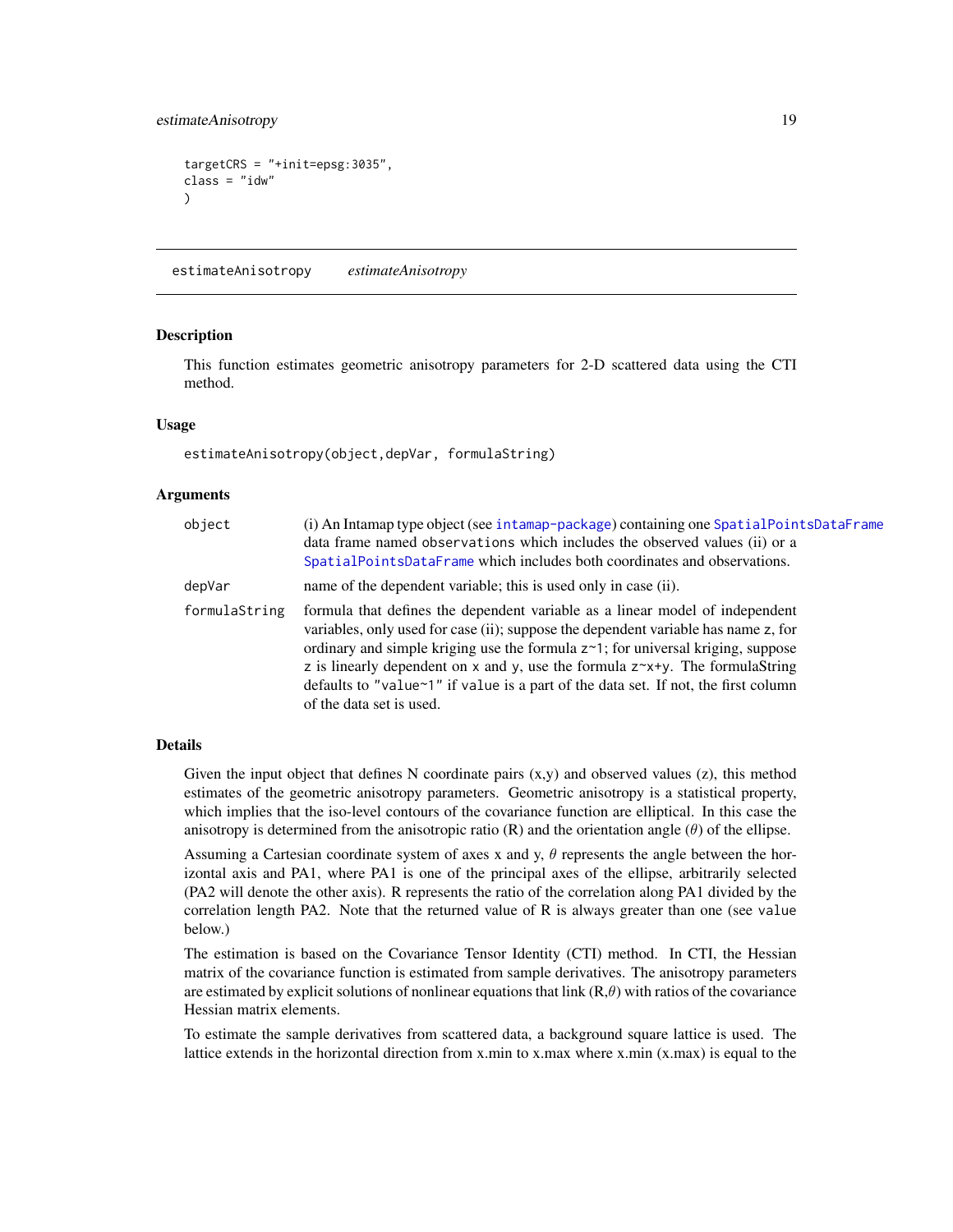<span id="page-19-0"></span>minimum (maximum) x-coordinate of the data, and similarly in the vertical direction. The cell step in each direction is equal to the length of the lattice to the respective direction divided by the square root of N.

BiLinear interpolation, as implemented in akima package, is used to interpolate the field's z values at the nodes of the lattice.

The CTI method is described in detail in (Chorti and Hristopulos, 2008).

Note that to be compatible with gstat the returned estimate of the anisotropy ratio is always greater than 1.

For observations assumed to have a trend, the trend is first subtracted from the data using universal kriging. This is an approximation, as the trend subtraction does not take anisotropy into account.

# Value

(i) If the input is an Intamap object, the value is a modification of the input object, containing a list element anisPar with the estimated anisotropy parameters. (ii)if the input is a [SpatialPointsDataFrame](#page-0-0), then only the list anisPar is returned. The list anisPar contains the following elements:

| ratio      | The estimate of the anisotropy ratio parameter. Using the degeneracy of the<br>anisotropy under simultaneous ratio inversion and axis rotation transformations,<br>the returned value of the ratio is always greater than 1.                                                                                                                                                                                                                                                                                                                  |
|------------|-----------------------------------------------------------------------------------------------------------------------------------------------------------------------------------------------------------------------------------------------------------------------------------------------------------------------------------------------------------------------------------------------------------------------------------------------------------------------------------------------------------------------------------------------|
| direction  | The estimate of the anisotropy orientation angle. It returns the angle between<br>the major anisotropy axis and the horizontal axis, and its value is in the interval<br>$(-90,90)$ degrees.                                                                                                                                                                                                                                                                                                                                                  |
| 0          | A 3x1 array containing the sample estimates of the diagonal and off-diagonal<br>elements $(Q11,Q22,Q12)$ of the covariance Hessian matrix evaluated at zero<br>lag.                                                                                                                                                                                                                                                                                                                                                                           |
| doRotation | Boolean value indicating if the estimated anisotropy is statistically significant.<br>This value is based on a statistical test of the isotropic $(R=1)$ hypothesis using a<br>non-parametric approximation for the 95 percent confidence interval for R. This<br>approximation leads to conservative (wider than the true) estimates of the confi-<br>dence interval. If doRotation==TRUE then an isotropy restoring transformation<br>(rotation and rescaling) is performed on the coordinates. If doRotation==FALSE<br>no action is taken. |

#### Note

This function uses akima package to perform "bilinear" interpolation. The source code also allows other interpolation methods, but this option is not available when the function is called from within INTAMAP.

In the gstat package, the anisotropy ratio is defined in the interval (0,1) and the orientation angle is the angle between the vertical axis and the major anisotropy axis, measured in the clockwise direction. If one wants to use ordinary kriging inside INTAMAP the necessary transformations are performed in the function estimateParameters.automap. If one wants to use ordinary kriging in the gstat package (but outside INTAMAP) the required transformations can be found in the source code of the estimateParameters.automap function.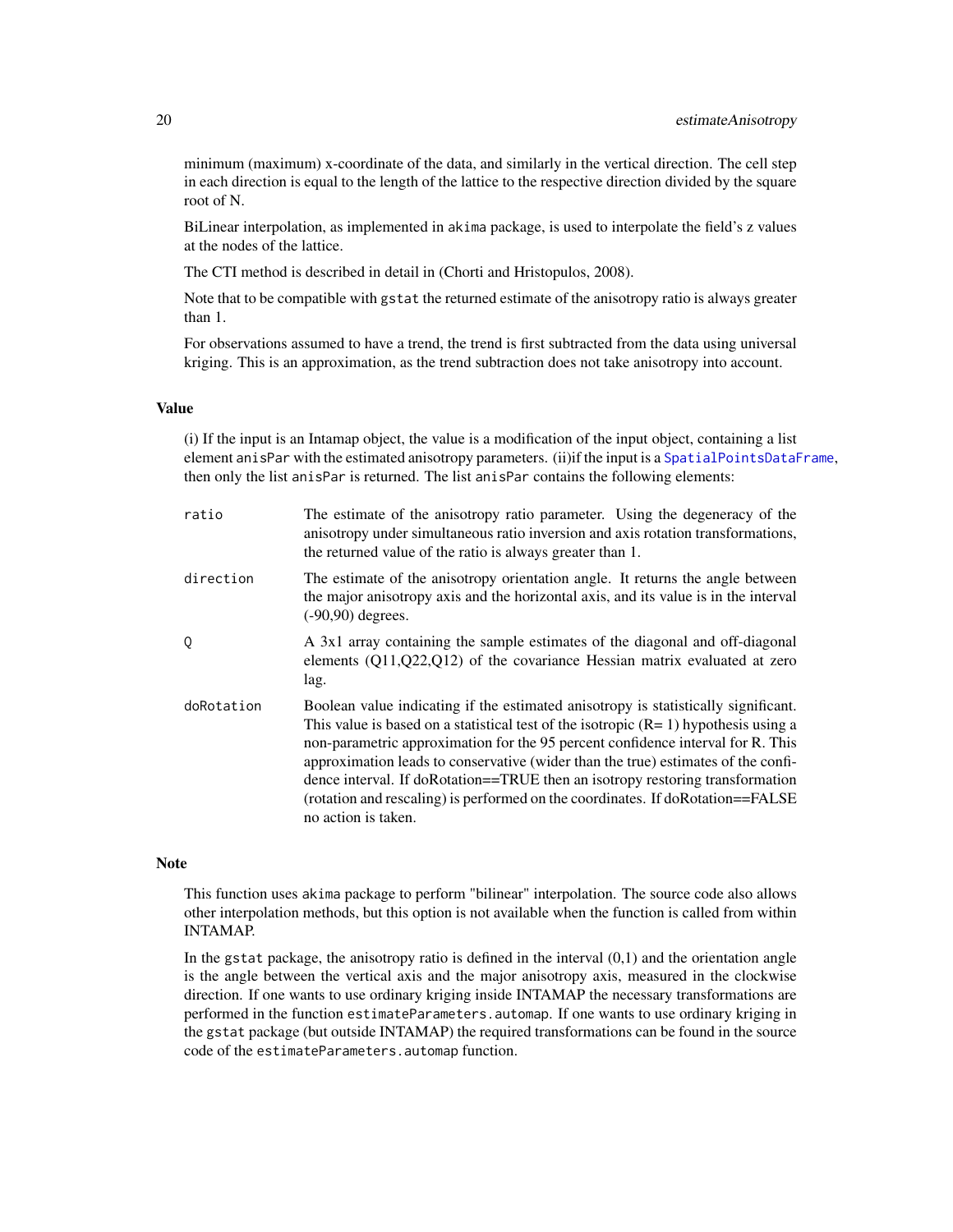```
estimateParameters 21
```
# Author(s)

A.Chorti, D.T.Hristopulos,G. Spiliopoulos

# References

[1] Pebesma, E., Cornford, D., Dubois, G., Heuvelink, G.B.M., Hristopulos, D., Pilz, J., Stohlker, U., Morin, G., Skoien, J.O. INTAMAP: The design and implementation f an interoperable automated interpolation Web Service. Computers and Geosciences 37 (3), 2011.

[2] A. Chorti and D. T. Hristopulos (2008). Non-parametric Identification of Anisotropic (Elliptic) Correlations in Spatially Distributed Data Sets, IEEE Transactions on Signal Processing, 56(10), 4738-4751 (2008).

[3] Em.Petrakis and D. T. Hristopulos (2009). A non-parametric test of statistical isotropy for Differentiable Spatial Random Fields in Two Dimensions. Work in progress. email: dionisi@mred.tuc.gr

# Examples

```
library(gstat)
data(sic2004)
coordinates(sic.val)=~x+y
sic.val$value=sic.val$dayx
params=NULL
estimateAnisotropy(sic.val,depVar = "joker")
```
<span id="page-20-1"></span>estimateParameters *Automatic estimation of correlation structure parameters*

# <span id="page-20-2"></span>Description

Function to estimate correlation structure parameters. The actual parameters depend on the method used.

# Usage

```
## S3 method for class 'automap'
estimateParameters(object, ... )
## S3 method for class 'copula'
estimateParameters(object, ... )
## Default S3 method:
estimateParameters(object, ...)
## S3 method for class 'idw'
estimateParameters(object, ... )
## S3 method for class 'linearVariogram'
estimateParameters(object, ...)
```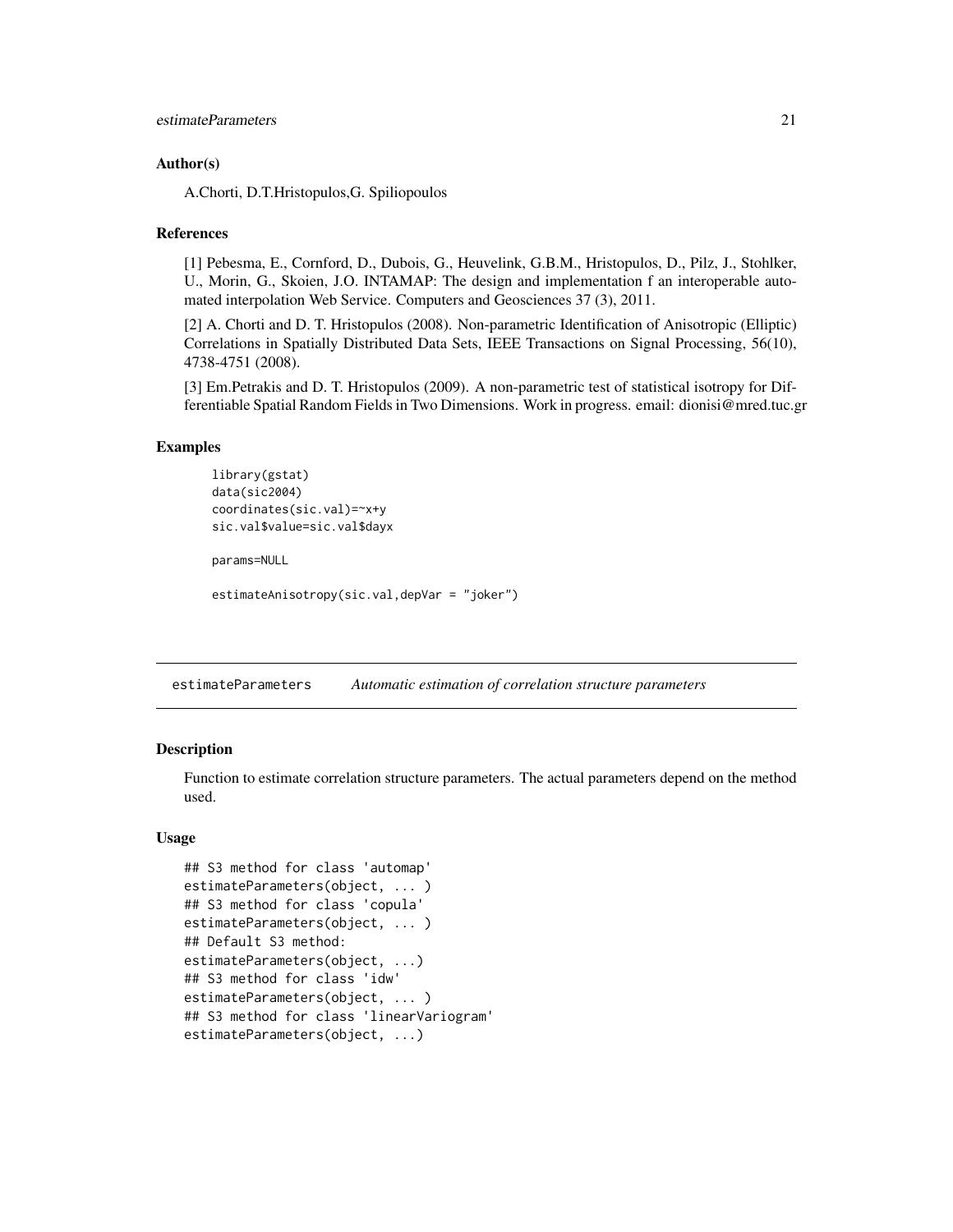```
## S3 method for class 'transGaussian'
estimateParameters(object, ... )
## S3 method for class 'yamamoto'
estimateParameters(object, ... )
```
# Arguments

| object | an intamap object of the type described in intamap-package                                                                                                                                |
|--------|-------------------------------------------------------------------------------------------------------------------------------------------------------------------------------------------|
| .      | other arguments that will be passed to the requested interpolation method. See<br>the individual methods for more information. Some parameters that are particu-<br>lar for some methods: |
|        | idpRange range of idp (inverse distance weighting power) values over which to<br>optimize mse (idw-method)                                                                                |
|        | nfolds number of folds in n-fold cross validation (idw-method)                                                                                                                            |
|        | lambda lambda parameter for boxcox-transformation (transGaussian method)                                                                                                                  |
|        | significant logical; if TRUE only transform if any of the four tests described<br>under interpolate are TRUE (transGaussian method)                                                       |
|        |                                                                                                                                                                                           |

#### **Details**

The function estimateParameters is a wrapper around different methods for estimating correlation parameters to be used for the spatial prediction method [spatialPredict](#page-39-1). Below are some details about and/or links to the different methods currently implemented in the [intamap-package](#page-1-1).

- automap It is possible but not necessary to estimate variogram parameters for this method. If estimateParameters is called with an object of class *automap*, [autofitVariogram](#page-0-0) will be called. If object already includes a variogram model when [spatialPredict](#page-39-1) is called, [krige](#page-0-0) in the gstat-package will be called directly. The user can submit an argument model with the model(s) to be fitted.
- copula finding the best copula parameters using [copulaEstimation](#page-12-1)
- default a default method is not really implemented, this function is only created to give a sensible error message if the function is called with an object for which no method exist
- idw fits the best possible idw-power to the data set by brute force searching within the idpRange
- linearVariogram this function just returns the original data, no parameter fitting is necessary for linear variogram kriging
- transGaussian Finding the best model parameters for transGaussian kriging ([krigeTg](#page-0-0)). This means finding the best lambda for the [boxcox](#page-0-0)-transformation and the fitted variogram parameters for the transformed variable. If significant = TRUE will lambda only be estimated if the data show some deviation from normality, i.e., that at least one of the tests described under [interpolate](#page-29-1) is TRUE. Note that transGaussian kriging is only possible for data with strictly positive values.
- yamamoto a wrapper around estimateParameters.automap, only to assure that there is a method also for this class, difference to automap is more important in [spatialPredict](#page-39-1)

It is also possible to add to the above methods with functionality from other packages, if wanted. You can also check which methods are available from other packages by calling

>methods(estimateParameters)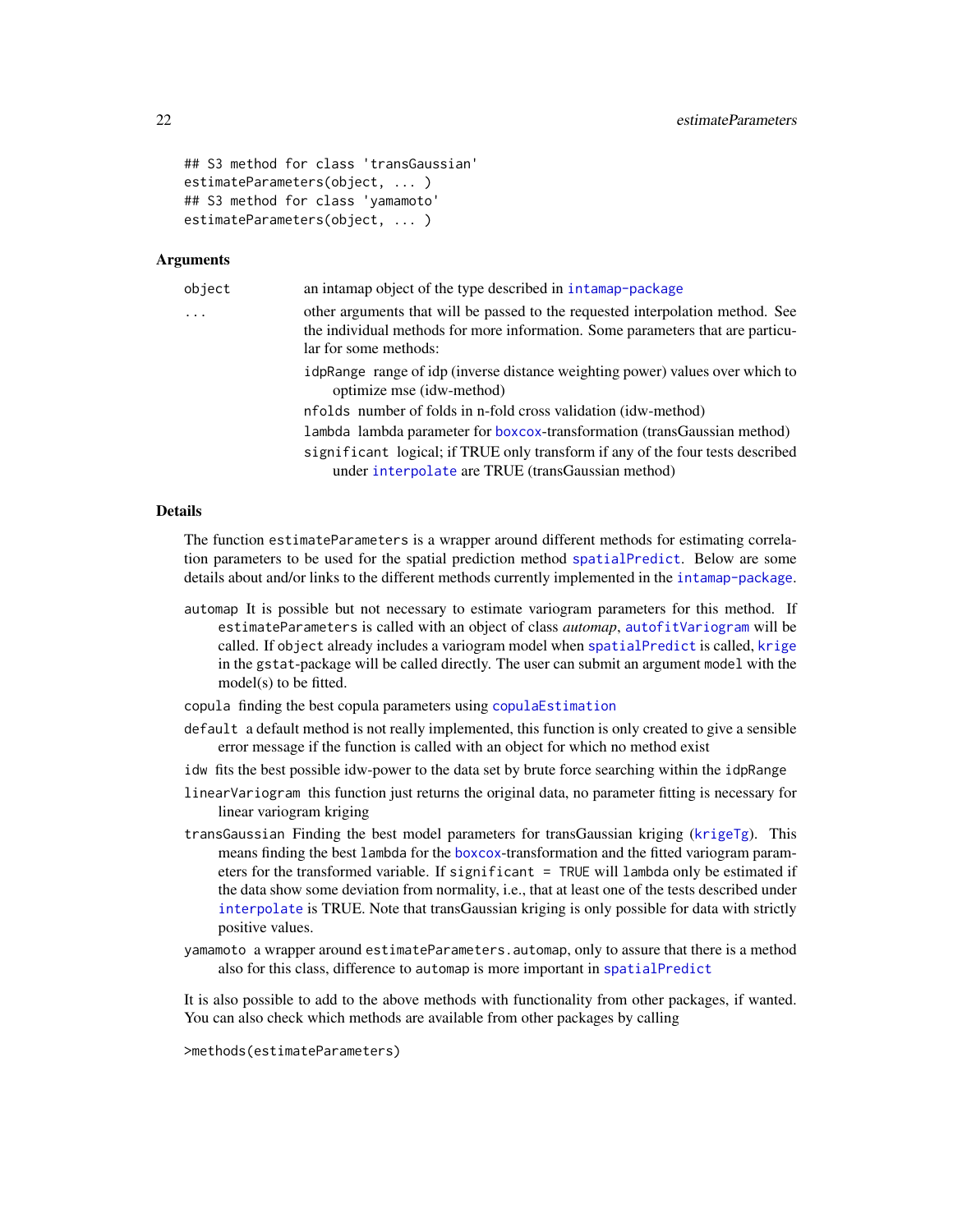# <span id="page-22-0"></span>estimateParameters 23

# Value

a list object similar to object, but extended with correlation parameters.

# Author(s)

Jon Olav Skoien

# References

Pebesma, E., Cornford, D., Dubois, G., Heuvelink, G.B.M., Hristopulos, D., Pilz, J., Stohlker, U., Morin, G., Skoien, J.O. INTAMAP: The design and implementation f an interoperable automated interpolation Web Service. Computers and Geosciences 37 (3), 2011.

# See Also

[createIntamapObject](#page-15-1), [spatialPredict](#page-39-1), [intamap-package](#page-1-1)

# Examples

```
set.seed(13131)
# set up data:
data(meuse)
coordinates(meuse) = -x+ymeuse$value = log(meuse$zinc)
data(meuse.grid)
gridded(mouse.grid) = \gamma x + yproj4string(meuse) = CRS("+init=epsg:28992")
proj4string(meuse.grid) = CRS("+init=epsg:28992")
# set up intamap object:
idwObject = createIntamapObject(
observations = meuse,
formulaString=as.formula(zinc~1),
  predictionLocations = meuse.grid,
class = "idw"
\mathcal{L}# run test:
checkSetup(idwObject)
# do interpolation steps:
idwObject = estimateParameters(idwObject, idpRange = seq(0.25,2.75,.25),
                                nfold=3) # faster
idwObject$inverseDistancePower
```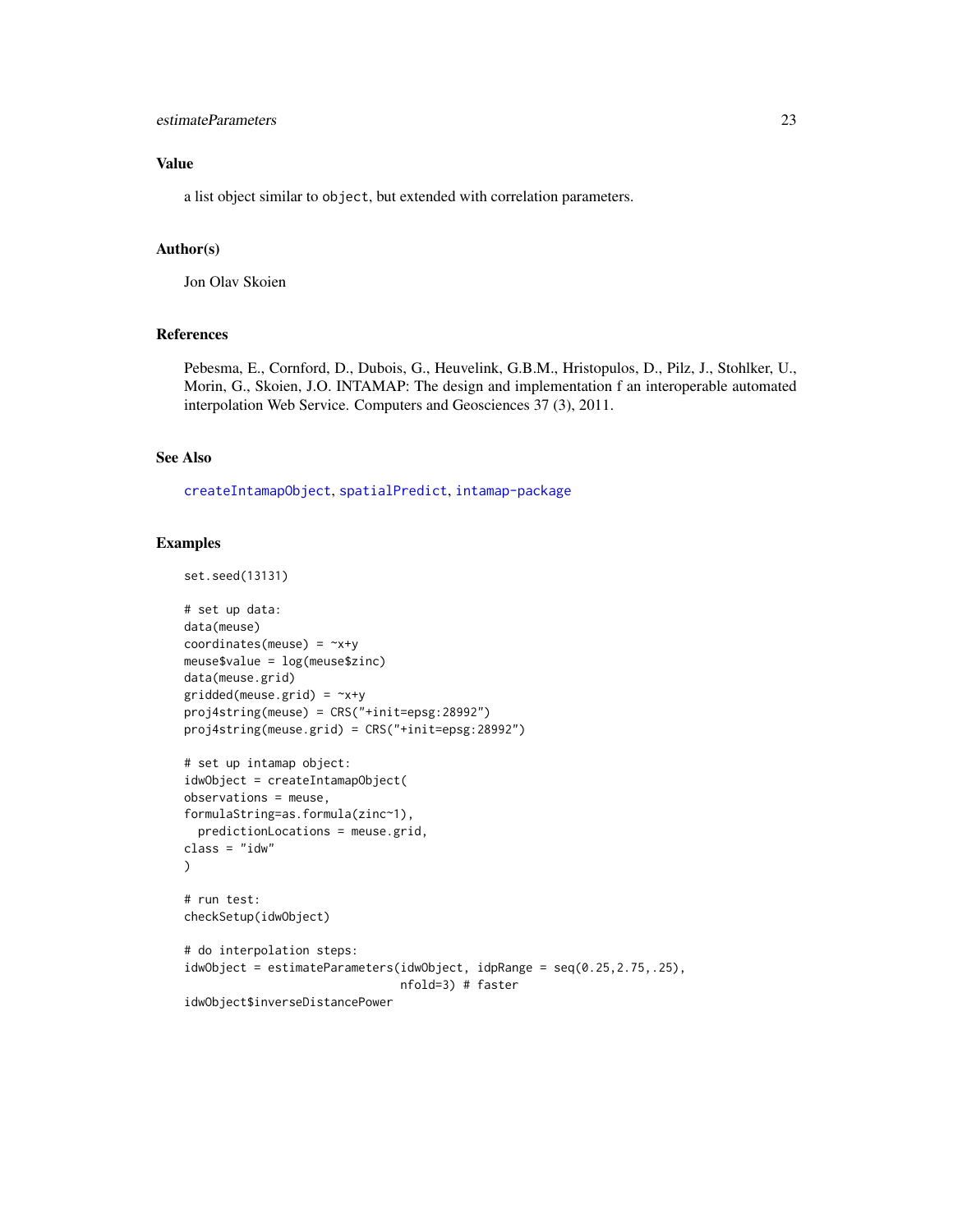#### <span id="page-23-0"></span>Description

Function that takes time samples function that can read intamap objects

#### Usage

```
estimateTimeModel(FUN, class, formulaString, debug.level, ...)
```
# Arguments

| <b>FUN</b>    | A string with function's name                                                                                           |
|---------------|-------------------------------------------------------------------------------------------------------------------------|
| class         | class of intamapObject, which interpolation method to be used.                                                          |
| formulaString | the formula of the request, mainly to see if the request has independent variables.                                     |
| debug.level   | if debug. level $\ge$ = 1, the function will store tables with the prediction times<br>for each model in the workspace. |
| $\ddots$      | other arguments as defined in the createIntamapObject function                                                          |

# Details

This function uses createIntamapObject function to create synthetic data, in order to take time samples for the function with string name "FUN". The calculated model is stored, as an element of a list, in a local file (workspace for now) and it's used in order to give quick time estimates.

# Value

The function does not return a variable but stores the result in an element list with the same name.

# References

Pebesma, E., Cornford, D., Dubois, G., Heuvelink, G.B.M., Hristopulos, D., Pilz, J., Stohlker, U., Morin, G., Skoien, J.O. INTAMAP: The design and implementation f an interoperable automated interpolation Web Service. Computers and Geosciences 37 (3), 2011.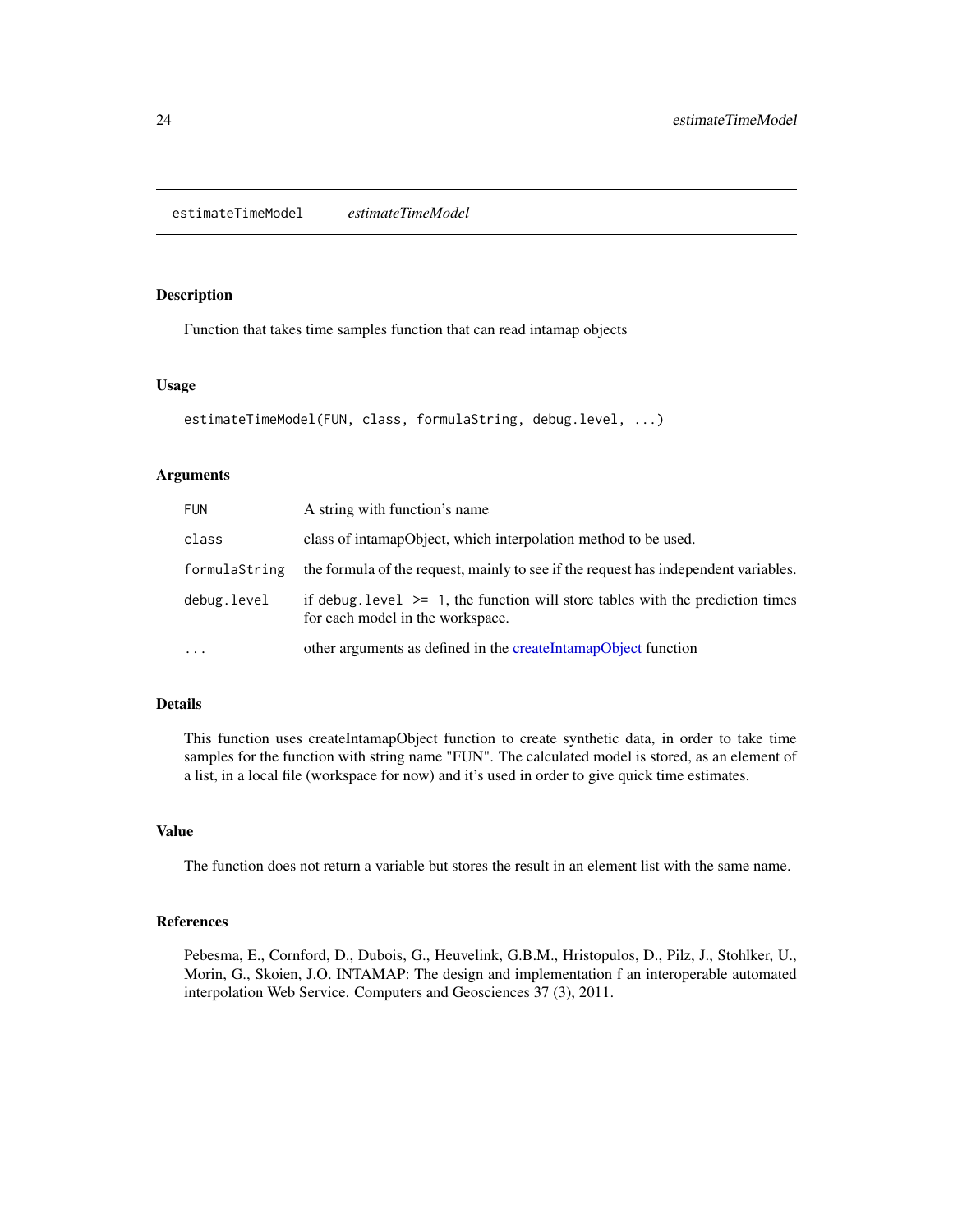<span id="page-24-1"></span><span id="page-24-0"></span>generateTimeModels *Generate time models*

# Description

function that generates time models and saves them in workspace.

# Usage

```
generateTimeModels(genClasses = NULL, noGenClasses = NULL, nSam = 1, test = FALSE,
             debug.level = 0)
```
#### Arguments

| genClasses   | list of particular classes for which time models should be generated                                                                                                                                                  |
|--------------|-----------------------------------------------------------------------------------------------------------------------------------------------------------------------------------------------------------------------|
| noGenClasses | list of particular classes for which time models should not be generated                                                                                                                                              |
| nSam         | number of attempts to be tried for each combination of predictions and observa-<br>tions, defaults to 1, higher number should be used for better accuracy. nSam/2<br>is used for copulas, to reduce computation time. |
| test         | logical; if true, the time models are generated based on fewer iterations, for<br>speed                                                                                                                               |
| debug.level  | if debug. level $\ge$ 1, the function will store tables with the prediction times<br>for each model in the workspace.                                                                                                 |

# Details

This function calculates a time model for different interpolation types in the [intamap-package](#page-1-1) and returns a list object with the estimated models. It's users responsibility to store the model in the workspace. The normal procedure would be to run the function without arguments. However, it is both possible to define a list for which classes the user want to generate models, or a list of classes that are not of interest.

The time model is based on creation of a set of synthetical data sets of different size, both regarding number of observations and prediction locations. The function will estimate parameters and make predictions with the different combinations, and for each method, fit a local polynomial regression model ([loess](#page-0-0))

This model can then be used by [predictTime](#page-36-1) to estimate the prediction time for an interpolation request with a certain number of observations and prediction locations.

# Value

The function generates a timeModels object, which can be used to estimate prediction times for different requests to the [interpolate](#page-29-1) function in the [intamap-package](#page-1-1), via [predictTime](#page-36-1).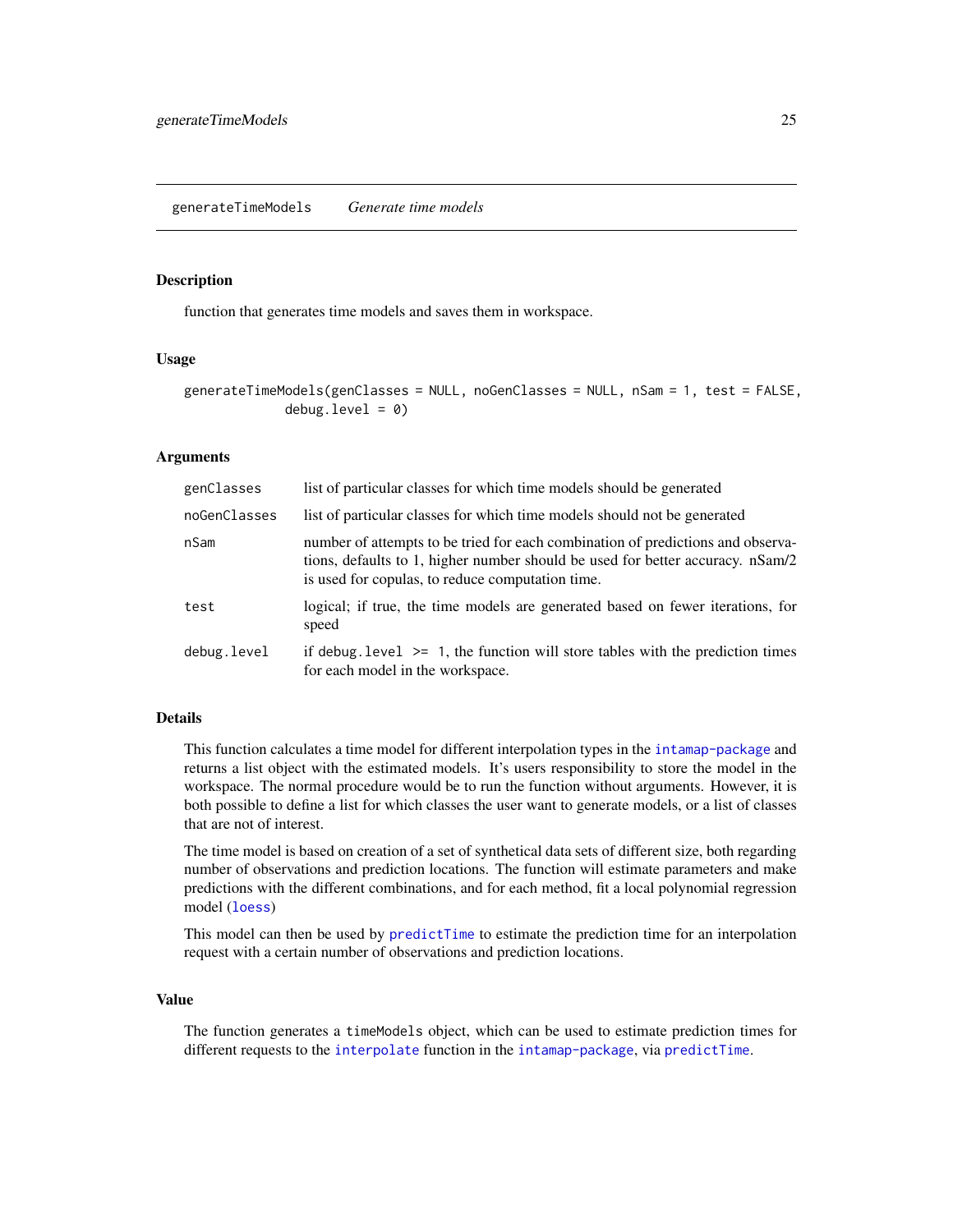# <span id="page-25-0"></span>References

Pebesma, E., Cornford, D., Dubois, G., Heuvelink, G.B.M., Hristopulos, D., Pilz, J., Stohlker, U., Morin, G., Skoien, J.O. INTAMAP: The design and implementation f an interoperable automated interpolation Web Service. Computers and Geosciences 37 (3), 2011.

# Examples

```
## Not run:
timeModels=generateTimeModels()
q("yes")
## restart R in the same directory
```
## End(Not run)

<span id="page-25-1"></span>getIntamapParams *Setting parameters for the intamap package*

# Description

This function sets a range of the parameters for the [intamap-package](#page-1-1), to be included in the object described in [intamap-package](#page-1-1)

# Usage

getIntamapParams(oldPar,newPar,...)

# Arguments

| oldPar   | An existing set of parameters for the interpolation process, of class IntamapParams<br>or a list of parameters for modification of the default parameters |
|----------|-----------------------------------------------------------------------------------------------------------------------------------------------------------|
| newPar   | A list of parameters for updating oldPar or for modification of the default<br>parameters. Possible parameters with their defaults are given below        |
| $\ddots$ | Individual parameters for updating oldPar or for modification of the default<br>parameters. Possible parameters with their defaults are given below       |
|          | doAnisotropy = FALSE Defining whether anisotropy should be calculated                                                                                     |
|          | removeBias = NA Defining whether biases should be removed, and in case yes,<br>which ones (local Bias and regional Bias implemented                       |
|          | $addBias = NA$ Defining which biases to be added in the postProcess function.<br>This has not yet been implemented.                                       |
|          | biasRemovalMethod = "LM" character; specifies which methods to use to re-<br>move bias. See below.                                                        |
|          | doSegmentation = FALSE Defining if the predictions should be subject to seg-<br>mentation. Segmentation has been implemented, but not the use of it.      |
|          | testMean logical; for copula method only; whether or not the predictive means<br>(if calculated) should be tested for being reasonable                    |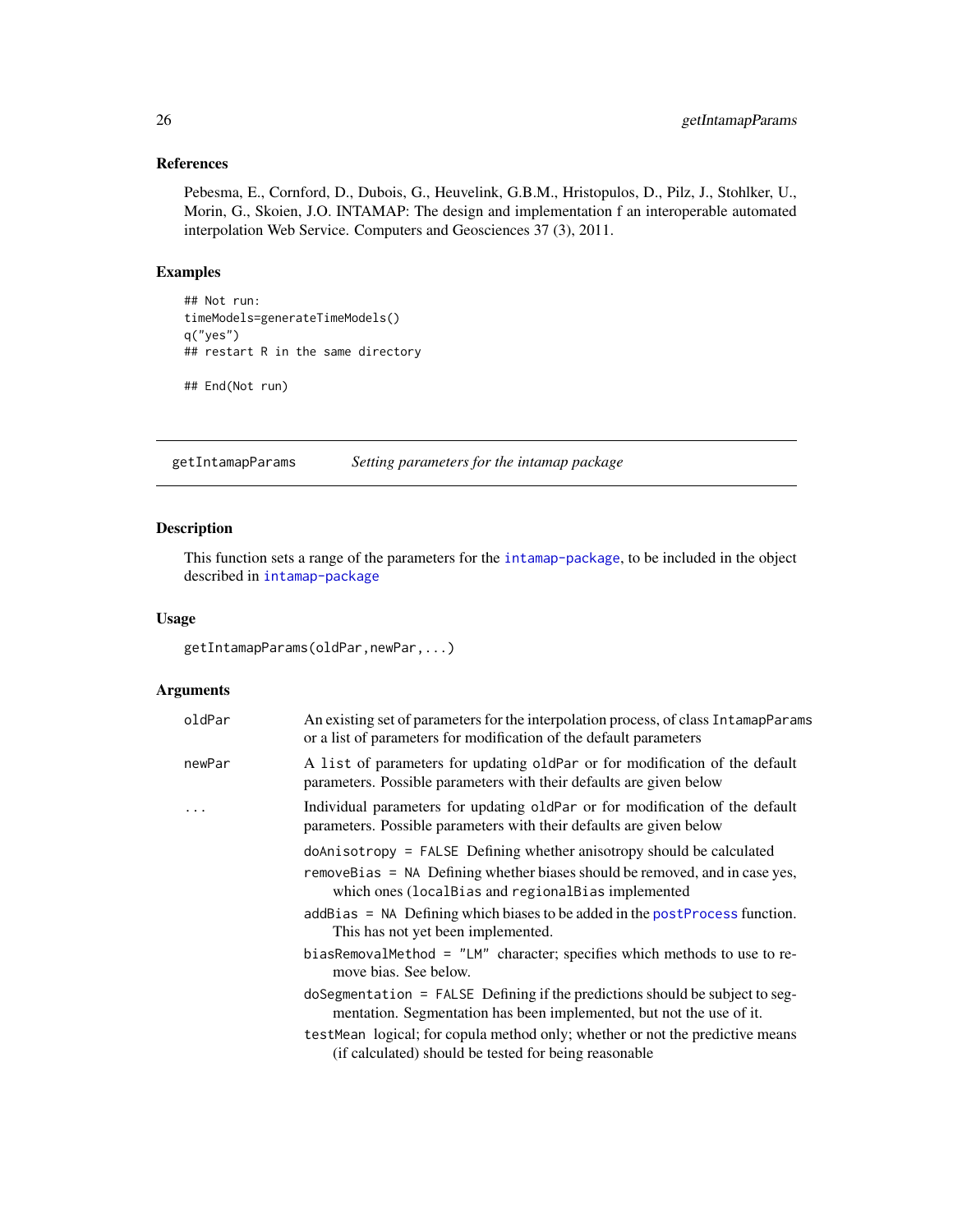- <span id="page-26-0"></span>nmax = 50 for local kriging: the number of nearest observations that should be used for a kriging prediction or simulation, where nearest is defined in terms of the space of the spatial locations. By default, 50 observations are used.
- ngrid = 100 The number of grid points to be used if an Averaged Cumulative Distribution Function (ACDF) needs to be computed for unbiased kriging
- nsim=100 Number of simulations when needed
- block = numeric( $\theta$ ) Block size; a vector with 1, 2 or 3 values containing the size of a rectangular in x-, y- and z-dimension respectively (0 if not set), or a data frame with 1, 2 or 3 columns, containing the points that discretize the block in the x-, y- and z-dimension to define irregular blocks relative to  $(0,0)$  or  $(0,0,0)$  - see also the details section of [predict.gstat](#page-0-0). By default, predictions or simulations refer to the support of the data values.
- processType = "gaussian" If known the distribution of the data. Defaults to gaussian, analytical solutions also exists in some cases for logNormal. This setting only affects a limited number of methods, e.g. the block prediciton
- confProj = FALSE If set, the program will attempt conform projections in [preProcess](#page-37-1), calling the function [conformProjections](#page-11-1).
- debug.level =  $\theta$  Used in some functions for giving additional output. See individual functions for more information.
- nclus = 1 it is possible to use parallel processing for some interpolation methods (currently only the copula method), nclus defines the number of processes to spawn. This requires previous installation of the doParallel package
- ... Additional parameters that do not exist in the default parameter set, this could be parameters necessary for new methods within or outside the [intamap-package](#page-1-1)

# Value

A list of the parameters with class intamapParams to be included in the object described in [intamap-package](#page-1-1)

# Note

This function will mainly be called by [createIntamapObject](#page-15-1), but can also be called by the user to create a parameter set or update an existing parameter set. If none of the arguments is a list of class IntamapParams), the function will assume that the argument(s) are modifications to the default set of parameters.

If the function is called with two lists of parameters (but the first one is not of class IntamapParams) they are both seen as modifications to the default parameter set. If they share some parameters, the parameter values from the second list will be applied.

#### Author(s)

Jon Olav Skoien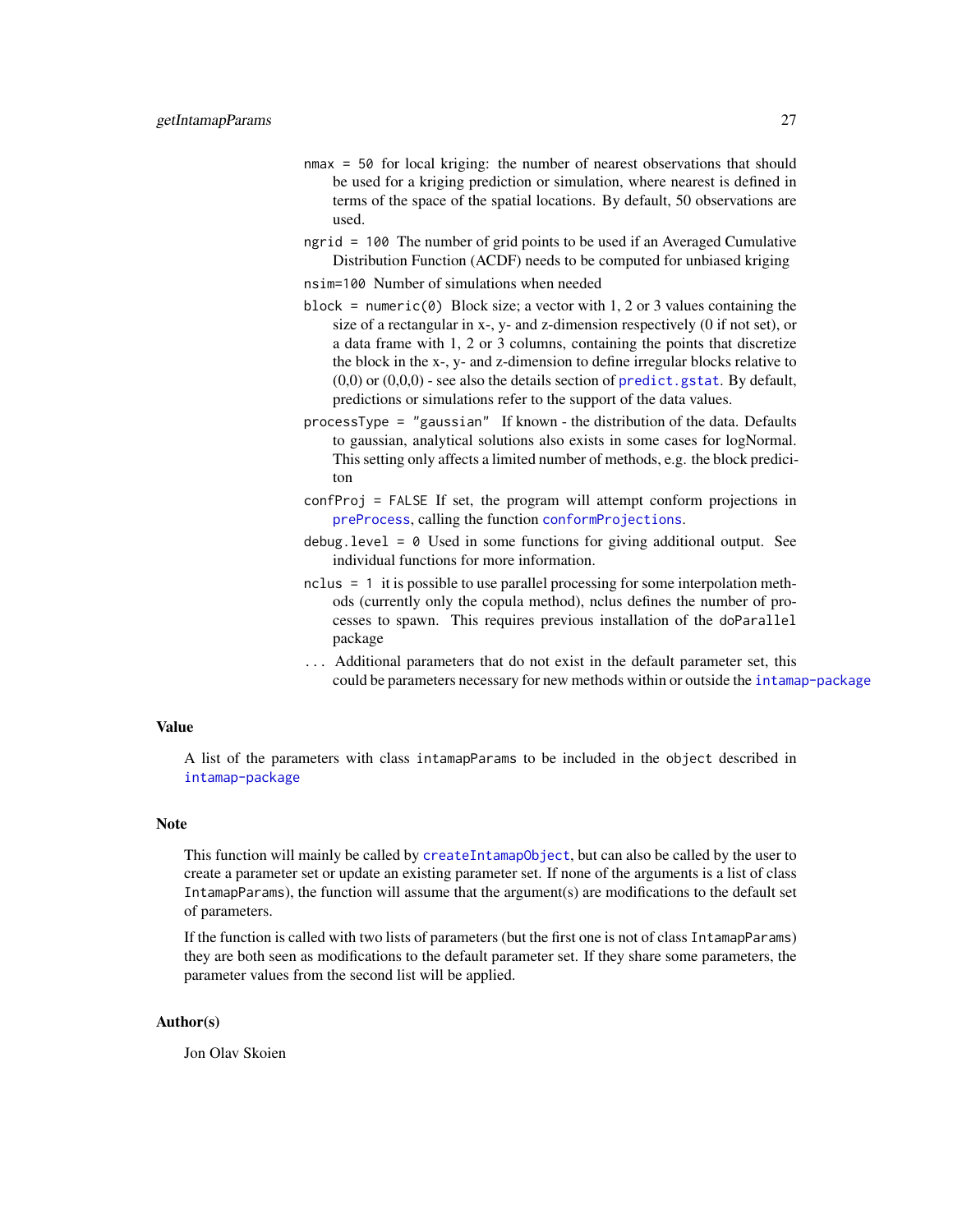# <span id="page-27-0"></span>References

Pebesma, E., Cornford, D., Dubois, G., Heuvelink, G.B.M., Hristopulos, D., Pilz, J., Stohlker, U., Morin, G., Skoien, J.O. INTAMAP: The design and implementation f an interoperable automated interpolation Web Service. Computers and Geosciences 37 (3), 2011.

# See Also

[createIntamapObject](#page-15-1)

# Examples

```
# Create a new set of intamapParameters, with default parameters:
params = getIntamapParams()
# Make modifications to the default list of parameters
params = getIntamapParams(newPar=list(removeBias = "local",
              secondParameter = "second"))
# Make modifications to an existing list of parameters
params = getIntamapParams(oldPar = params,newPar = list(predictType = list(exc=TRUE)))
```
getInterpolationMethodNames

*get interpolation method names*

# Description

get interpolation method names

#### Usage

```
getInterpolationMethodNames()
```
#### Details

none

# Value

character array with names for available interpolation methods

# Author(s)

Edzer Pebesma

# References

Pebesma, E., Cornford, D., Dubois, G., Heuvelink, G.B.M., Hristopulos, D., Pilz, J., Stohlker, U., Morin, G., Skoien, J.O. INTAMAP: The design and implementation f an interoperable automated interpolation Web Service. Computers and Geosciences 37 (3), 2011.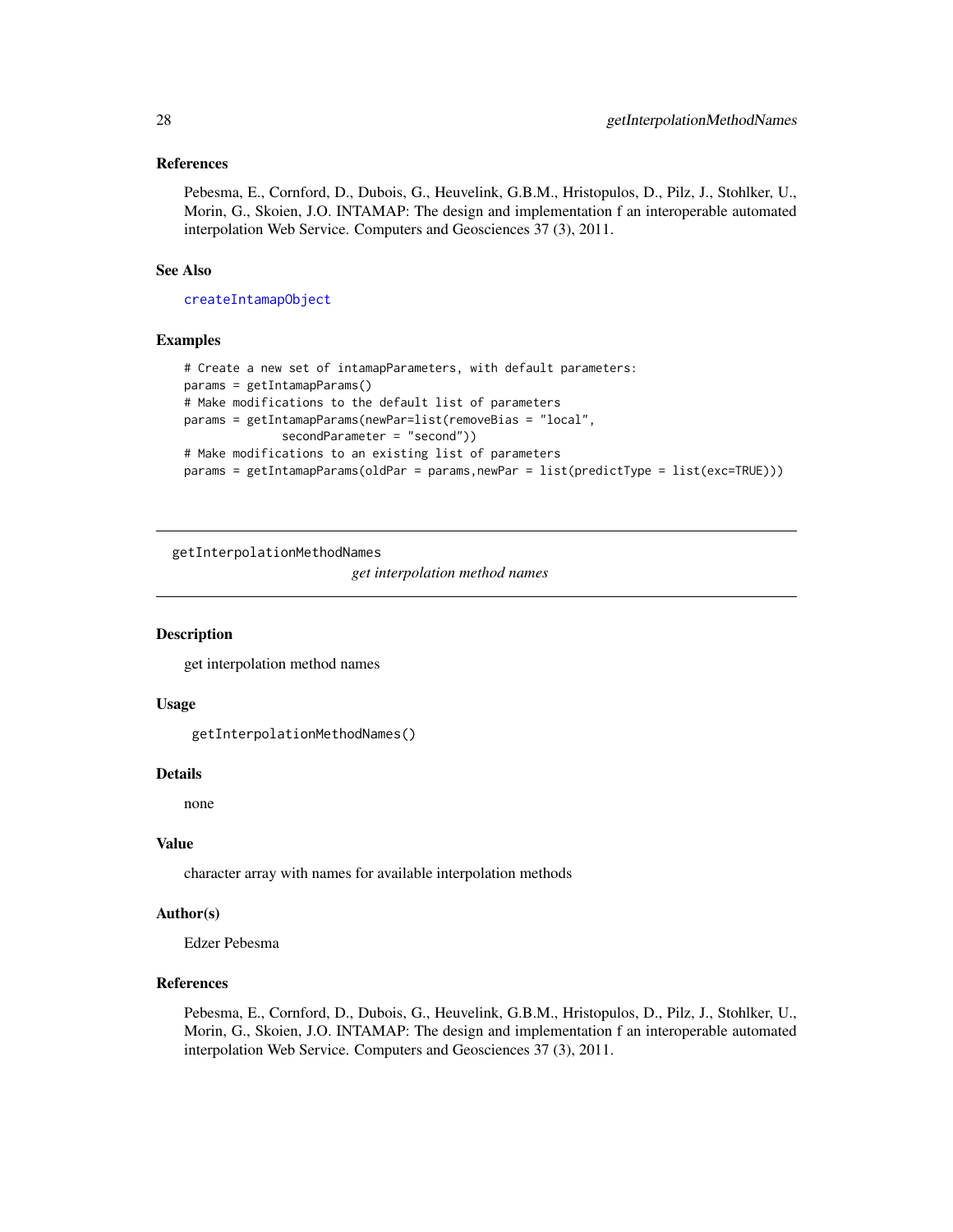#### <span id="page-28-0"></span>intamap 29

# Examples

getInterpolationMethodNames()

intamap *Example data for the intamap package*

# **Description**

Salted (slightly modified) observations from the European gamma radiation network

#### Usage

data(intamap)

# Details

The data set is a salted data set from the European gamma radiation network [http://eurdep.jrc.](http://eurdep.jrc.ec.europa.eu/Basic/Pages/Public/Home/Default.aspx) [ec.europa.eu/Basic/Pages/Public/Home/Default.aspx](http://eurdep.jrc.ec.europa.eu/Basic/Pages/Public/Home/Default.aspx). Salted does in this context mean that all locations and observation values have been randomized through addition of a random value.

# References

Pebesma, E., Cornford, D., Dubois, G., Heuvelink, G.B.M., Hristopulos, D., Pilz, J., Stohlker, U., Morin, G., Skoien, J.O. INTAMAP: The design and implementation f an interoperable automated interpolation Web Service. Computers and Geosciences 37 (3), 2011.

intamapExampleObject *Simulated Intamap Object*

#### Description

Intamap object of class "copula" containing a simulated data set with 196 spatial locations.

#### Usage

```
data(intamapExampleObject)
```
#### Details

The data set is a realization of a random field generated using a Gaussian copula and generalized extreme value distributed margins (location=40,shape=0.5, scale=30). The correlation function is Matern (Stein's representation) with range=4, kappa=3 and nugget=0.05. Furthermore, there is geometric anisotropy with direction=pi/3 and ratio=2.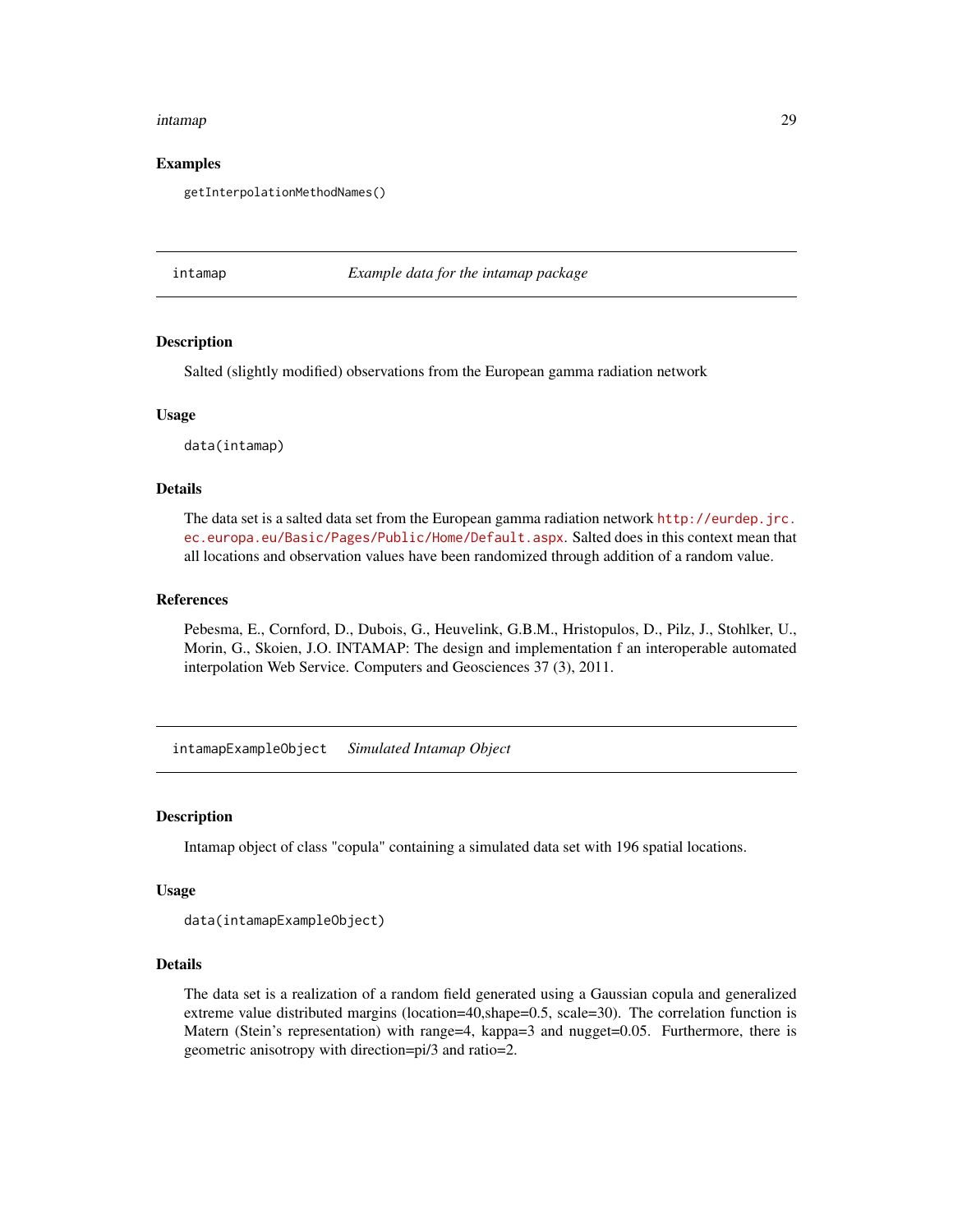# <span id="page-29-0"></span>References

Pebesma, E., Cornford, D., Dubois, G., Heuvelink, G.B.M., Hristopulos, D., Pilz, J., Stohlker, U., Morin, G., Skoien, J.O. INTAMAP: The design and implementation f an interoperable automated interpolation Web Service. Computers and Geosciences 37 (3), 2011.

# See Also

[spatialPredict.copula](#page-39-2), [estimateParameters.copula](#page-20-2)

# Examples

```
## Not run:
data(intamapExampleObject)
## estimate parameters for the copula model
intamapExampleObject<-estimateParameters(intamapExampleObject)
## make predictions at unobserved locations
intamapExampleObject<-spatialCopula(intamapExampleObject)
```
## End(Not run)

<span id="page-29-1"></span>interpolate *spatial interpolation*

# Description

interpolate is a function that interpolates spatial data

# Usage

```
interpolate(observations, predictionLocations,
           outputWhat = list(mean = TRUE, variance = TRUE),obsChar = NA, methodName = "automatic", maximumTime = 30,
           optList = list(), cv = FALSE)
interpolateBlock(observations, predictionLocations, outputWhat,
           blockWhat = "none", obsChar = NA, methodName = "automatic",
           maximumTime = 30,
           optList = list()
```
# Arguments

| observations        | observation data, object of class SpatialPointsDataFrame. The observation<br>to be interpolated has to be identified through the column name value                                      |
|---------------------|-----------------------------------------------------------------------------------------------------------------------------------------------------------------------------------------|
| predictionLocations |                                                                                                                                                                                         |
|                     |                                                                                                                                                                                         |
|                     | prediction locations, object of class SpatialPoints*, SpatialPixels* or SpatialGrid*,<br>or the number of prediction Locations to be sampled from the boundaries of the<br>observations |
| outputWhat          | list with names what kind of output is expected, e.g. output What $=$ list (mean=TRUE, variance=TRUE,                                                                                   |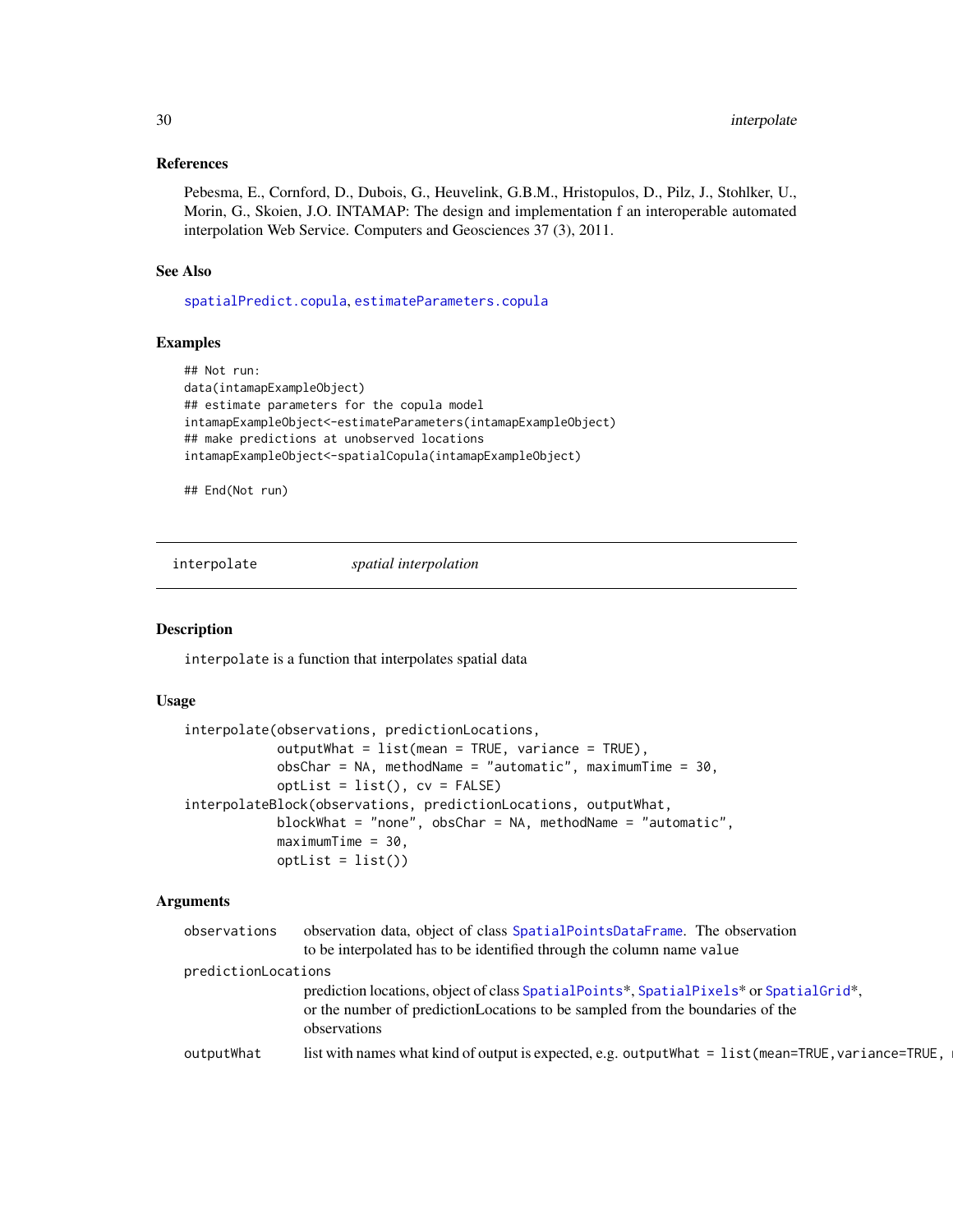<span id="page-30-0"></span>

| blockWhat   | List defining particular output for block predictions. See createIntamapObject                                                                                                                                                                 |
|-------------|------------------------------------------------------------------------------------------------------------------------------------------------------------------------------------------------------------------------------------------------|
| obsChar     | list with observation characteristics, used by some interpolation methods                                                                                                                                                                      |
| methodName  | name of interpolation method to be used, see spatial Predict for more details, or<br>automatic, to let the method be decided by the program, based on maximum-<br>Time and type of variables input                                             |
| maximumTime | the maximum time available for interpolation, will be compared to the result<br>of predictTime for the requested method, or for finding the best interpolation<br>method able to finish within this time                                       |
| optList     | list; further options, mainly passed to createIntamapObject as the argument<br>params, directly as arguments, but some are used locally in interpolate and<br>interpolateBlock:                                                                |
|             | formulaString passed as argument to createIntamapObject, if no formulaS-<br>tring is given, it will default to value~1 if observations has a column<br>named value or to col1 $\sim$ 1 where col1 is the first column of the obser-<br>vations |
|             | set.seed the possibility to pass a seed value to interpolate, to assure repro-<br>ducible results also for methods relying on random numbers                                                                                                   |
|             | methodParameters methodParameters from an earlier run, see also methodParameters                                                                                                                                                               |
|             | <b>model</b> defining which variogram model(s) to fit when methodName = "automap"                                                                                                                                                              |
| CV          | If cross-validation should be done                                                                                                                                                                                                             |

# Details

The functions interpolate and interpolateBlock are particularly implemented for being called by a Web Processing Server (WPS), but they can also be used interactively. The only necessary arguments are observations and predictionLocations. It is also recommended to set outputWhat, and blockWhat if necessary. If outputWhat contains nsim, the return table will also contain a number of realisations, for methods able to return simulations.

interpolate can use different interpolation methods for the result. The function will internally call the following functions which can be method specific.

- [preProcess](#page-37-1)
- [estimateParameters](#page-20-1)
- [spatialPredict](#page-39-1)
- [postProcess](#page-35-1)

An indication of available methods can be given by methods(estimateParameters) or methods(spatialPredict). The method can be set through the argument methodName, or through the built-in automatic selection method. There are different criteria that helps in selecting the right method for a particular data set. There are four methods that are available for the automatic choice: automap, psgp (from the separate package psgp) copula and transgaussian are the possibilities. First of all, if observation errors are present, the psgp method is preferred. If not, it is checked whether the data appear to deviate significantly from normality. This is assumed to be the case if any of the tests below are TRUE: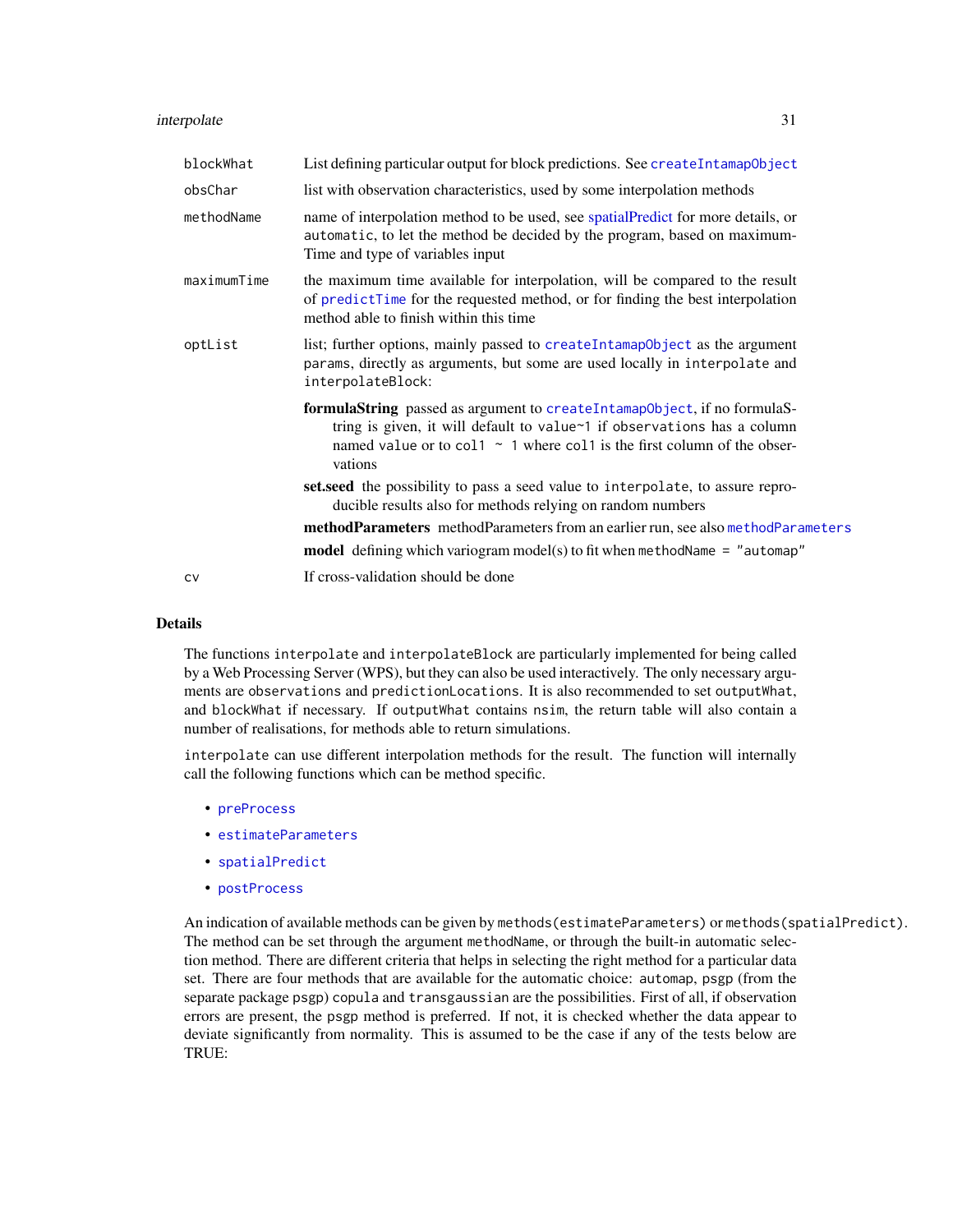```
test[1] = length(boxplot.stats(dataObs)$out)/length(dataObs) > 0.1
test[2] = fivenum(dataObs)[3] - fivenum(dataObs)[2] < IQR(dataObs)/3
test[3] = fivenum(dataObs)[4] - fivenum(dataObs)[3] < IQR(dataObs)/3
g = boxcox(dataObs ~ 1, lambda=seq(-2.5, 2.5, len=101), plotit=FALSE)$y
test[4] = g[71] < sort(g)[91]
```
where [fivenum](#page-0-0) defines the Tukey five number statistic and [IQR](#page-0-0) finds the interquartile range of the data. If the minimum of dataObs is  $\leq 0$ , min(dataObs) + sdev(dataObs) is added to all values. At last, the function calls [predictTime](#page-36-1) for an estimate of the prediction time. If any of the tests above were true and the estimated prediction time for copula prediction is below maximumTime, the copula method is chosen. If any of the tests were TRUE and the estimated prediction time is too long, transGaussian kriging is chosen, as long as all values are above zero. If any of the tests are true for a set of observations with negative or zero-values, automap is chosen, but a warning is issued.

The element methodParameters in the object being returned is a string that makes it possible to regenerate the variogram model or the copula parameters in [createIntamapObject](#page-15-1). This is particularly useful when the function is called through a WPS, when the element with the estimated parameters cannot be preserved in a state that makes it possible to use them for a later call to interpolate.

The possibility for doing parallel processing is enabled for some of the main methods. To be able to take advantage of multiple CPUs on a computer, the package doParallel must be downloaded, additionally the parameter nclus must be set to a value larger than 1. Parallel computation is not taken into account when estimating the prediction times.

#### Value

An intamap object, which is a list with elements, see [intamap-package](#page-1-1). The exact number and names of these elements might vary due to different methods applied, but the list below shows the most typical:

| observations        | the observations, as a Spatial*DataFrame                                                                                                                                                                |
|---------------------|---------------------------------------------------------------------------------------------------------------------------------------------------------------------------------------------------------|
| predictionLocations |                                                                                                                                                                                                         |
|                     | the prediction locations, as a Spatial-object                                                                                                                                                           |
| formulaString       | the relationship between independent and dependent variables, value or obs<br>used if not given                                                                                                         |
| outputWhat          | a list of the prediction types to return                                                                                                                                                                |
| anisPar             | the estimated anisotropy parameters                                                                                                                                                                     |
|                     | variogramModel the estimated parameter for the method, can also be e.g. copulaParams for the<br>copula method or inverseDistancePower for inverse distance power method.                                |
| methodParameters    |                                                                                                                                                                                                         |
|                     | a string, that when parsed, can be used to regenerate the variogram model or cop-<br>ula parameters. Useful for repeated calls to interpolate when it is not necessary<br>to reestimate the parameters. |
| predictions         | a Spatial*DataFrame with predictions, for most methods with a format equal<br>to the output from krige with predicted mean and variance as var1. pred and<br>var1.var                                   |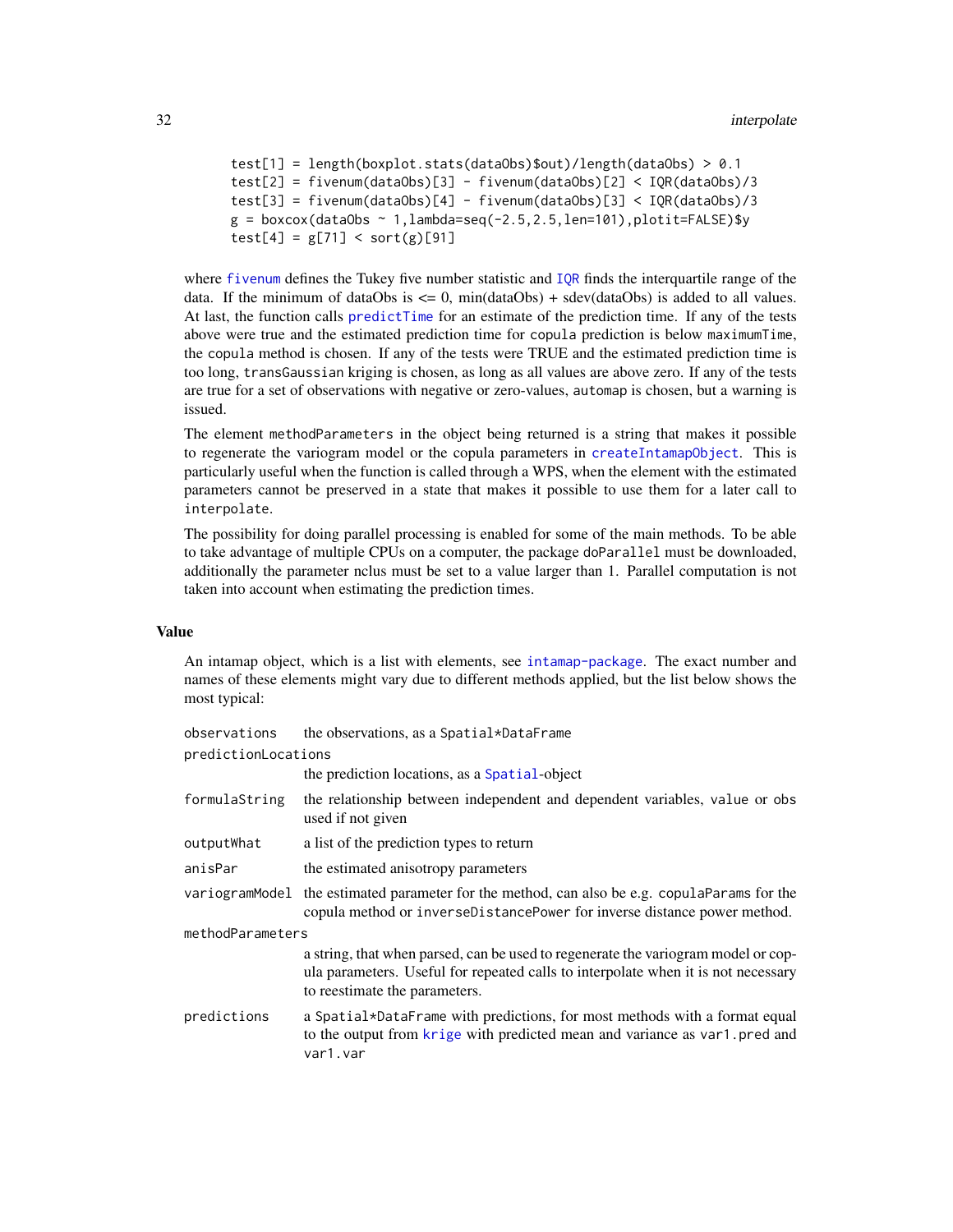# <span id="page-32-0"></span>methodParameters 33

outputTable a matrix, organized in a convenient way for the calling WPS; first row: xcoordinates, second row: y-coordinates; further rows: output elements as specified by outputWhat

#### processDescription

some textual descriptions of the interpolation process, including warnings

# Author(s)

Edzer Pebesma

# References

Pebesma, E., Cornford, D., Dubois, G., Heuvelink, G.B.M., Hristopulos, D., Pilz, J., Stohlker, U., Morin, G., Skoien, J.O. INTAMAP: The design and implementation f an interoperable automated interpolation Web Service. Computers and Geosciences 37 (3), 2011.

# See Also

[createIntamapObject](#page-15-1), [estimateParameters](#page-20-1), [spatialPredict](#page-39-1), [intamap-package](#page-1-1)

# Examples

```
data(meuse)
coordinates(meuse) = -x+ymeuse$value = meuse$zinc
data(meuse.grid)
gridded(meuse.grid) = -x+yx = interpolate(meuse, meuse.grid, list(mean=TRUE, variance=TRUE))
summary(t(x$outputTable))
```
<span id="page-32-1"></span>methodParameters *generate string for generation of method parameters*

# Description

function that generates a parsable string of identified method parameters for an intamap interpolation object

#### Usage

```
## Default S3 method:
methodParameters(object)
## S3 method for class 'copula'
methodParameters(object)
## S3 method for class 'idw'
methodParameters(object)
```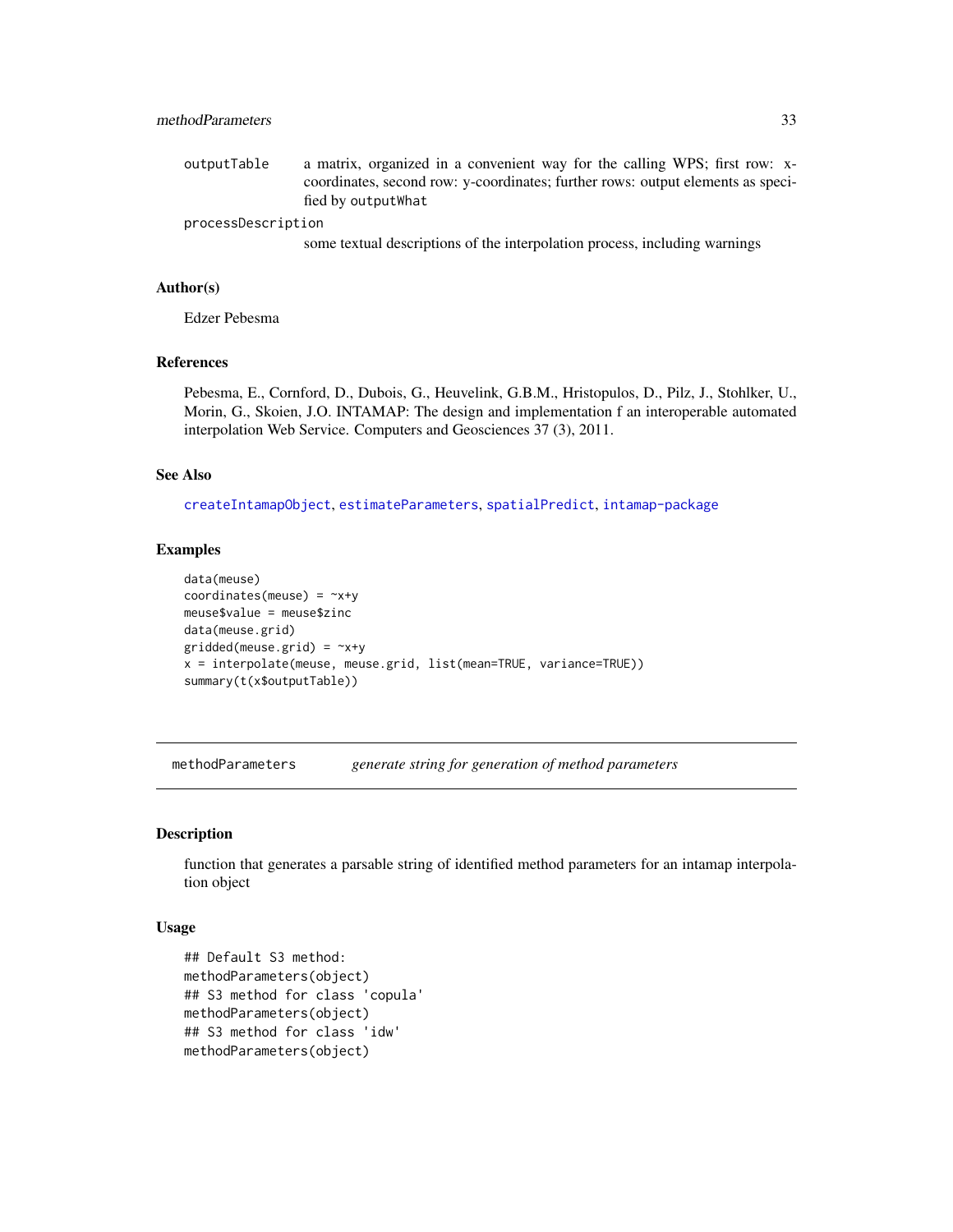#### <span id="page-33-0"></span>Arguments

object a list object. Most arguments necessary for interpolation are passed through this object. See [intamap-package](#page-1-1) for further description of the necessary content of this variable

# Details

The function creates a text-string that makes it possible to add the the method parameters (anisotropy and idw-parameter, variogram model or copula parameters) to the object in a later call to [createIntamapObject](#page-15-1) or [interpolate](#page-29-1) without having to re-estimate the parameters. This function is particularly useful when [interpolate](#page-29-1) is called from a Web Processing Service, and the user wants to reuse the method parameters. The function is mainly assumed to be called from within [interpolate](#page-29-1).

The default method assumes a variogram model of *gstat* type, e.g. a variogram similar to what can be created with a call to [vgm](#page-0-0). Also *psgp* uses this variogram model.

#### Value

A string that, when parsed, will recreate the methodParameters

# Author(s)

Jon Olav Skoien

# References

Pebesma, E., Cornford, D., Dubois, G., Heuvelink, G.B.M., Hristopulos, D., Pilz, J., Stohlker, U., Morin, G., Skoien, J.O. INTAMAP: The design and implementation f an interoperable automated interpolation Web Service. Computers and Geosciences 37 (3), 2011.

# Examples

```
data(meuse)
coordinates(meuse) = -x+ymeuse$value = log(meuse$zinc)
# set up intamap object:
krigingObject = createIntamapObject(
observations = meuse,
formulaString = as.formula('value~1'),class = "automap")
# do estimation steps:
krigingObject = estimateParameters(krigingObject)
krigingObject = methodParameters(krigingObject)
# Create a new object
krigingObject2 = createIntamapObject(observations = meuse,
formulaString = as.formula('value~1'),
    params = list(methodParameters = krigingObject$methodParameters))
krigingObject$variogramModel
```
krigingObject2\$variogramModel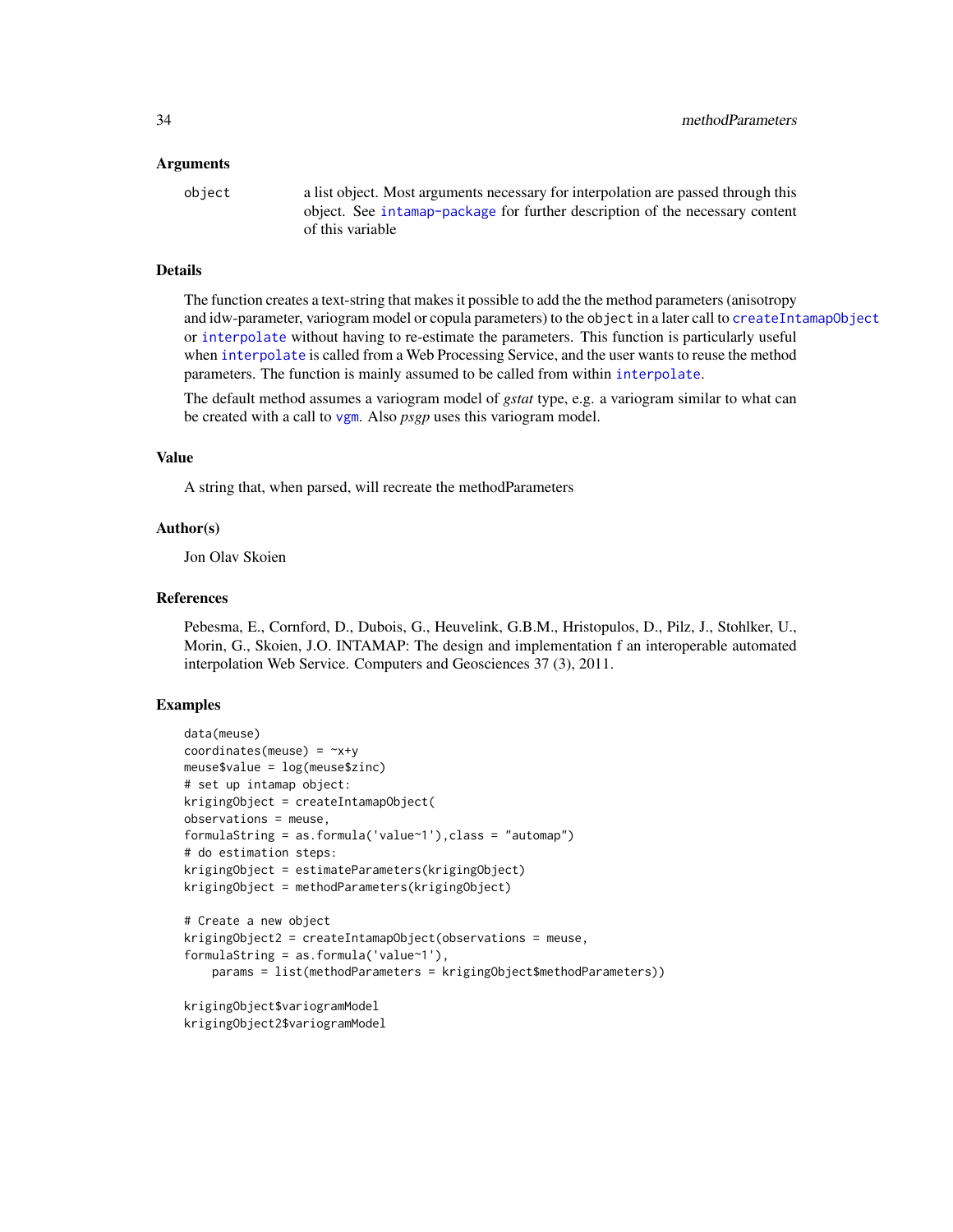<span id="page-34-0"></span>

#### Description

Plotting function for intamap-objects of the type described in [intamap-package](#page-1-1)

# Usage

```
plotIntamap(object, zcol = "all", sp.layout = NULL, plotMat = c(2,2), ...)
## S3 method for class 'copula'
plot(x, \ldots)## S3 method for class 'idw'
plot(x, \ldots)## S3 method for class 'automap'
plot(x, \ldots)## S3 method for class 'linearVariogram'
plot(x, \ldots)## S3 method for class 'transGaussian'
plot(x, \ldots)## S3 method for class 'yamamoto'
plot(x, \ldots)
```
# Arguments

| object    | a list object. Most arguments necessary for interpolation are passed through this<br>object. See intamap-package for further description of the necessary content<br>of this variable |
|-----------|---------------------------------------------------------------------------------------------------------------------------------------------------------------------------------------|
| $\times$  | intamap object, when plot is called directly                                                                                                                                          |
| zcol      | a list of column names to be plotted; if equal to all, the column names will corre-<br>spond to all possible column names from output What (see createIntamapObject)                  |
| sp.layout | an object that can contain lines, points and polygons that function as extra lay-<br>out; see spplot for more information                                                             |
| plotMat   | an array of lengt two with the number of rows and columns of plots per page                                                                                                           |
| $\cdot$   | other parameters that can be passed to other plot functions (e.g. plot, spplot,<br>automapPlot and xyplot                                                                             |

# Details

All the plot methods above are simple wrapper functions around the plotIntamap function.

# Value

A plot of some of the elements of object. This will typically be the sample variogram and the fitted variogram model (if a method based on variograms has been used) and all the predictions.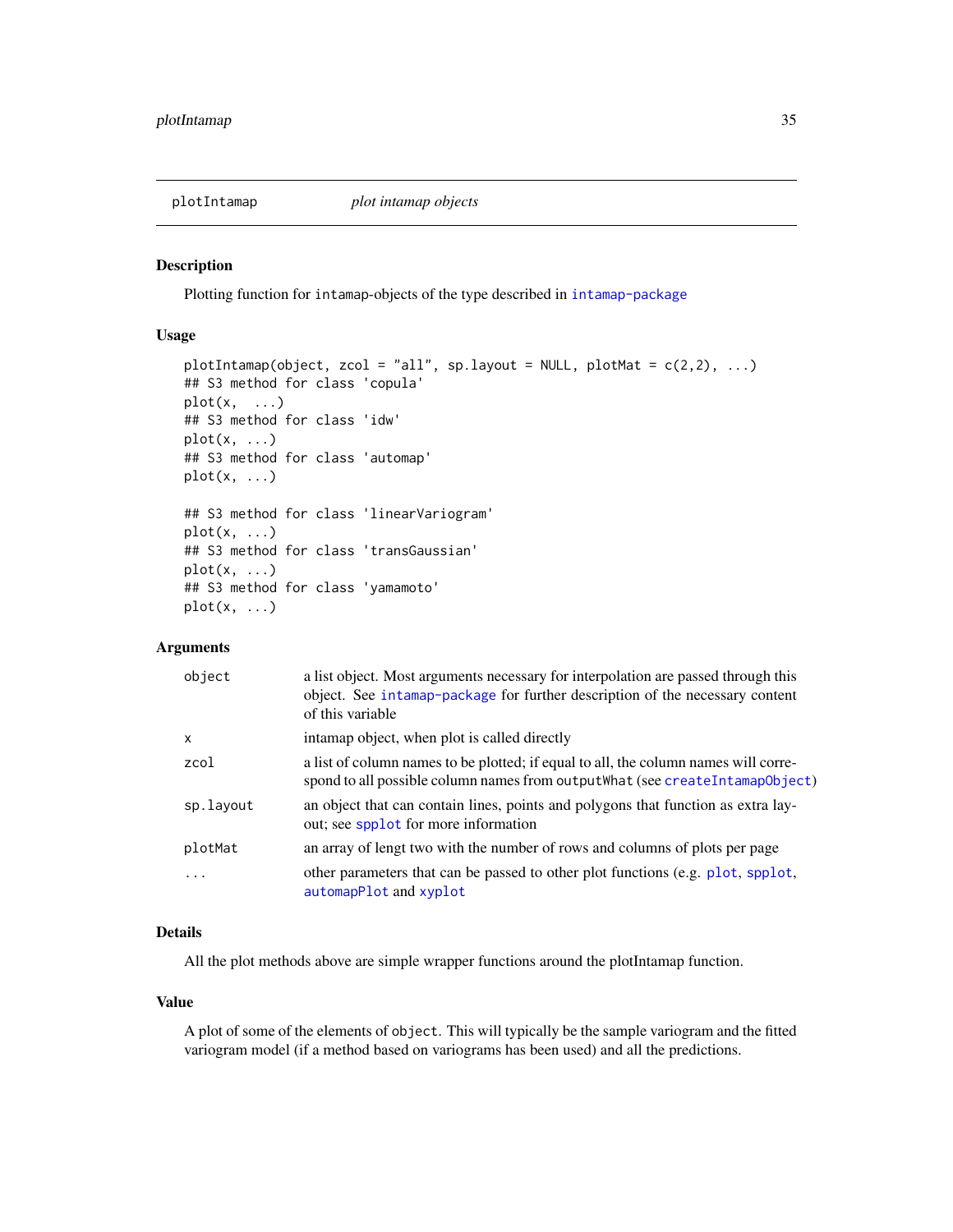#### <span id="page-35-0"></span>Author(s)

Jon Olav Skoien

#### References

Pebesma, E., Cornford, D., Dubois, G., Heuvelink, G.B.M., Hristopulos, D., Pilz, J., Stohlker, U., Morin, G., Skoien, J.O. INTAMAP: The design and implementation f an interoperable automated interpolation Web Service. Computers and Geosciences 37 (3), 2011.

# Examples

```
data(meuse)
meuse$value = log(meuse$zinc)
data(meuse.grid)
coordinates(meuse) = -x+ycoordinates(meuse.grid) = -x+yobject = interpolate(meuse, meuse.grid,
                     outputWhat = list(mean = TRUE, variance = TRUE,
                     excprob = 7, excprob = 8, quantile = 0.9, quantile = 0.95),
                     methodName = "automap")
plot(object)
```
<span id="page-35-1"></span>postProcess *pre-process data*

# Description

post-processing of data for the [intamap-package](#page-1-1). The function will typically call other functions for adding back biases, aggregation etc.

#### Usage

```
## Default S3 method:
postProcess(object, ...)
## S3 method for class 'idw'
postProcess(object, ...)
```
#### Arguments

| object   | a list object. Most arguments necessary for interpolation are passed through this                |
|----------|--------------------------------------------------------------------------------------------------|
|          | object. See intamap-package for further description of the necessary content<br>of this variable |
| $\cdots$ | other parameters that can be passed to functions called from preProcess                          |

# Details

The function postProcess includes code for postprocessing an object after interpolation. The function can easily be replaced by more specific methods relevant for a certain data set, doing more data specific things in addition to what is done in the default method.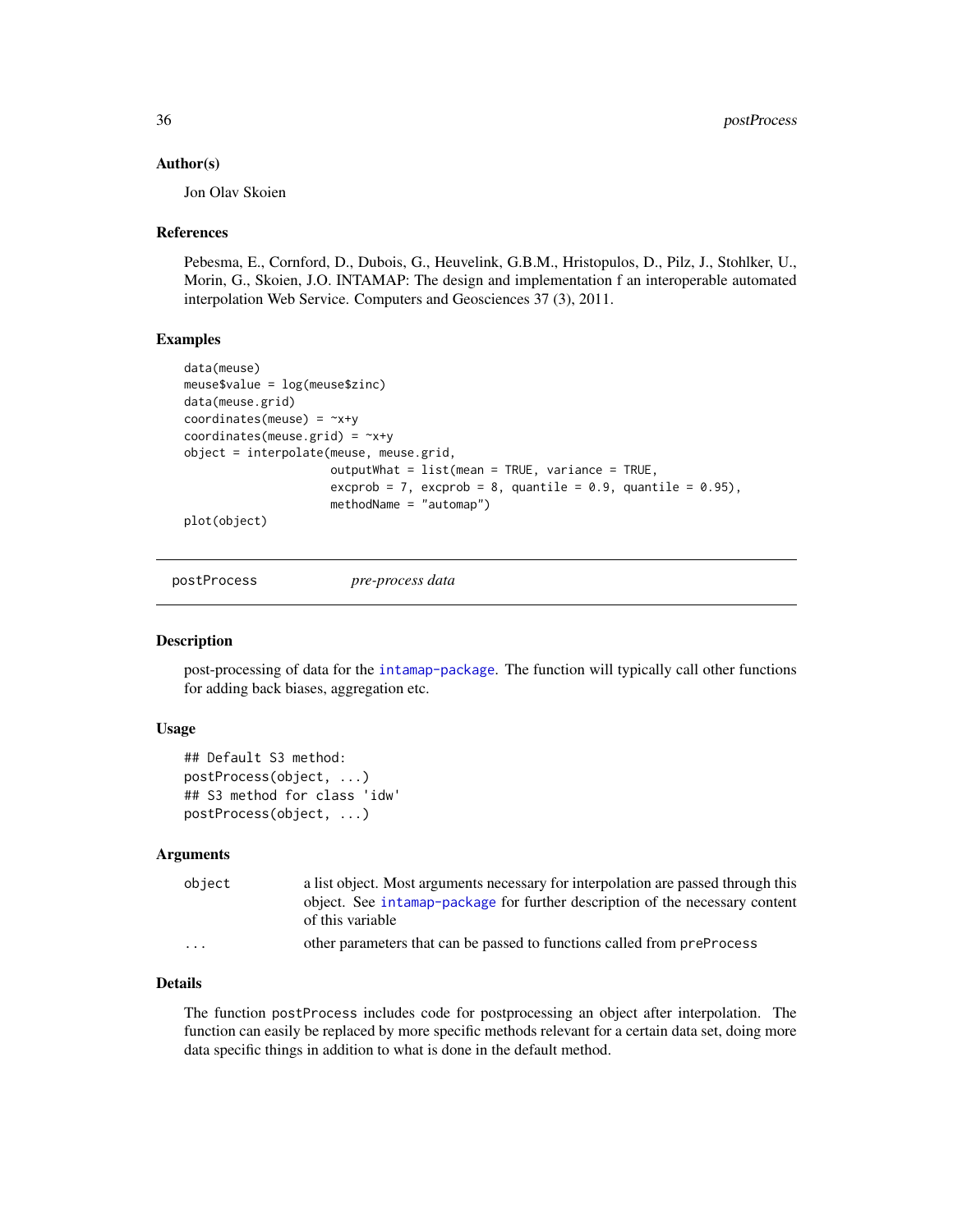# <span id="page-36-0"></span>predictTime 37

# Value

An object of same type as above, but with new elements. Most important from the default method is the outputTable, a matrix, organized in a convenient way for the calling WPS; first row: xcoordinates, second row: y-coordinates; further rows: output elements as specified by outputWhat (see [createIntamapObject](#page-15-1)

# Author(s)

Edzer J. Pebesma

# References

Pebesma, E., Cornford, D., Dubois, G., Heuvelink, G.B.M., Hristopulos, D., Pilz, J., Stohlker, U., Morin, G., Skoien, J.O. INTAMAP: The design and implementation f an interoperable automated interpolation Web Service. Computers and Geosciences 37 (3), 2011.

<span id="page-36-1"></span>predictTime *Time prediction for intamap package methods*

# Description

Functions that gives a time estimate for an intamap function given the number of observations and predictionLocations

# Usage

```
predictTime(nObs, nPred, class, formulaString, calibration=FALSE,
                   outputWhat, FUN = "spatialPredict",...)
```
# Arguments

| n0bs          | An integer or an array of integers containing the number of observations.          |
|---------------|------------------------------------------------------------------------------------|
| nPred         | An integer or an array of integers containing the number of predictions.           |
| class         | class of intamapObject, which interpolation method to be used                      |
| formulaString | the formula of the request, mainly to see if the request has independent variables |
| calibration   | enables or disables time calibration - not properly implemented yet                |
| outputWhat    | List defining the requested type of output, see createIntamap0bject                |
| <b>FUN</b>    | A string with the intamap functions name, now obsolete                             |
| $\ddotsc$     | other arguments needed to define the intamap object.                               |

# Details

The function is based on timeModels being available in the workspace. This is a [loess](#page-0-0)-model that has been fitted to different calls to a range of interpolation requests with synthetically generated data in [generateTimeModels](#page-24-1).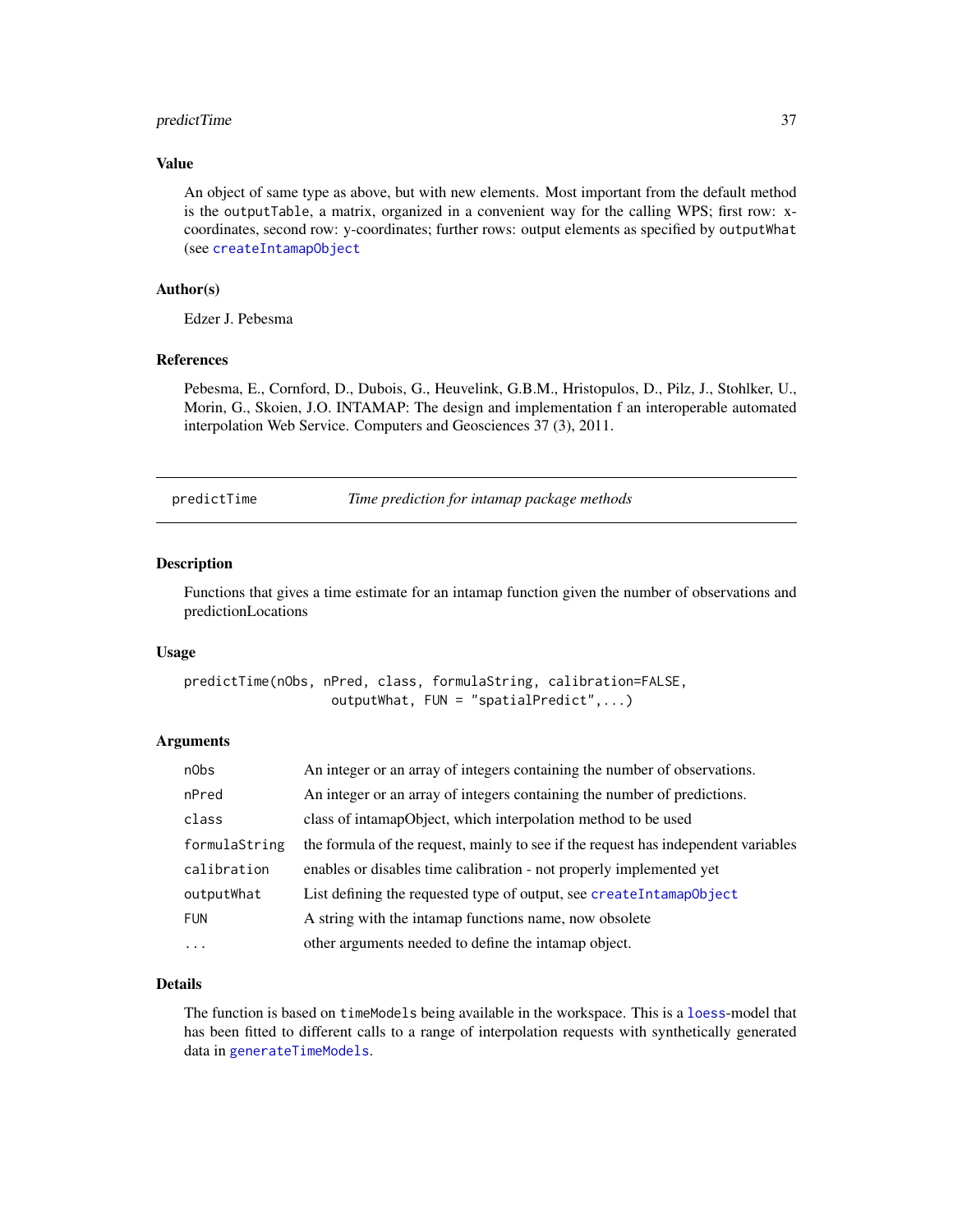<span id="page-37-0"></span>An integer or an array of integers with the predicted times.

#### Note

RUN FIRST generateTimeModels() or estimateTimeModel() in order to save time Models to workspace. It might take some time!

#### References

Pebesma, E., Cornford, D., Dubois, G., Heuvelink, G.B.M., Hristopulos, D., Pilz, J., Stohlker, U., Morin, G., Skoien, J.O. INTAMAP: The design and implementation f an interoperable automated interpolation Web Service. Computers and Geosciences 37 (3), 2011.

<span id="page-37-1"></span>preProcess *pre-processing of data*

## Description

pre-processing of the data for the [intamap-package](#page-1-1) package.

#### Usage

```
## Default S3 method:
preProcess(object, ...)
## S3 method for class 'idw'
preProcess(object, ...)
```
# Arguments

| object  | see intamap-package; list that should at least contain (i) an element called   |
|---------|--------------------------------------------------------------------------------|
|         | observations of class SpatialPointsDataFrame. The measured values should       |
|         | be named value, and (ii) an element params of class list, by calling the func- |
|         | tion getIntamapParams. (iii) Usually, the object will also contain an element  |
|         | called prediction Locations, of a class extending Spatial.                     |
| $\cdot$ | Additional parameters                                                          |

#### Details

The function preProcess includes code for preprocessing an object before interpolation. The function can easily be replaced by more specific methods relevant for a certain data set. Functions can be called from preProcess according to the settings in parameters in the object, set by the function [getIntamapParams](#page-25-1).

# Value

The input object is returned, after its components have been pre-processed.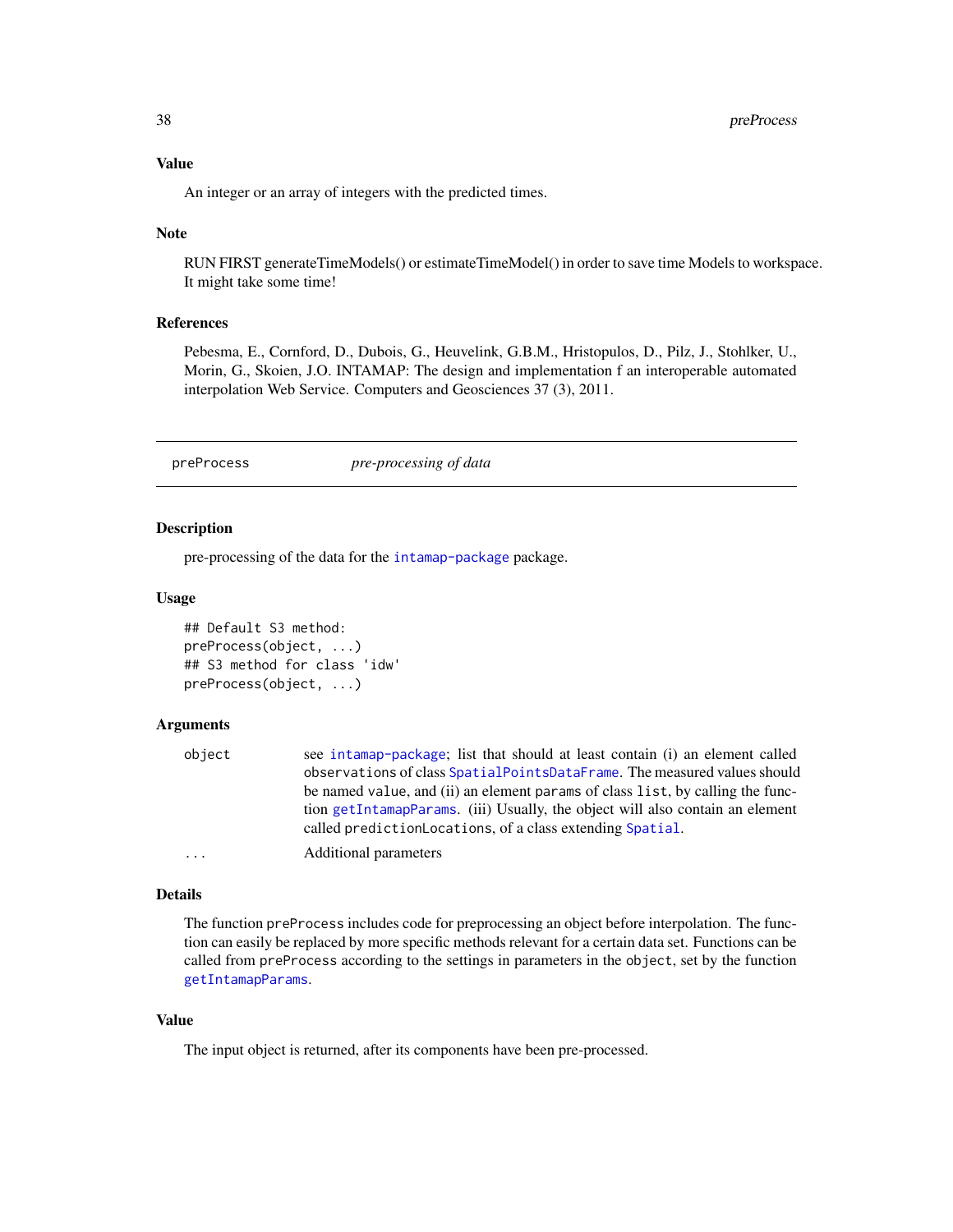# <span id="page-38-0"></span>Author(s)

Jon Olav Skoien

### References

Pebesma, E., Cornford, D., Dubois, G., Heuvelink, G.B.M., Hristopulos, D., Pilz, J., Stohlker, U., Morin, G., Skoien, J.O. INTAMAP: The design and implementation f an interoperable automated interpolation Web Service. Computers and Geosciences 37 (3), 2011.

rotateAnisotropicData *rotateAnisotropicData*

#### Description

This function applies an isotropic transformation of the coordinates specified in object.

#### Usage

rotateAnisotropicData(object,anisPar)

#### Arguments

| object  | (i) An Intamap type object (see intamap-package) containing one SpatialPointsDataFrame<br>data frame named observations which includes the observed values (ii) or a<br>SpatialPointsDataFrame which includes both coordinates and observations<br>or (iii) SpatialPoints which includes only coordinates to be rotated.                                                                   |
|---------|--------------------------------------------------------------------------------------------------------------------------------------------------------------------------------------------------------------------------------------------------------------------------------------------------------------------------------------------------------------------------------------------|
| anisPar | An array containing the anisotropy parameters (anisotropy ratio and axes orien-<br>tation) (see estimateAnisotropy) for the rotation. If object is the output of<br>estimateAnisotropy function, these parameters are part of object. In cases<br>(ii) and (iii) anispar defines the two anisotropy parameters. For the definition<br>of the anisotropy parameters see estimateAnisotropy. |

#### Details

This function performs a rotation and rescaling of the coordinate axes in order to obtain a new coordinate system, in which the observations become statistically isotropic. This assumes that the estimates of the anisotropy ratio and the orientation angle provided in anisPar are accurate.

#### Value

(i) A modified object with transformed coordinates if rotateAnisotropicData is called with an Intamap object as input (see [intamap-package](#page-1-1)) or (ii) the transformed coordinates if a [SpatialPointsDataFrame](#page-0-0) is used as input or (iii) the transformed coordinates if a [SpatialPoints](#page-0-0) object is the input.

#### Author(s)

Hristopulos Dionisis, Spiliopoulos Giannis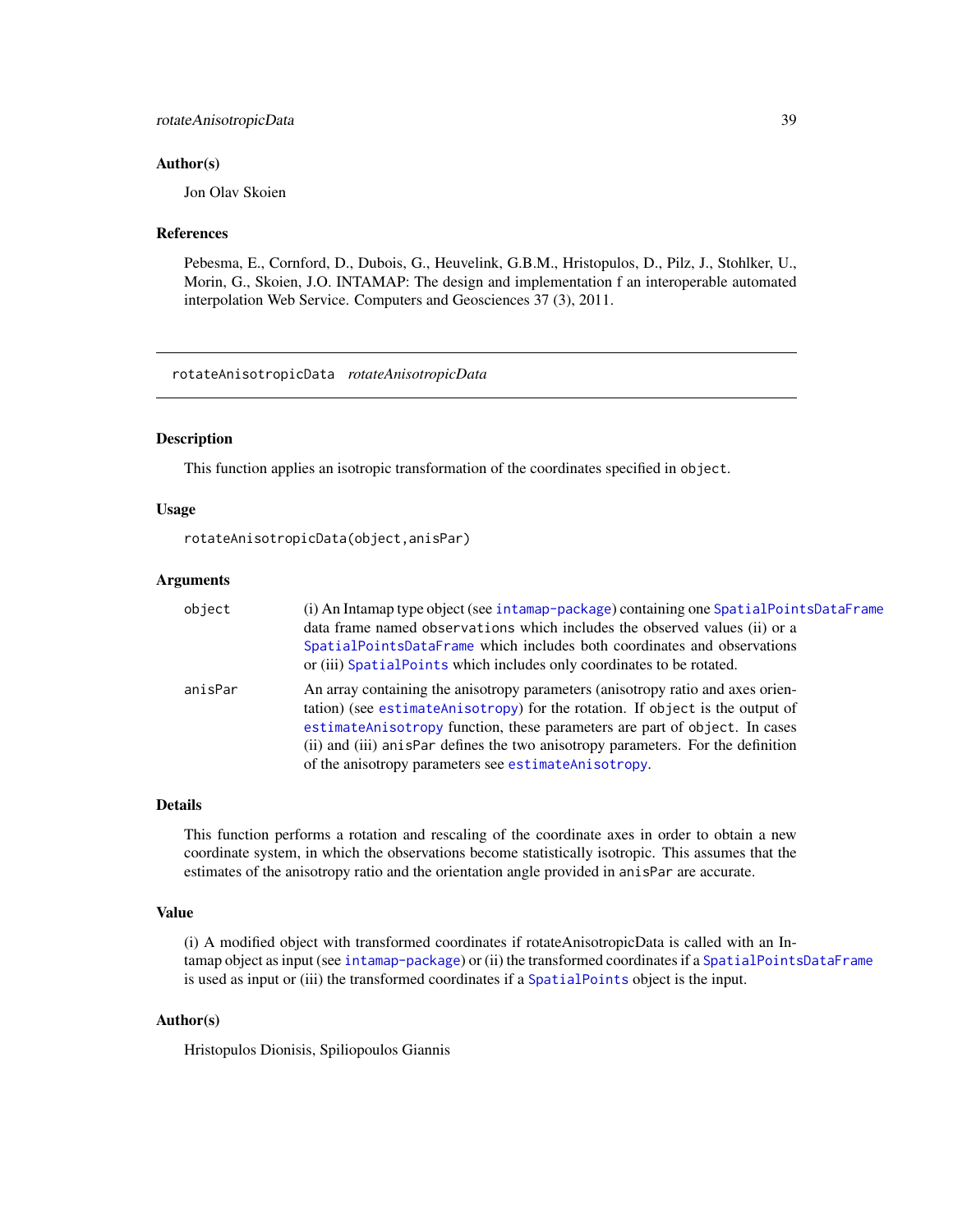# References

[1] Pebesma, E., Cornford, D., Dubois, G., Heuvelink, G.B.M., Hristopulos, D., Pilz, J., Stohlker, U., Morin, G., Skoien, J.O. INTAMAP: The design and implementation f an interoperable automated interpolation Web Service. Computers and Geosciences 37 (3), 2011.

[2] A. Chorti and D. T. Hristopulos (2008). Non-parametric Identification of Anisotropic (Elliptic) Correlations in Spatially Distributed Data Sets, IEEE Transactions on Signal Processing, 56(10), 4738-4751 (2008).

#### See Also

estimateAnisotropy

# Examples

```
library(gstat)
data(sic2004)
coordinates(sic.val)=~x+y
sic.val$value=sic.val$dayx
anisPar <- estimateAnisotropy(sic.val)
print(anisPar)
```
rotatedObs <- rotateAnisotropicData(sic.val,anisPar)

```
newAnisPar <- estimateAnisotropy(rotatedObs)
print(newAnisPar)
```
<span id="page-39-1"></span>spatialPredict *Spatial prediction*

# <span id="page-39-2"></span>Description

spatialPredict is a generic method for spatial predictions within the [intamap-package](#page-1-1). A series of methods have been implemented, partly based on other R-packages (as [krige](#page-0-0)), other methods have been developed particularly for the INTAMAP project. The object has to include a range of variables, further described in [intamap-package](#page-1-1). The prediction method is chosen based on the class of the object.

# Usage

```
## S3 method for class 'automap'
spatialPredict(object, nsim = 0, ...)## S3 method for class 'copula'
spatialPredict(object, ...)
## Default S3 method:
```
<span id="page-39-0"></span>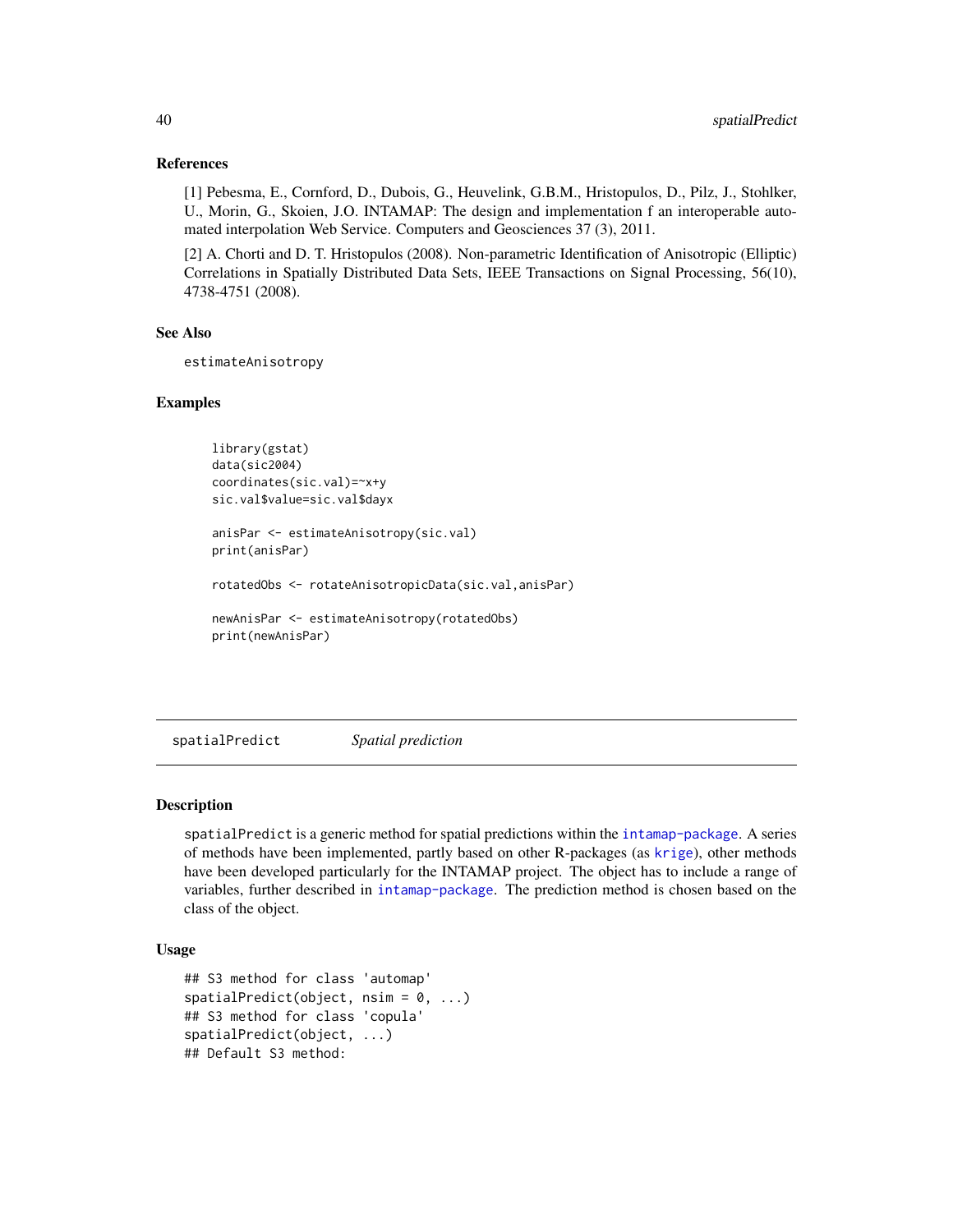# <span id="page-40-0"></span>spatialPredict 41

```
spatialPredict(object, ...)
## S3 method for class 'idw'
spatialPredict(object, ...)
## S3 method for class 'linearVariogram'
spatialPredict(object, nsim = 0, ...)## S3 method for class 'transGaussian'
spatialPredict(object, nsim = 0, ...)## S3 method for class 'yamamoto'
spatialPredict(object, nsim = 0, ...)
```
# Arguments

| object   | a list object. Most arguments necessary for interpolation are passed through this<br>object. See intamap-package for further description of the necessary content<br>of this variable |
|----------|---------------------------------------------------------------------------------------------------------------------------------------------------------------------------------------|
| nsim     | number of simulations to return, for methods able to return simulations                                                                                                               |
| $\ddots$ | other arguments that will be passed to the requested interpolation method. See<br>the individual interpolation methods for more information.                                          |

# Details

The function spatialPredict is a wrapper around different spatial interpolation methods found within the [intamap-package](#page-1-1) or within other packages in R. It is for most of the methods necessary to have parameters of the correlation structure included in object to be able to carry out the spatial prediction. Below are some details about particular interpolation methods

- default a default method is not really implemented, this function is only created to give a sensible error message if the function is called with an object for which no method exist
- automap If the object already has an element variogramModel with variogram parameters, [krige](#page-0-0) is called. If the this is not a part of the object, [estimateParameters](#page-20-1) is called to create this element.
- copula spatial prediction using [bayesCopula](#page-5-1)
- idw applies inverse distance modelling with the idp-power found by estimateParameters.idw
- linearVariogram this function estimates the process using an unfitted linear variogram; although variance is returned it can not be relied upon

transGaussian spatial prediction using [krigeTg](#page-0-0)

yamamoto spatial prediction using [yamamotoKrige](#page-45-1)

It is also possible to add to the above methods with functionality from other packages, if wanted. You can also check which methods are available from other packages by calling

>methods(spatialPredict)

# Value

a list object similar to object, but extended with predictions at a the set of locations defined object.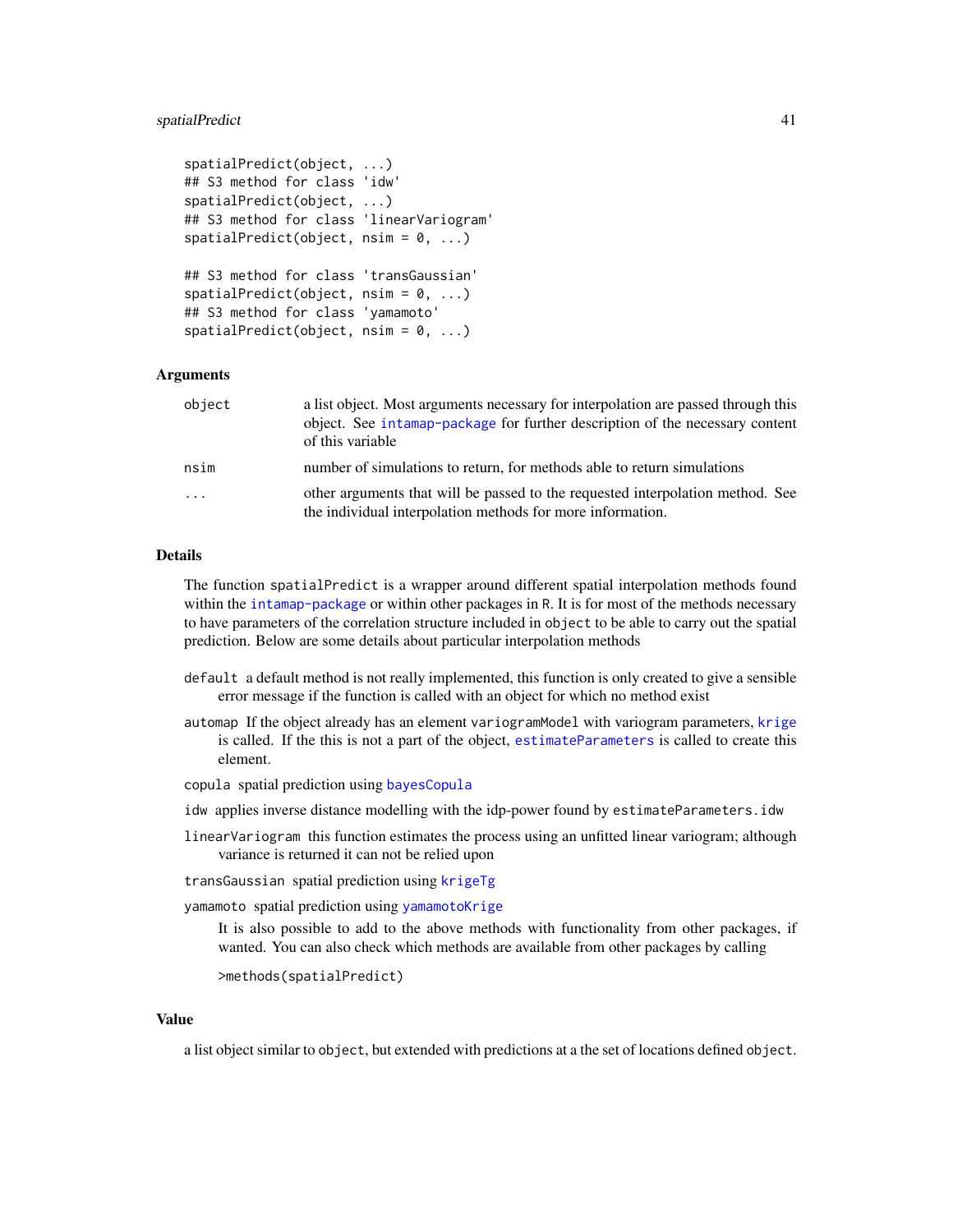#### <span id="page-41-0"></span>Author(s)

Jon Olav Skoien

# References

Pebesma, E., Cornford, D., Dubois, G., Heuvelink, G.B.M., Hristopulos, D., Pilz, J., Stohlker, U., Morin, G., Skoien, J.O. INTAMAP: The design and implementation f an interoperable automated interpolation Web Service. Computers and Geosciences 37 (3), 2011.

# See Also

[gstat](#page-0-0),[autoKrige](#page-0-0), [createIntamapObject](#page-15-1), [estimateParameters](#page-20-1), [intamap-package](#page-1-1)

#### Examples

```
# This example skips some steps that might be necessary for more complicated
# tasks, such as estimateParameters and pre- and postProcessing of the data
data(meuse)
coordinates(meuse) = ~x+y
meuse$value = log(meuse$zinc)
data(meuse.grid)
gridded(mouse.grid) = \gamma xyproj4string(meuse) = CRS("+init=epsg:28992")
proj4string(meuse.grid) = CRS("+init=epsg:28992")
# set up intamap object:
obj = createIntamapObject(
observations = meuse,
predictionLocations = meuse.grid,
targetCRS = "+init=epsg:3035",
params = getIntamapParams(),
class = "linearVariogram"
\lambda# do interpolation step:
obj = spatialPredict(obj) # spatialPredict.linearVariogram
```
summaryIntamap *summary intamap objects*

#### Description

summary function for intamap-objects of the type described in [intamap-package](#page-1-1)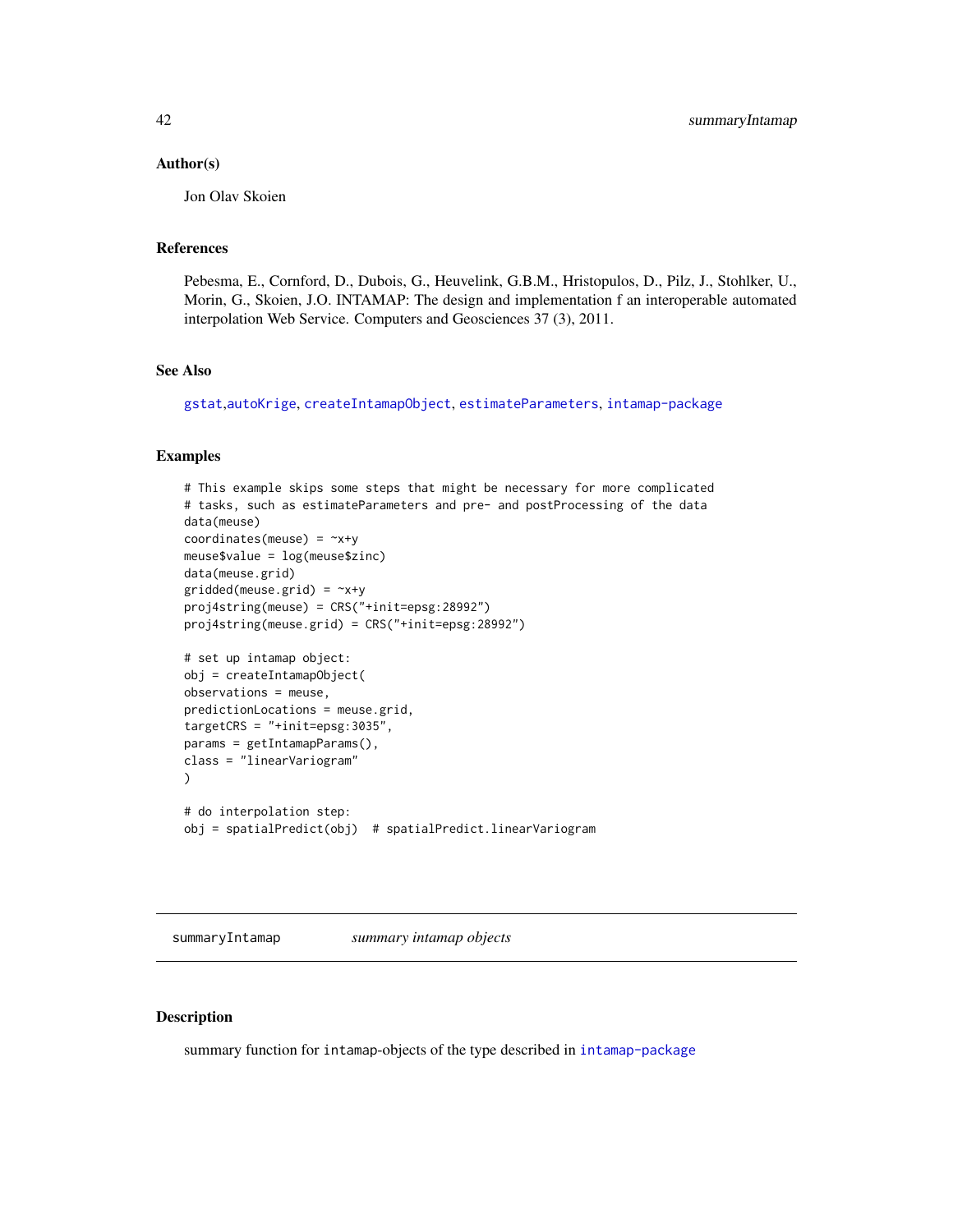#### <span id="page-42-0"></span>timeModels 43

# Usage

```
summaryIntamap(object, ...)
## S3 method for class 'copula'
summary(object, ...)
## S3 method for class 'idw'
summary(object, ...)
## S3 method for class 'automap'
summary(object, ...)
## S3 method for class 'linearVariogram'
summary(object, ...)
## S3 method for class 'transGaussian'
summary(object, ...)
## S3 method for class 'yamamoto'
summary(object, ...)
```
# Arguments

| obiect                  | a list object. Most arguments necessary for interpolation are passed through this |
|-------------------------|-----------------------------------------------------------------------------------|
|                         | object. See intamap-package for further description of the necessary content      |
|                         | of this variable                                                                  |
| $\cdot$ $\cdot$ $\cdot$ | parameters to be passed to the default summary function for each element          |

# Value

A summary of some of the elements of object.

# Author(s)

Jon Olav Skoien

#### References

Pebesma, E., Cornford, D., Dubois, G., Heuvelink, G.B.M., Hristopulos, D., Pilz, J., Stohlker, U., Morin, G., Skoien, J.O. INTAMAP: The design and implementation f an interoperable automated interpolation Web Service. Computers and Geosciences 37 (3), 2011.

timeModels *models for estimating prediction time in intamap package*

#### **Description**

This is a standard model for estimating the prediction time within the [intamap-package](#page-1-1). It was created by the function [generateTimeModels](#page-24-1), on a 64 bits Linux server running R version 2.9.0 and [intamap-package](#page-1-1) version 1.1.15.

The prediction time will depend on the speed of the local machine, on the version of R and [intamap-package](#page-1-1), and on the installed libraries. It is therefore strongly recommended to run [generateTimeModels](#page-24-1) on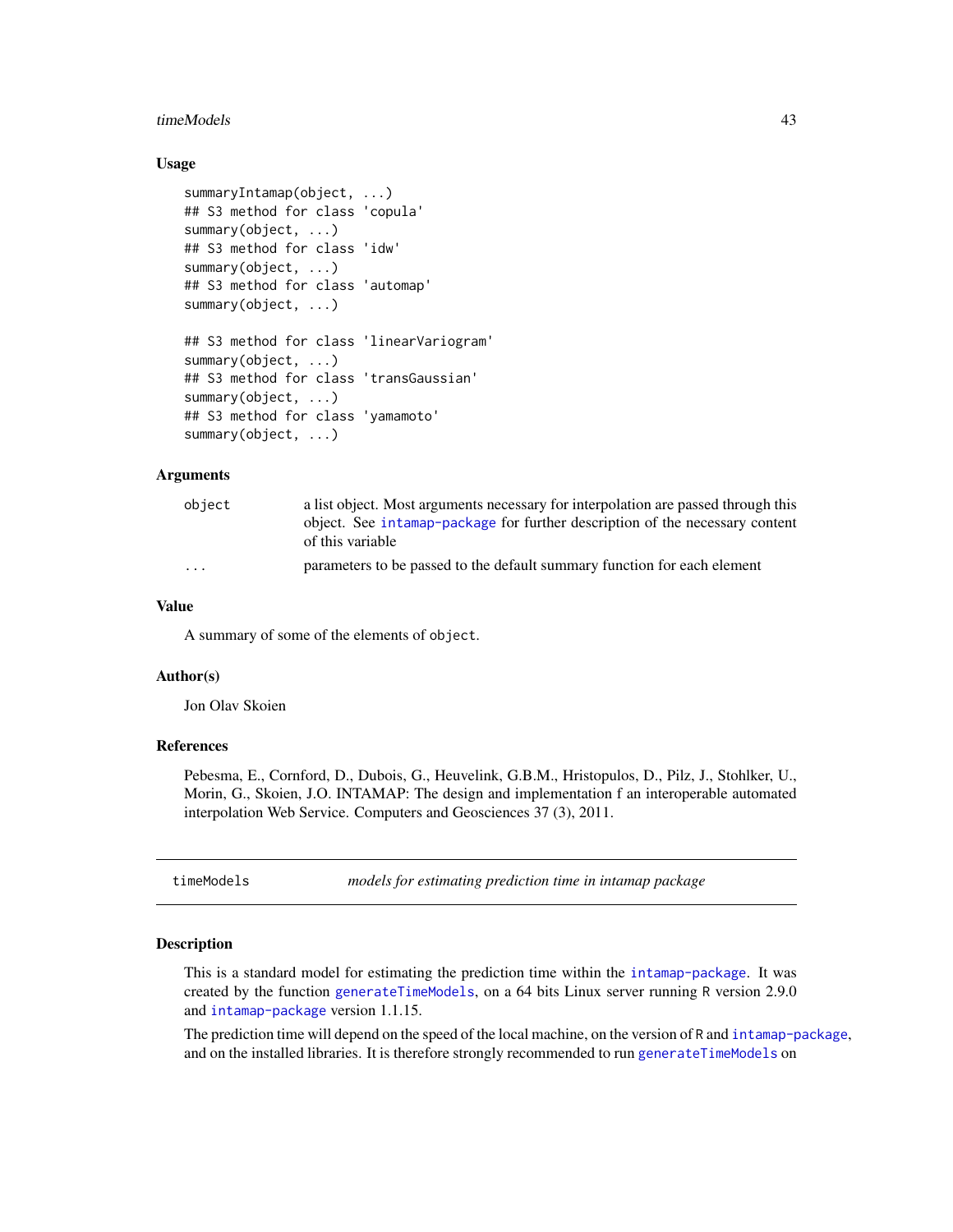the local machine and store the result in the workspace if the predicted interpolation time is of real interest. timeModels in the workspace will be chosen if available.

It is not necessary to load the data set, this happens automatically in predictTime if timeModels if the object is not already existing in the workspace.

#### Usage

data(timeModels)

### Author(s)

Jon Olav Skoien

#### References

Pebesma, E., Cornford, D., Dubois, G., Heuvelink, G.B.M., Hristopulos, D., Pilz, J., Stohlker, U., Morin, G., Skoien, J.O. INTAMAP: The design and implementation f an interoperable automated interpolation Web Service. Computers and Geosciences 37 (3), 2011.

<span id="page-43-1"></span>unbiasedKrige *Unbiased kriging*

# Description

unbiasedKrige is a function for modifying a kriging prediction to a prediction that can be assumed to be unbiased for a certain threshold.

### Usage

```
unbiasedKrige(object, formulaString, observations, predictionLocations,
             model, outputWhat, nmax, nsim, yamamoto, iwqmaxit = 500,
              iwqCpAddLim = 0.0001, debug.level, ...)
```
# Arguments

| object        | either an object of the intamap type (see intamap-package for further descrip-<br>tion of the necessary content of this variable) or the output from the function<br>krige in gstat. If the object is a result from the intamap procedure spatial Pre-<br>dict, the remaining arguments are not necessary. |
|---------------|------------------------------------------------------------------------------------------------------------------------------------------------------------------------------------------------------------------------------------------------------------------------------------------------------------|
| formulaString | formula that defines the dependent variable as a linear model of independent<br>variables; suppose the dependent variable has name z, for ordinary and simple<br>kriging use the formula $z \sim 1$ ; for universal kriging, suppose z is linearly depen-<br>dent on x and y, use the formula $z \sim x+y$ |
| observations  | a Spatial*DataFrame with observations; should contain the dependent vari-<br>able, independent variables, and coordinates                                                                                                                                                                                  |

<span id="page-43-0"></span>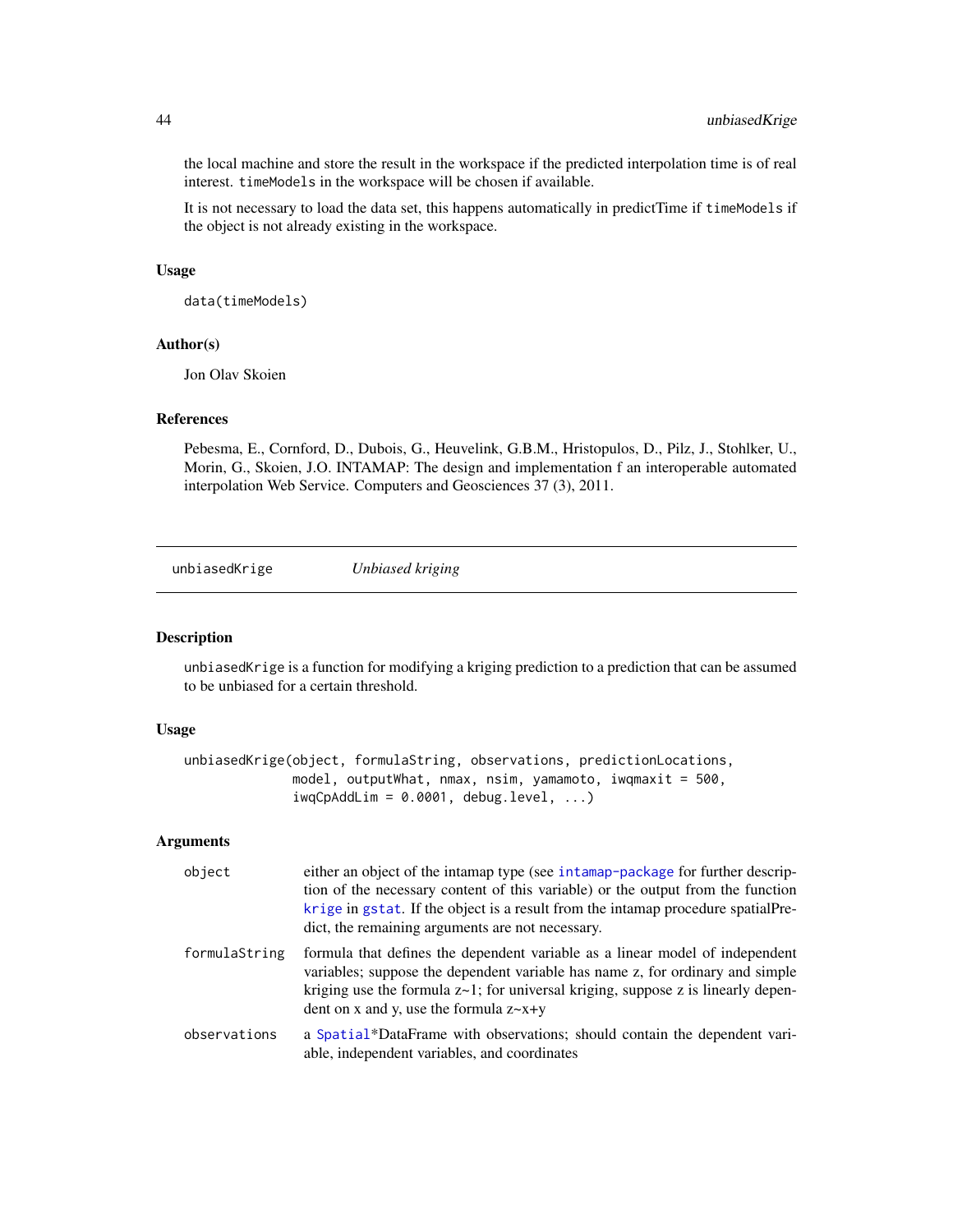<span id="page-44-0"></span>

| predictionLocations |                                                                                                                                                                                                                                      |
|---------------------|--------------------------------------------------------------------------------------------------------------------------------------------------------------------------------------------------------------------------------------|
|                     | the prediction Locations, only necessary if the method is "IWQSEL" and formu-<br>laString contains independent variables. Should preferentally be a grid if the<br>method is "IWQSEL"                                                |
| model               | variogram model of dependent variable (or its residuals), defined by a call to<br>vgm or autofitVariogram                                                                                                                            |
| outputWhat          | Argument with type of unbiasedness method ("MOK" or "IWQSEL") and the<br>thresholds.                                                                                                                                                 |
| nmax                | for local kriging: the number of nearest observations that should be used in sim-<br>ulations for the "IWQSEL" method in terms of the space of the spatial locations.<br>Defaults to $nmax = 10$ when object is a Spatial*DataFrame. |
| nsim                | number of simulations necessary if the method is "IWQSEL". Defaults to nsim<br>$= 100$ when object is a Spatial*DataFrame.                                                                                                           |
| yamamoto            | logical describing if the yamamoto approach ) is to be used in simulations. De-<br>faults to yamamoto = FALSE when object is a $Spatial*DataFrame$ .                                                                                 |
| iwqmaxit            | maximum number of iterations in iwqsel                                                                                                                                                                                               |
| iwqCpAddLim         | convergence criteria in iwqsel                                                                                                                                                                                                       |
| debug.level         | debug level, passed to subfunctions                                                                                                                                                                                                  |
| $\cdots$            | other arguments that will be passed to subfunctions                                                                                                                                                                                  |

# Details

It is a fact that predictions from kriging tend to be biased towards the mean of the process. The function unbiasedKrige is a function that adds one or more predictions to the original output, which are assumed to be unbiased relative to a certain threshold. The two methods supported are the IWQSEL-method (Craigmile, 2006) and MOK (Skoien et al, 2008).

#### Value

an object of type intamap, as described in [intamap-package](#page-1-1), or a [Spatial](#page-0-0)\*DataFrame with one or more new prediction columns, representing different methods and thresholds.

#### Author(s)

Jon Olav Skoien

#### References

Craigmile, P. F., N. Cressie, T. J. Santner, and Y. Rao. 2006. A loss function approach to identifying environmental exceedances. Extremes, 8, 143-159.

Skoien, J. O., G. B. M. Heuvelink, and E. J. Pebesma. 2008. Unbiased block predictions and exceedance probabilities for environmental thresholds. In: J. Ortiz C. and X. Emery (eds). Proceedings of the eight international geostatistics congress. Gecamin, Santiago, Chile, pp. 831-840.

Pebesma, E., Cornford, D., Dubois, G., Heuvelink, G.B.M., Hristopulos, D., Pilz, J., Stohlker, U., Morin, G., Skoien, J.O. INTAMAP: The design and implementation f an interoperable automated interpolation Web Service. Computers and Geosciences 37 (3), 2011.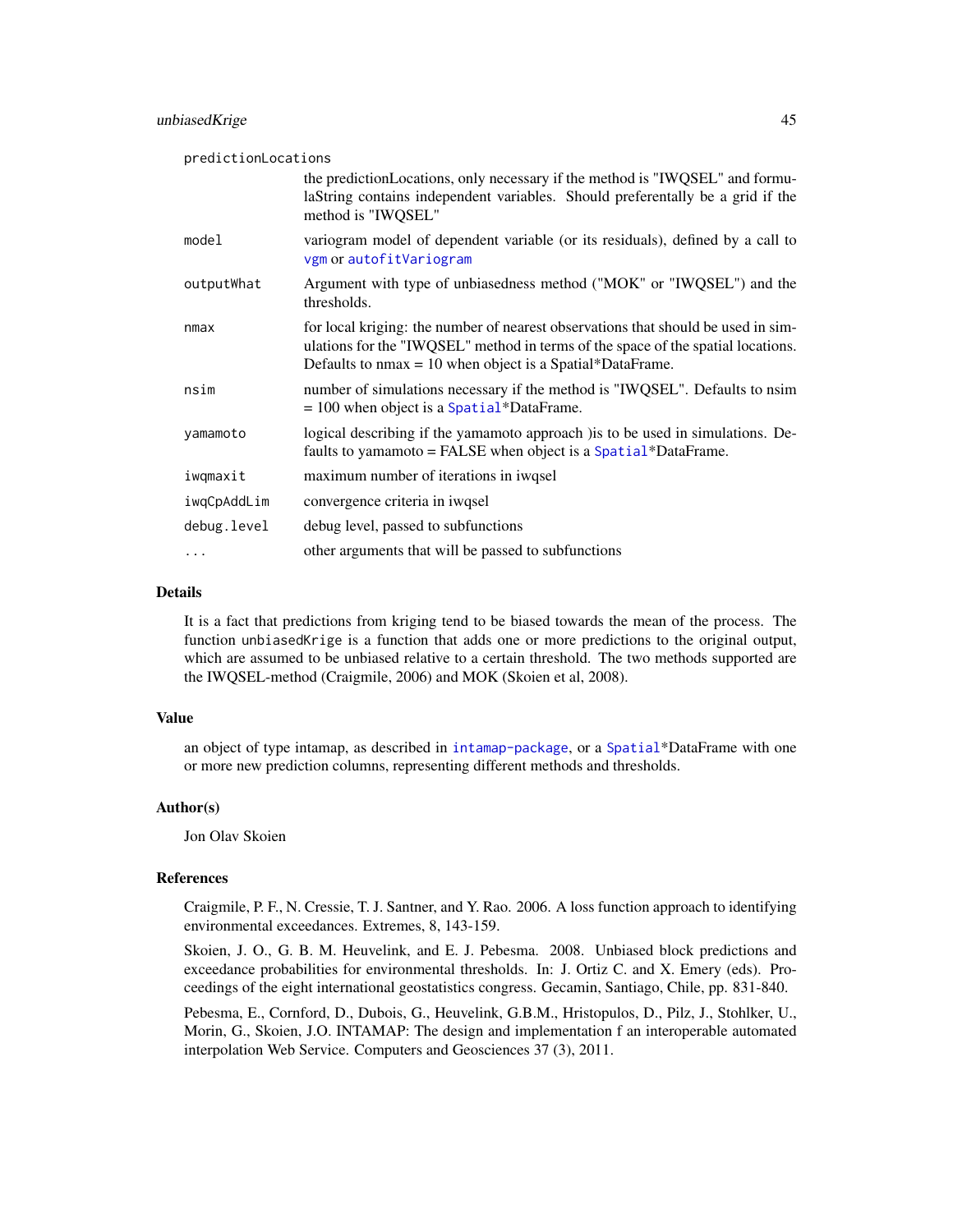# Examples

```
library(automap)
library(gstat)
data(meuse)
data(meuse.grid)
coordinates(meuse) = -x+ygridded(mouse.grid) = \gamma x + ypredictionLocations = meuse.grid[sample(1:length(meuse.grid),50),]
vmod = autofitVariogram(log(zinc)~1,meuse)$var_model
prediction = krige(log(zinc)~1,meuse,predictionLocations,vmod)
summary(prediction)
prediction <- unbiasedKrige(prediction,log(zinc)~1,
  meuse, model = vmod, outputWhat = list(MOK = 6.0, MOK = 7.0, IWQSEL=7.0),
  iwqmaxit = 100, iwqCpAddLim = 0.01)
summary(prediction)
```
<span id="page-45-1"></span>yamamotoKrige *kriging and simulation with alternative kriging variance*

# Description

ordinary kriging and simulation with an alternative kriging variance

#### Usage

```
yamamotoKrige(formula, Obs, newPoints, model, nsim = 0, nmax = 20)
```
# Arguments

| formula   | formula that defines the dependent variable as a linear model of independent<br>variables; suppose the dependent variable has name z, for ordinary and simple<br>kriging use the formula $z^1$ ; only ordinary kriging is currently implemented,<br>formula is hence mainly used to identify the dependent variable |
|-----------|---------------------------------------------------------------------------------------------------------------------------------------------------------------------------------------------------------------------------------------------------------------------------------------------------------------------|
| 0bs.      | SpatialPointsDataFrame with observations                                                                                                                                                                                                                                                                            |
| newPoints | Spatial object with prediction locations, either points or grid                                                                                                                                                                                                                                                     |
| model     | variogram model - of the type that can be found by a call to $vgm$                                                                                                                                                                                                                                                  |
| nsim      | integer; if set to a non-zero value, conditional simulation is used instead of krig-<br>ing interpolation. For this, sequential Gaussian simulation is used, following a<br>single random path through the data.                                                                                                    |
| nmax      | for local kriging: the number of nearest observations that should be used for a<br>kriging prediction or simulation, where nearest is defined in terms of the space<br>of the spatial locations. By default, all observations are used.                                                                             |

<span id="page-45-0"></span>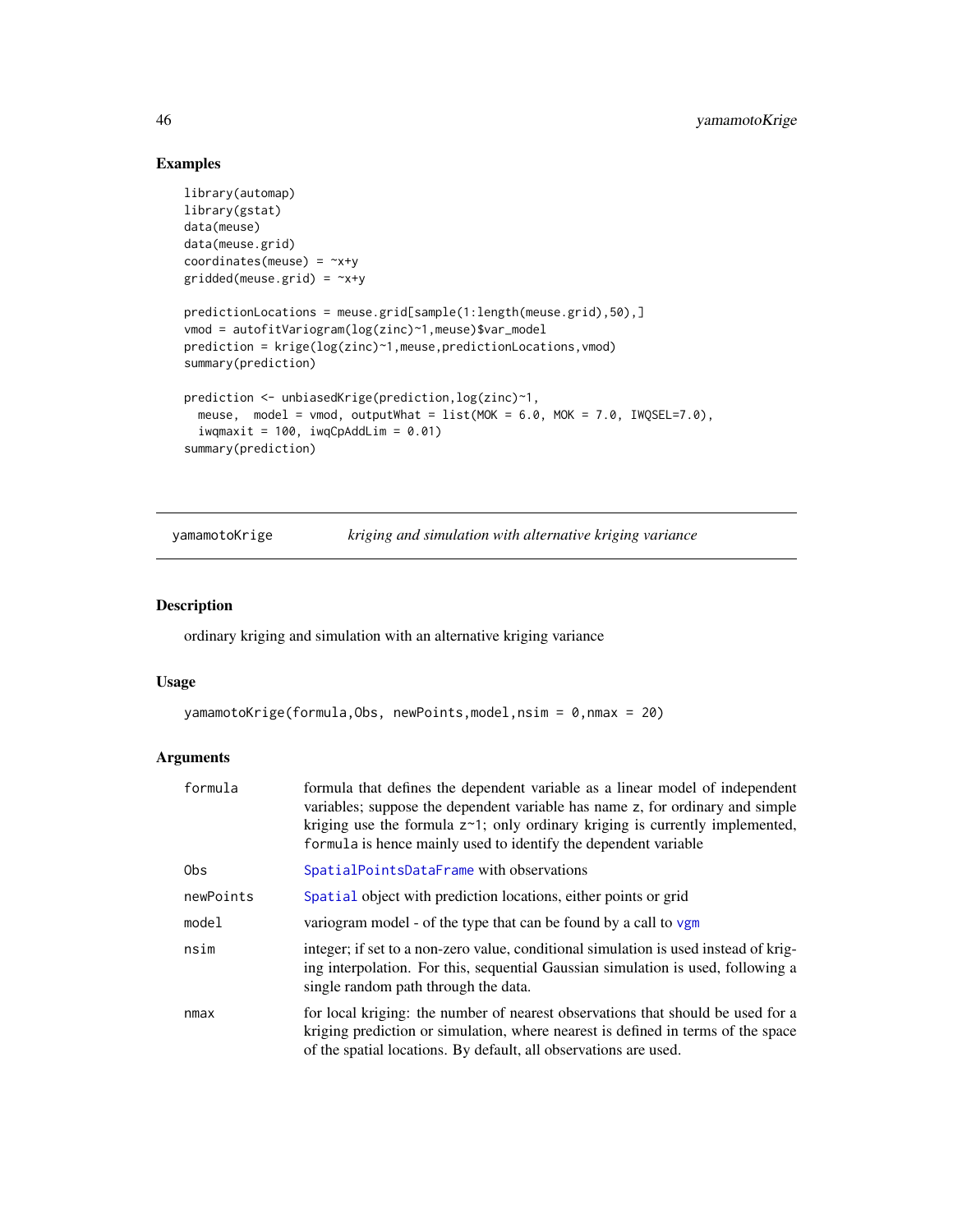#### <span id="page-46-0"></span>yamamotoKrige 47

#### Details

The term yamamotoKrige comes from the paper of Yamamoto (2000) where he suggests using local variance around the kriging estimate (weighted with the kriging weights) as an alternative kriging variance. This as a solution to more reliable estimates of the kriging variance also when the stationarity assumption has been violated. The method was applied by Skoien et al. (2008), who showed that it can have advantages for cases where the stationarity assumption behind kriging is violated.

If the number of observations is high, it is recommended have nmax lower. This is partly because the method relies on positive kriging weights. The method to do this adds the norm of the largest negative weight to all weights, and rescales. This tends to smooth the weights, giving a prediction closer to the average if a too large number of observation locations is used.

#### Value

Either a [Spatial](#page-0-0)\*DataFrame with predictions and prediction variance, in the columns var1.pred and var1.var, together with the classical ordinary kriging variance in var1.ok, or simulations with column names simx where x is the number of the simulation.

# Author(s)

Jon Olav Skoien

#### References

Skoien, J. O., G. B. M. Heuvelink, and E. J. Pebesma. 2008. Unbiased block predictions and exceedance probabilities for environmental thresholds. In: J. Ortiz C. and X. Emery (eds). Proceedings of the eight international geostatistics congress. Santiago, Chile: Gecamin, pp. 831-840.

Yamamoto, J. K. 2000. An alternative measure of the reliability of ordinary kriging estimates. Mathematical Geology, 32 (4), 489-509.

Pebesma, E., Cornford, D., Dubois, G., Heuvelink, G.B.M., Hristopulos, D., Pilz, J., Stohlker, U., Morin, G., Skoien, J.O. INTAMAP: The design and implementation f an interoperable automated interpolation Web Service. Computers and Geosciences 37 (3), 2011.

# Examples

```
library(gstat)
library(automap)
data(sic2004)
coordinates(size.val) = x+ycoordinates(sic.test) = -x+yvariogramModel = autofitVariogram(joker~1,sic.val)$var_model
newData = yamamotoKrige(joker~1,sic.val,sic.test,variogramModel,nmax = 20)
summary(newData)
plot(sqrt(var1.ok)~var1.pred,newData)
# Kriging variance the same in regions with extreme values
plot(sqrt(var1.var)~var1.pred,newData)
# Kriging standard deviation higher for high predictions (close to extreme values)
```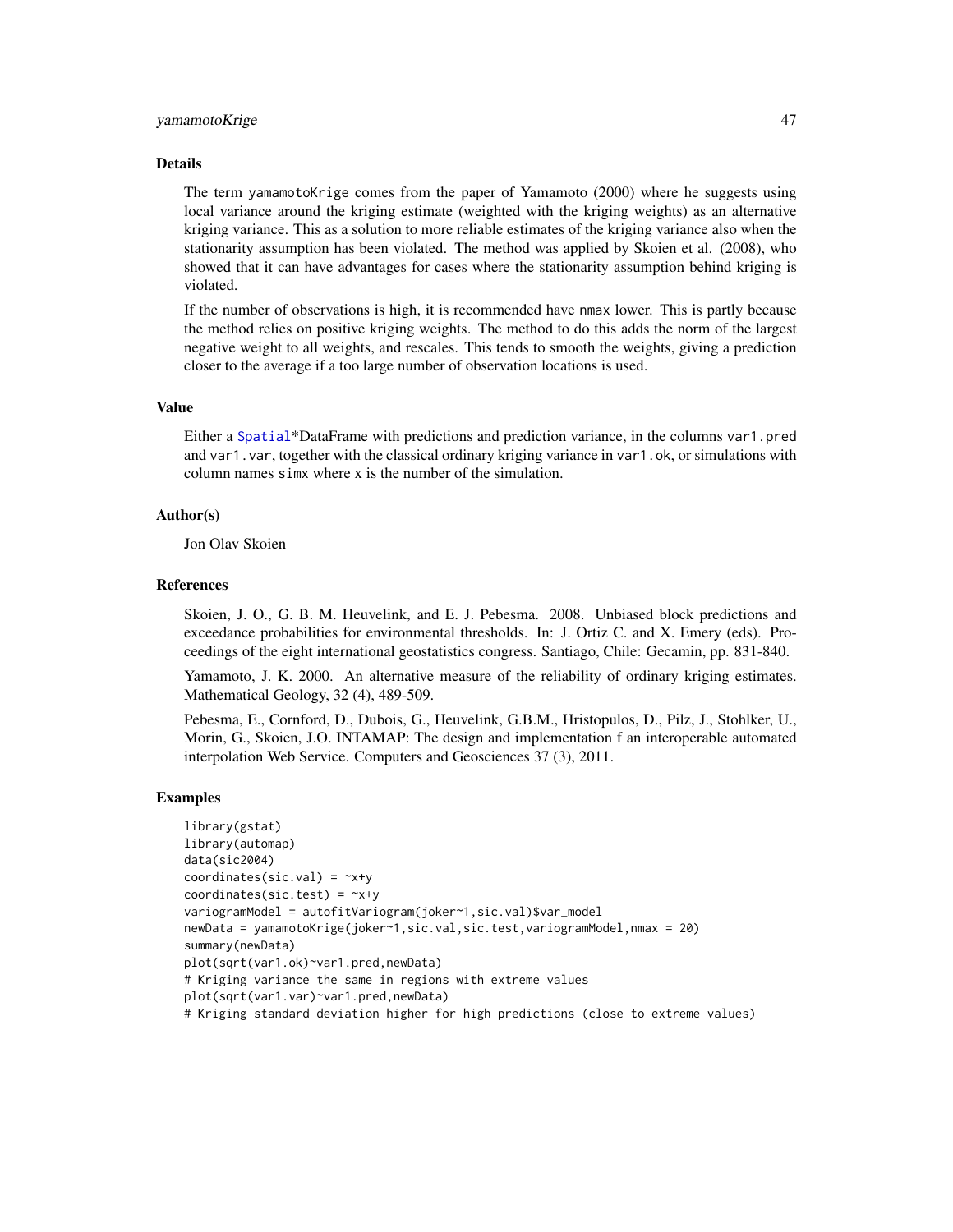# <span id="page-47-0"></span>**Index**

∗Topic datasets intamap, [29](#page-28-0) intamapExampleObject, [29](#page-28-0) ∗Topic htest estimateAnisotropy, [19](#page-18-0) ∗Topic nonparametric estimateAnisotropy, [19](#page-18-0) ∗Topic spatial bayesCopula, [6](#page-5-0) blockPredict, [8](#page-7-0) checkSetup, [10](#page-9-0) coarsenGrid, [11](#page-10-0) conformProjections, [12](#page-11-0) copulaEstimation, [13](#page-12-0) createIntamapObject, [16](#page-15-0) estimateAnisotropy, [19](#page-18-0) estimateParameters, [21](#page-20-0) estimateTimeModel, [24](#page-23-0) generateTimeModels, [25](#page-24-0) getIntamapParams, [26](#page-25-0) getInterpolationMethodNames, [28](#page-27-0) intamap-package, [2](#page-1-0) interpolate, [30](#page-29-0) methodParameters, [33](#page-32-0) plotIntamap, [35](#page-34-0) postProcess, [36](#page-35-0) preProcess, [38](#page-37-0) rotateAnisotropicData, [39](#page-38-0) spatialPredict, [40](#page-39-0) summaryIntamap, [42](#page-41-0) unbiasedKrige, [44](#page-43-0) yamamotoKrige, [46](#page-45-0) autofitVariogram, *[22](#page-21-0)*, *[45](#page-44-0)* autoKrige, *[8,](#page-7-0) [9](#page-8-0)*, *[42](#page-41-0)* automapPlot, *[35](#page-34-0)* bayesCopula, [6,](#page-5-0) *[15](#page-14-0)*, *[41](#page-40-0)*

blockPredict, [8](#page-7-0) boxcox, *[22](#page-21-0)*

checkSetup, [10](#page-9-0) coarsenGrid, [11](#page-10-0) conformProjections, *[5](#page-4-0)*, [12,](#page-11-0) *[27](#page-26-0)* copulaEstimation, *[6,](#page-5-0) [7](#page-6-0)*, [13,](#page-12-0) *[22](#page-21-0)* createIntamapObject, *[12](#page-11-0)*, [16,](#page-15-0) *[23,](#page-22-0) [24](#page-23-0)*, *[27,](#page-26-0) [28](#page-27-0)*, *[31](#page-30-0)[–35](#page-34-0)*, *[37](#page-36-0)*, *[42](#page-41-0)* estimateAnisotropy, [19,](#page-18-0) *[39](#page-38-0)* estimateParameters, *[7](#page-6-0)*, *[15](#page-14-0)*, [21,](#page-20-0) *[31](#page-30-0)*, *[33](#page-32-0)*, *[41,](#page-40-0) [42](#page-41-0)* estimateParameters.copula, *[30](#page-29-0)* estimateTimeModel, [24](#page-23-0) fivenum, *[32](#page-31-0)* generateTimeModels, [25,](#page-24-0) *[37](#page-36-0)*, *[43](#page-42-0)* getIntamapParams, *[5](#page-4-0)*, *[17,](#page-16-0) [18](#page-17-0)*, [26,](#page-25-0) *[38](#page-37-0)* getInterpolationMethodNames, [28](#page-27-0) gstat, *[9](#page-8-0)*, *[42](#page-41-0)*, *[44](#page-43-0)* intamap, [29](#page-28-0) intamap-package, [2](#page-1-0) intamapExampleObject, [29](#page-28-0) interpolate, *[22](#page-21-0)*, *[25](#page-24-0)*, [30,](#page-29-0) *[34](#page-33-0)* interpolateBlock *(*interpolate*)*, [30](#page-29-0) IQR, *[32](#page-31-0)* krige, *[8](#page-7-0)*, *[22](#page-21-0)*, *[32](#page-31-0)*, *[40,](#page-39-0) [41](#page-40-0)*, *[44](#page-43-0)* krigeTg, *[22](#page-21-0)*, *[41](#page-40-0)* loess, *[25](#page-24-0)*, *[37](#page-36-0)* methodParameters, *[17](#page-16-0)*, *[31](#page-30-0)*, [33](#page-32-0) observations *(*intamap*)*, [29](#page-28-0) optim, *[14,](#page-13-0) [15](#page-14-0)*

plot, *[35](#page-34-0)* plot.automap *(*plotIntamap*)*, [35](#page-34-0) plot.copula *(*plotIntamap*)*, [35](#page-34-0) plot.default *(*plotIntamap*)*, [35](#page-34-0) plot.idw *(*plotIntamap*)*, [35](#page-34-0)